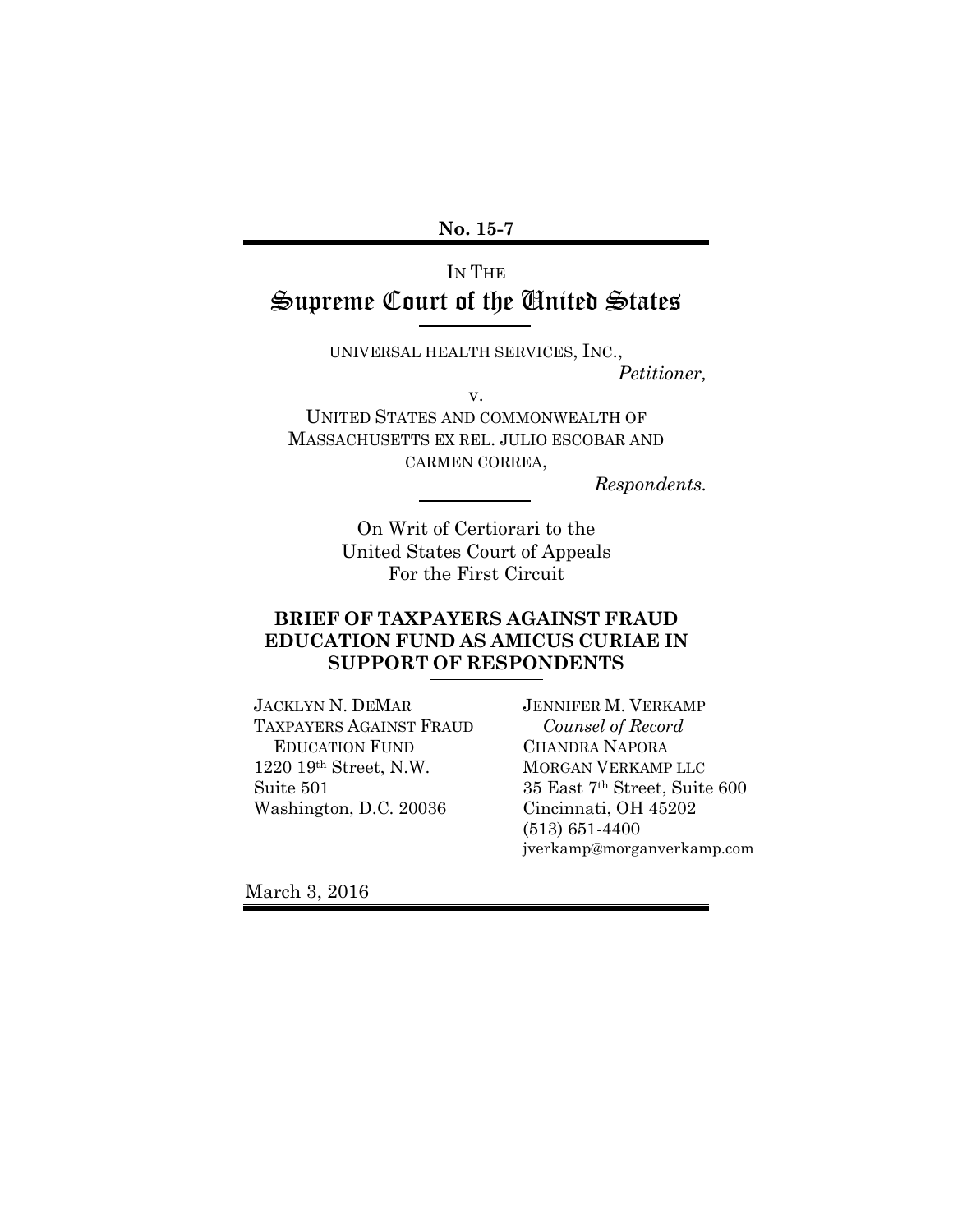# **TABLE OF CONTENTS**

|    | INTEREST OF AMICUS CURIAE1                                                                                                                                                                                                                                                                                                                                                                                                                                                                                                      |
|----|---------------------------------------------------------------------------------------------------------------------------------------------------------------------------------------------------------------------------------------------------------------------------------------------------------------------------------------------------------------------------------------------------------------------------------------------------------------------------------------------------------------------------------|
|    |                                                                                                                                                                                                                                                                                                                                                                                                                                                                                                                                 |
|    |                                                                                                                                                                                                                                                                                                                                                                                                                                                                                                                                 |
| Ι. | "Implied Certification" Reflects The Bedrock<br>Principle That Government Contractors Who<br>Seek Payment in Knowing Violation of<br>Material Terms of Their Bargain Violate the<br>A. The Plain Language of the Statute, Aligned<br>with its History and Purpose, Supports the<br>Basic Tenets of "Implied Certification"4<br>B. A Natural Reading of "False or<br>Fraudulent" Supports Application of the<br>"Implied Certification" Theory 11<br>C. "Implied Certification" is Only a Label,<br>Preserving Long-Standing FCA |
| П. | An "Express Condition" Requirement is Not                                                                                                                                                                                                                                                                                                                                                                                                                                                                                       |

i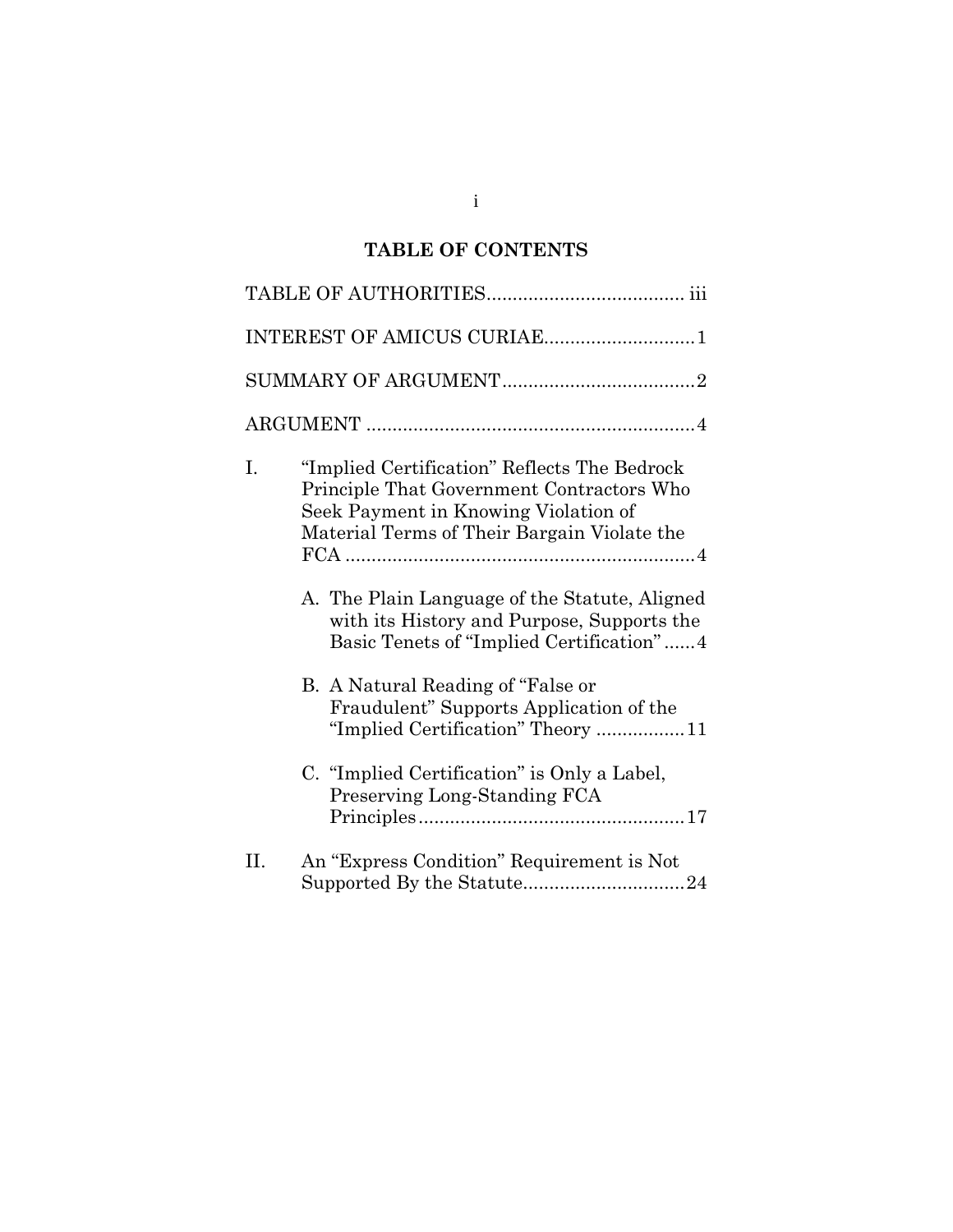| A. Materiality Provides the Necessary Nexus<br>Between the Conduct and the Resulting   |
|----------------------------------------------------------------------------------------|
|                                                                                        |
| B. Petitioner Inappropriately Urges an Extra-<br>Statutory Limitation to Curb Relator- |
|                                                                                        |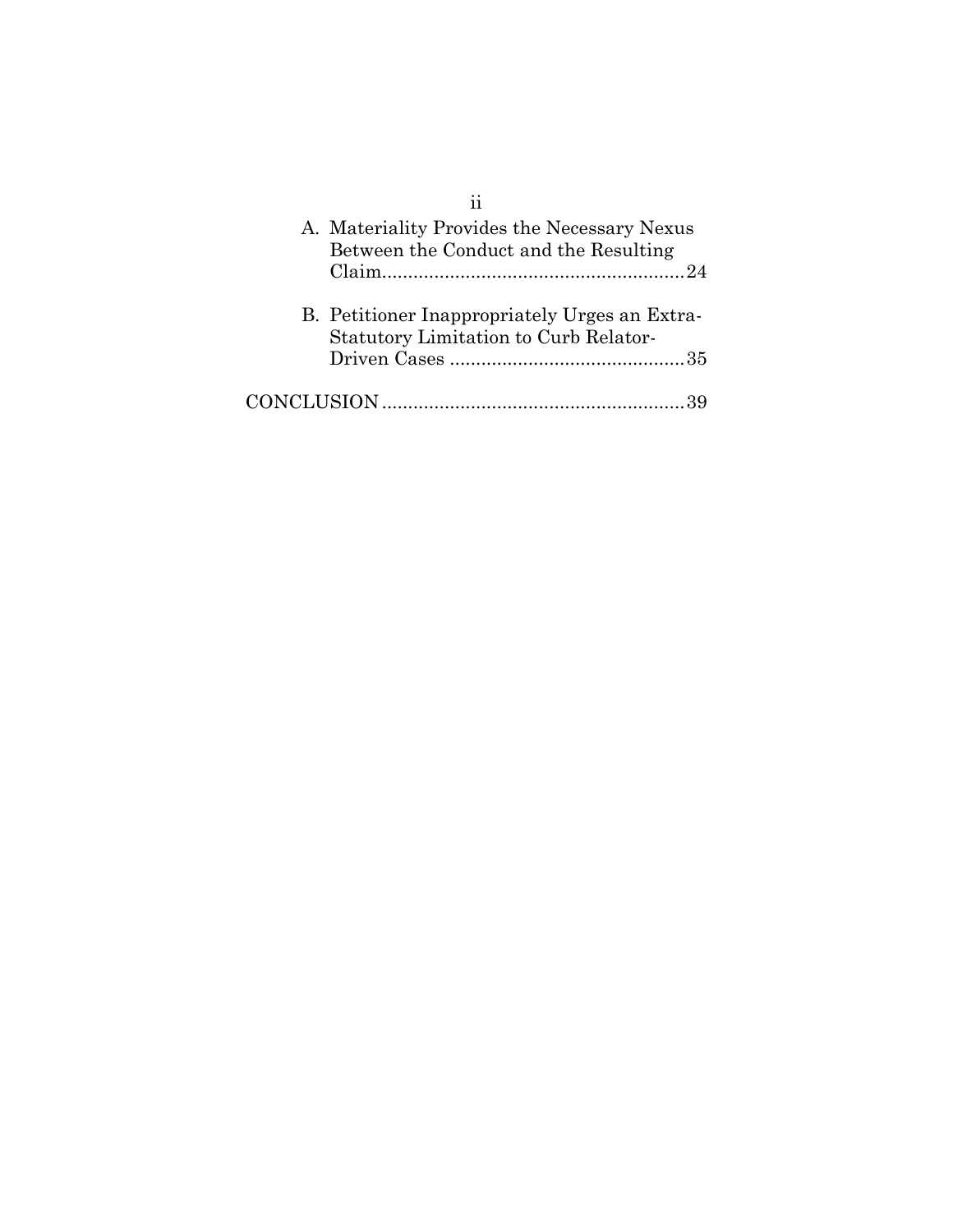# iii **TABLE OF AUTHORITIES**

# **CASES:**

| Ab-Tech Constr., Inc. v. United States, 31 Fed. Cl.                                      |
|------------------------------------------------------------------------------------------|
| Bates v. United States,                                                                  |
| Chiarella v. United States,                                                              |
| Cook Cnty. v. U.S. ex rel. Chandler,                                                     |
| Fuller v. De Paul University, 293 Ill. App. 261 (Ill.                                    |
| Graham Cnty. Soil & Water Conservation Dist. v.                                          |
| <i>Hays v. Meyers, 139 Ky. 440 (Ky. 1908)</i> 14                                         |
| In re Cardiac Devices Litigation, 221 F.R.D. 318                                         |
| In re Consumer Health Services of America, Inc.,<br>171 B.R. 917 (Bkrtcy. D.D.C. 1994)35 |
| Maher v. Hibernia Ins. Co.,                                                              |
| Mikes v. Straus, 274 F.3d 687                                                            |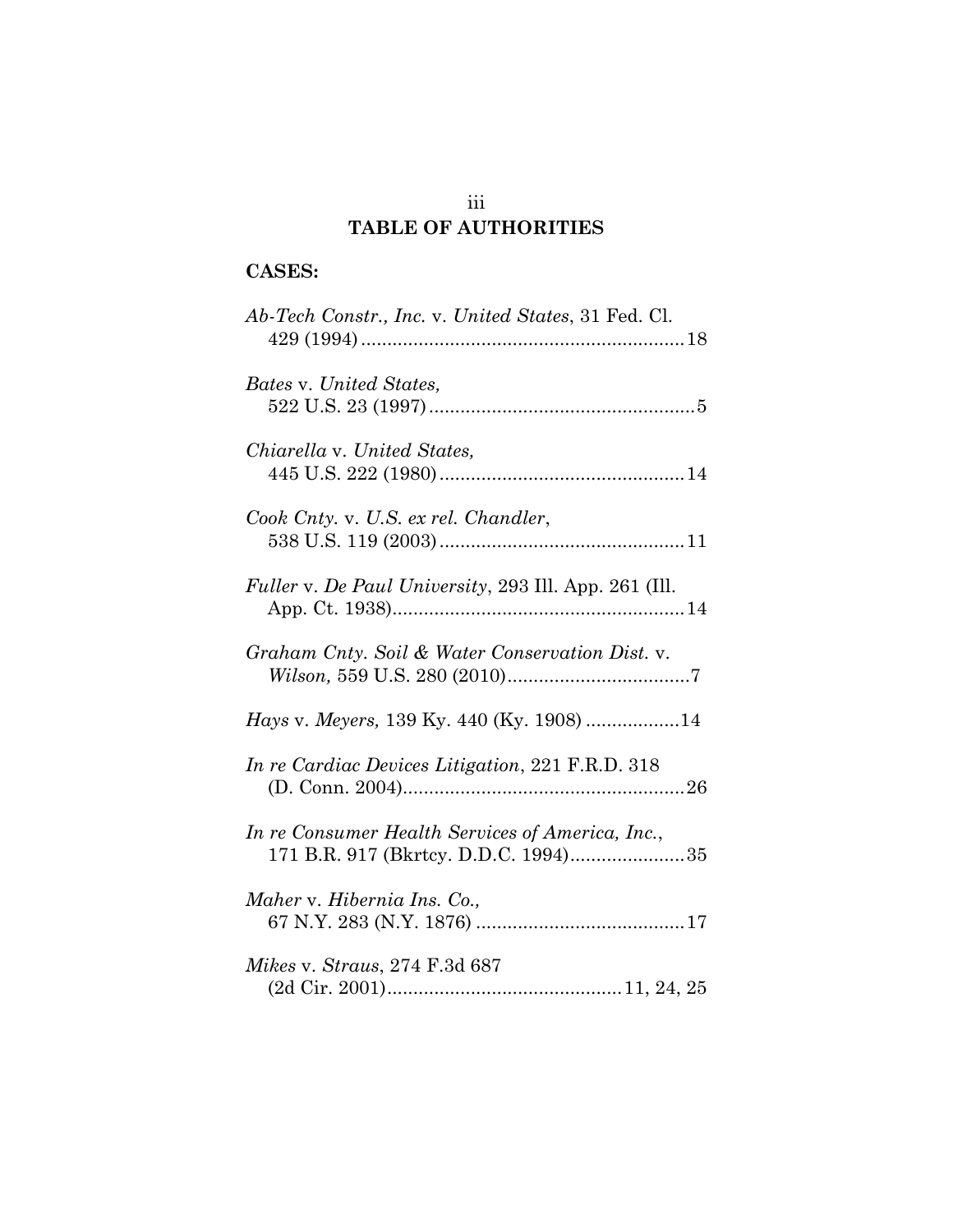| Minnesota Ass'n of Nurse Anesthetists v. Allina<br>Health Sys. Corp., 276 F.3d 1032               |
|---------------------------------------------------------------------------------------------------|
|                                                                                                   |
| Moskal v. United States, 498 U.S. 103 (1990)10, 34                                                |
| Murray & Sorenson v. United States, 207 F.2d                                                      |
| <i>Neder v. United States, 527 U.S. 1</i>                                                         |
| New York v. Amgen, 652 F.3d 103 (1st Cir. 2011) 25                                                |
| Omnicare, Inc. v. Laborers Dist. Council Constr. Ind.<br>Pens. Fund, 135 S.Ct. 1318 (2015) 28, 29 |
| Peterson v. Weinberger, 508 F.2d 45                                                               |
| Rex Trailer Co. v. United States,                                                                 |
| Rock Island, A. & L. R. Co. v. United States,                                                     |
| SEC v. Cochran, 214 F.3d 1261 (10th Cir. 2000) 14                                                 |
| Shalala v. Illinois Council on Long Term Care, Inc.,                                              |
| Smith v. United States, 508 U.S. 223 (1993)11                                                     |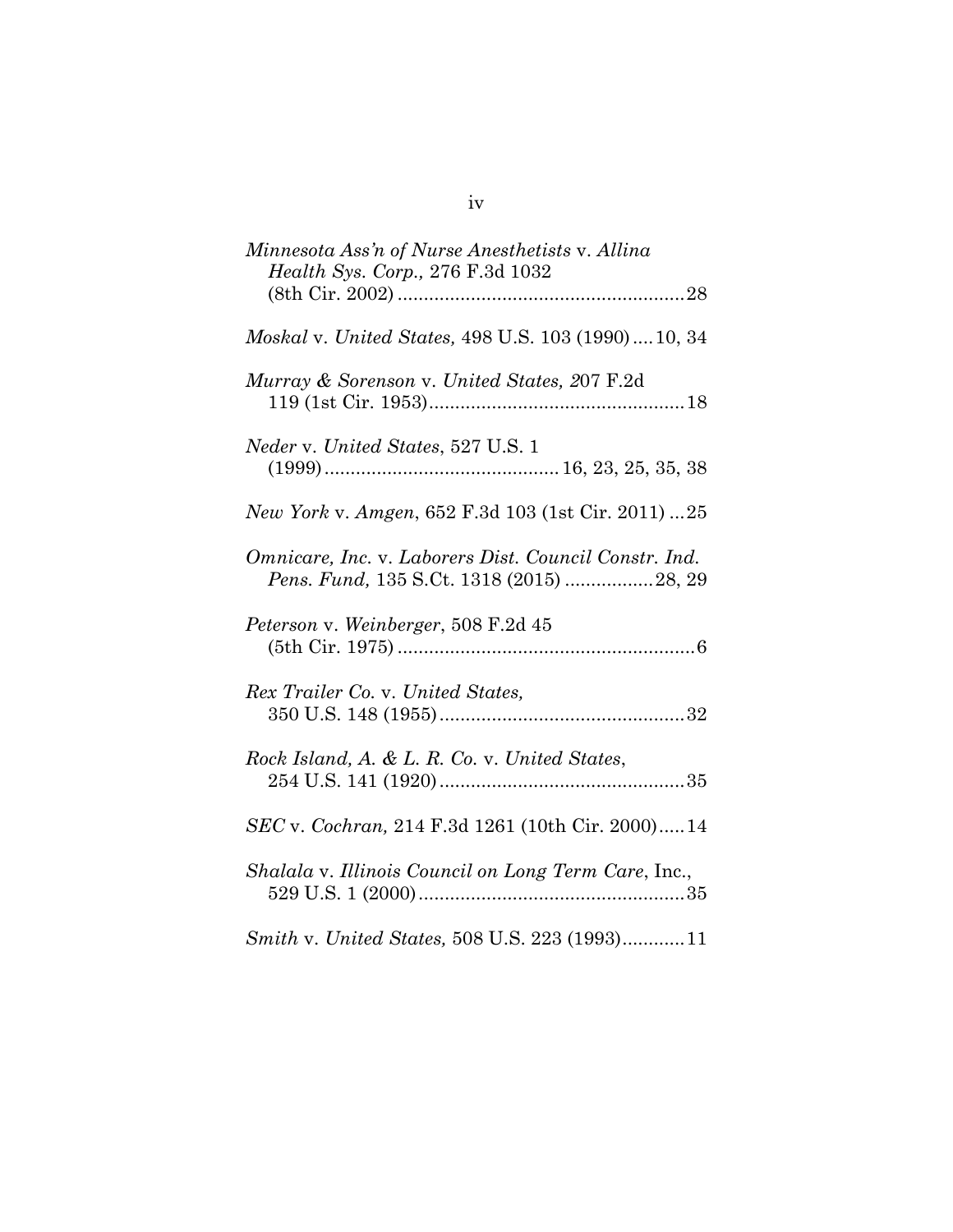| Stewart v. Wyoming Cattle Ranche Co.,                                                                     |
|-----------------------------------------------------------------------------------------------------------|
| U.S. ex rel. Badr v. Triple Canopy, Inc., 775 F.3d 628                                                    |
| U.S. ex rel. Cieszyski v. Lifewatch Servs., Inc., et al.,<br>No. 13-cv-4052, 2015 U.S. Dist. LEXIS 141721 |
| U.S. ex rel. Conner v. Salina Reg'l Health Ctr., Inc.,<br>543 F.3d 1211 (10th Cir. 2008) 16, 20, 21, 26   |
| U.S. ex rel. Durcholz v. FKW Inc., 189 F.3d 542                                                           |
| U.S. ex rel. Hendow v. Univ. of Phoenix,<br>461 F.3d 1166 (9th Cir. 2006) 14, 24, 26                      |
| U.S. ex rel. Howard v. KBR, Inc., et al.,<br>No. 4:11-cv-04022, 2015 U.S. Dist. LEXIS                     |
| U.S. ex rel. Hutcheson v. Blackstone Med., Inc.,<br>647 F.3d 377 (1st Cir. 2011)  19, 22, 24, 25, 31      |
| U.S. ex rel. Ketroser v. Mayo Found., et al.,                                                             |

v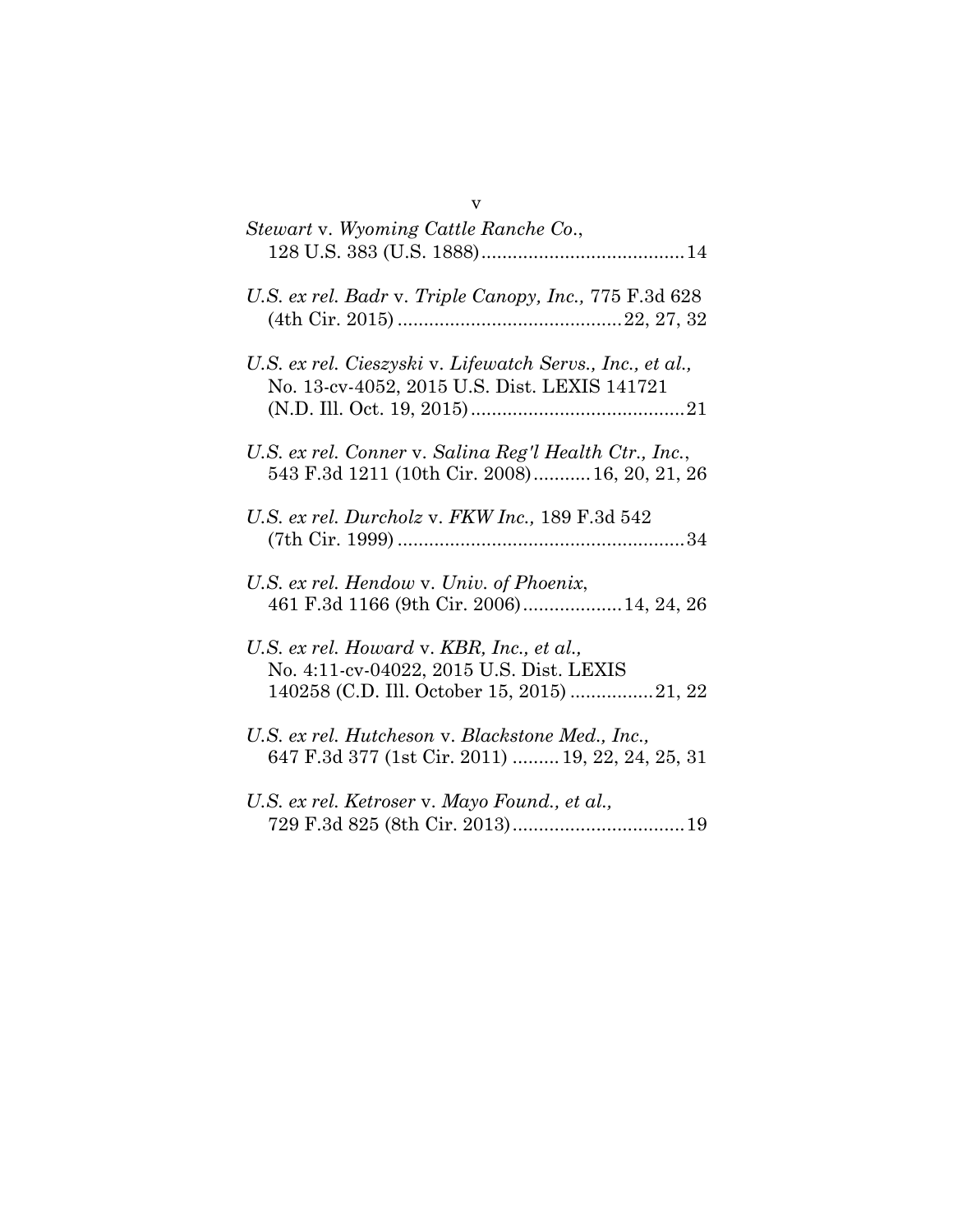| U.S. ex rel. Kroening v. Forest Pharmaceuticals, Inc.,<br>et al., No. 12-cv-366, 2016 U.S. Dist. LEXIS      |
|-------------------------------------------------------------------------------------------------------------|
| U.S. ex rel. Longhi v. Lithium Power Techs. Inc.,                                                           |
| U.S. ex rel. Loughren v. Unum Grp.,                                                                         |
| U.S. ex rel. Marcus v. Hess,                                                                                |
| U.S. ex rel. McLain v. KBR, Inc., No. 1:08-CV-499,<br>2014 U.S. Dist. LEXIS 92072                           |
| U.S. ex rel. McNutt v. Haleyville Medical<br>Supplies, et al., 423 F.3d 1256                                |
| U.S. ex rel. Oliver v. Parsons Co.,                                                                         |
| U.S. ex rel. Osheroff v. Humana, Inc.,                                                                      |
| U.S. ex rel. Pogue v. Diabetes Treatment Ctrs. of Am.,<br><i>Inc.</i> , 565 F. Supp. 2d 153 (D.D.C. 2008)30 |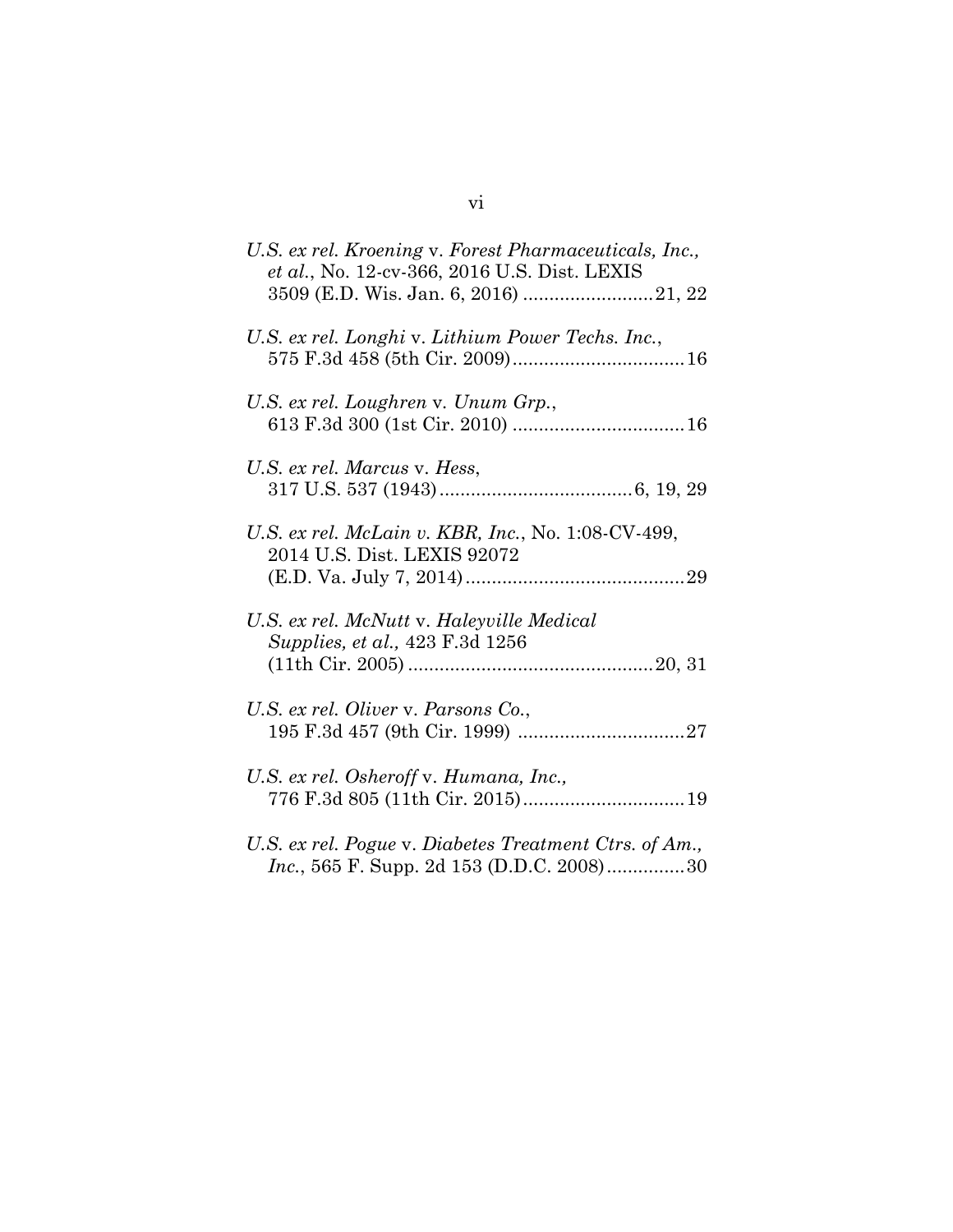| VII                                                                                                                      |
|--------------------------------------------------------------------------------------------------------------------------|
| U.S. ex rel. Prather v. Brookdale Senior Living<br>Communities, Inc., No. 3:12-CV-00764, 2015 U.S.<br>Dist. LEXIS 150468 |
| U.S. ex rel. Purcell v. MWI Corp.,                                                                                       |
| U.S. ex rel. Sanders v. North American Bus Indus.,                                                                       |
| U.S. ex rel. Schell v. Battle Creek Health Sys.,                                                                         |
| U.S. ex rel. Steury v. Cardinal Health, Inc.,<br>625 F.3d 262 (5th Cir. 2010) 19, 21                                     |
| U.S. ex rel. Steury v. Cardinal Health, Inc.,<br>735 F.3d 202 (5th Cir. 2013) 12, 21                                     |
| U.S. ex rel. Watson v. King-Vassel,                                                                                      |
| U.S. ex rel. Wilkins v. United Health Grp., Inc.,<br>No. 10-2747, 2011 U.S. App. LEXIS 13322                             |
| U.S. ex rel. Willard v. Humana Health Plan<br>of Tex., Inc., 336 F.3d 375 (5th Cir. 2003) 19                             |
| United States v. Acme Process Equipment Co.,                                                                             |
| United States v. Aerodex, 469 F.2d 1003                                                                                  |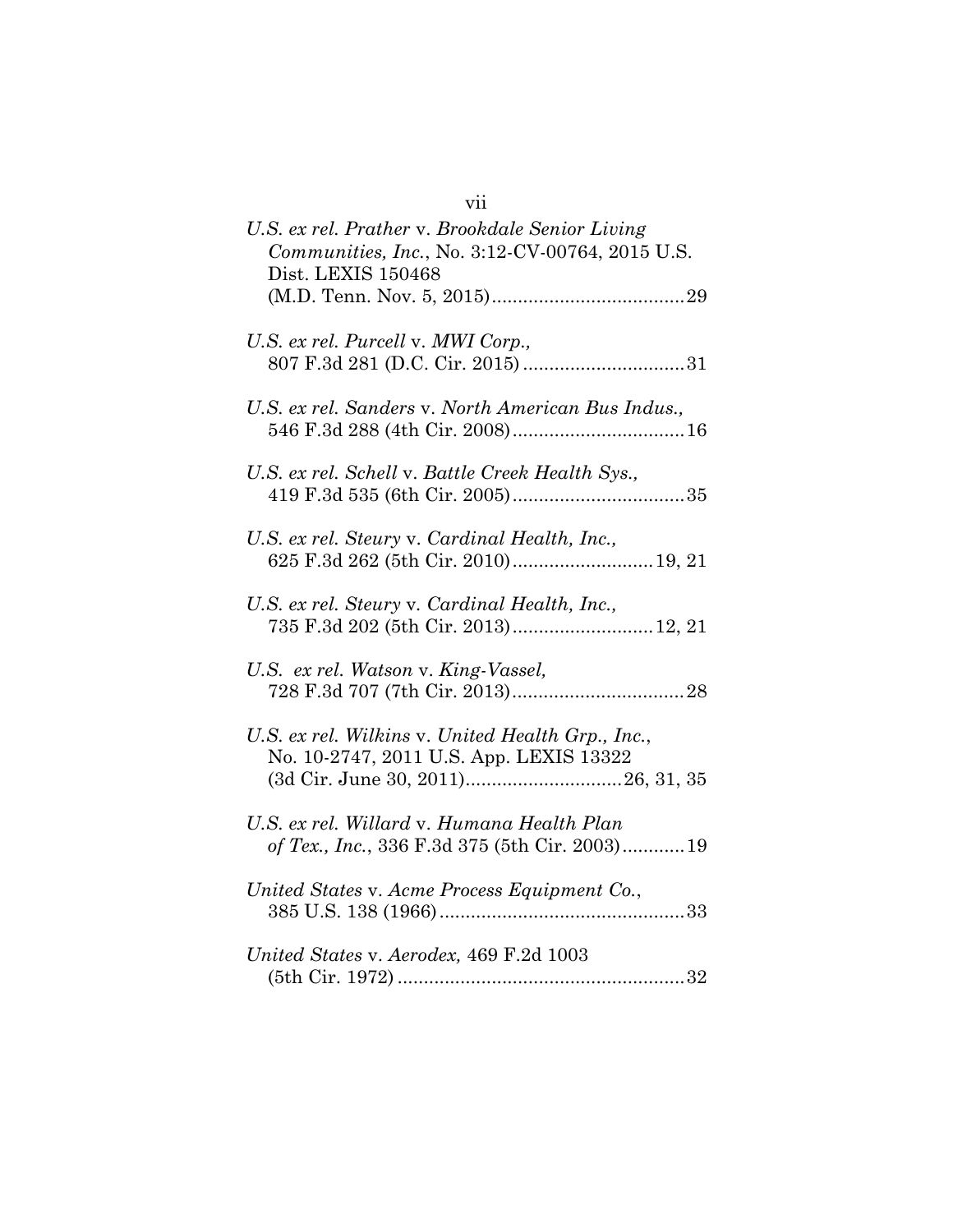| viii                                                           |
|----------------------------------------------------------------|
| United States v. Beach,                                        |
| United States v. Bornstein,                                    |
| United States v. Bourseau,<br>531 F.3d 1159 (9th Cir. 2008) 16 |
| United States v. Brown,                                        |
| United States v. Cooperative Grain & Supply Co.,               |
| United States v. DeWitt, 265 F.2d 393                          |
| United States v. General Dynamics Corp.,                       |
| United States v. Grainger,                                     |
| United States v. Griswold,                                     |
| United States v. Hibbs,                                        |
| United States v. Kurlemann,                                    |
| United States v. Menasche,                                     |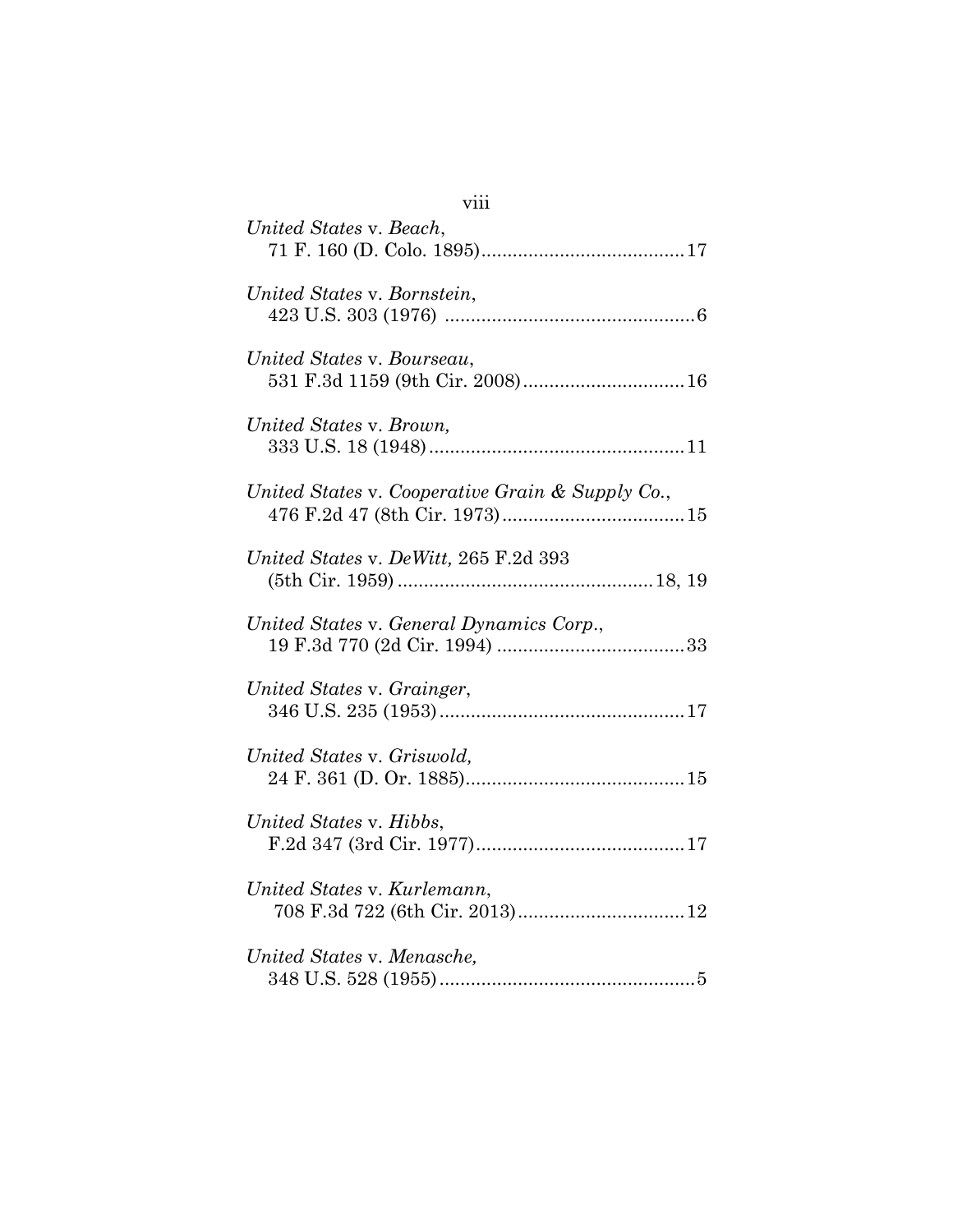| United States v. Nat'l Whol.,                                                                        |
|------------------------------------------------------------------------------------------------------|
| United States v. Neifert-White Co.,                                                                  |
| United States. v. Rogan, 517 F.3d 449                                                                |
| United States v. Sanford-Brown, Ltd.,                                                                |
| United States v. Sci. Applications Int'l Corp.,<br>626 F.3d 1257 (D.C. Cir. 2010)  6, 24, 25, 31, 32 |
| United States v. Wells, 519 U.S. 482                                                                 |
|                                                                                                      |

### **STATUTES:**

| 31 U.S.C. |  |
|-----------|--|
|           |  |
|           |  |
|           |  |
|           |  |
|           |  |
|           |  |

# **REGULATIONS AND GUIDANCE:**

|  |  |  | 59 Fed. Reg. 65372 (December 19, 1994) 31 |
|--|--|--|-------------------------------------------|
|  |  |  |                                           |

#### ix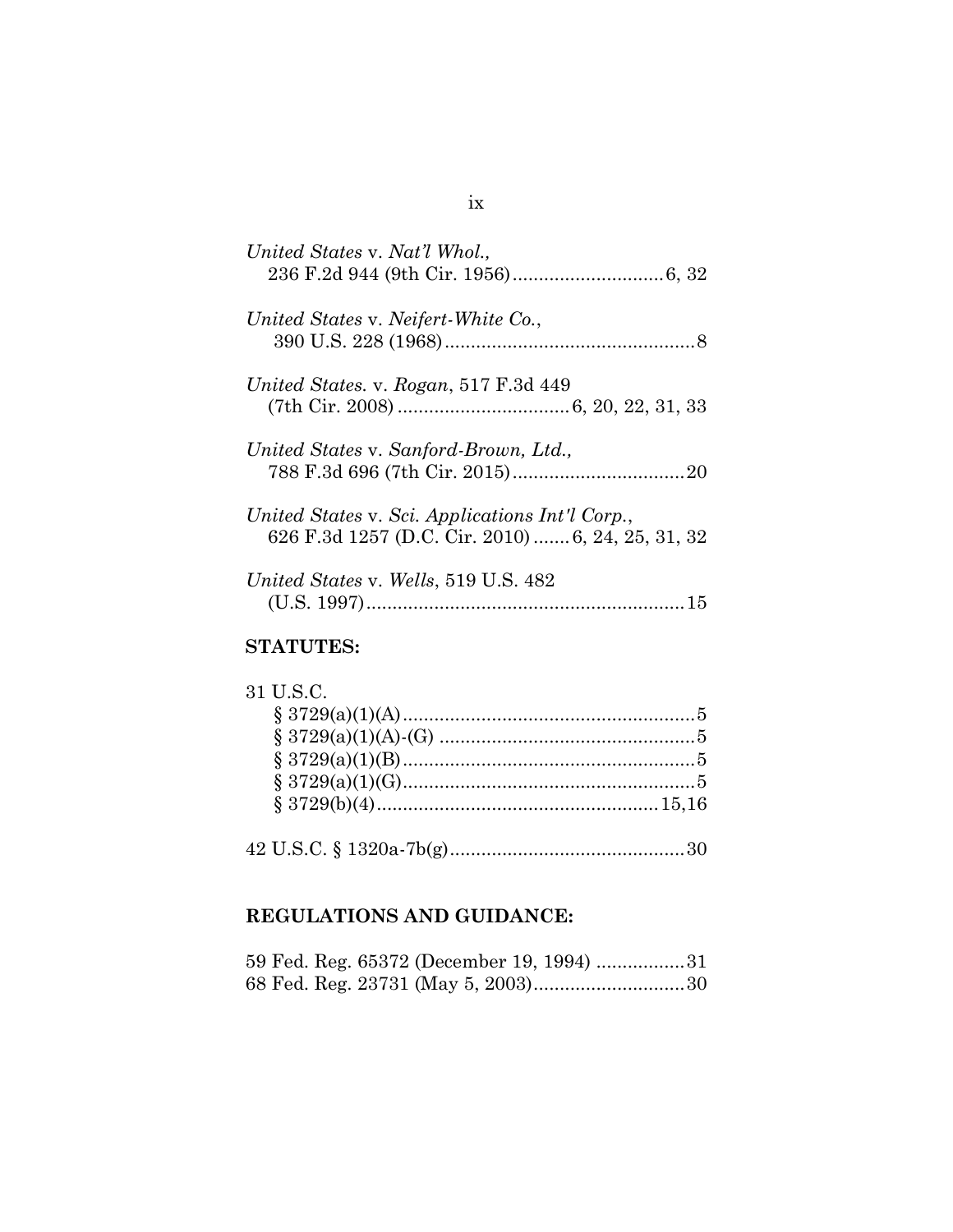## **LEGISLATIVE MATERIALS:**

| 132 Cong. Rec. H6482             |  |
|----------------------------------|--|
| 145 Cong. Rec. E1546             |  |
| 155 Cong. Rec. E1295             |  |
| Cong. Globe, 37th Cong.,         |  |
| S. Rep. Com. No. 75, 37th Cong., |  |
| S. Rep. No. 345, 99th Cong.,     |  |

## **OTHER MATERIALS:**

| Claire M. Sylvia, The False Claims Act: Fraud |  |
|-----------------------------------------------|--|
| Against the Government (2d ed. 2010)          |  |
|                                               |  |
|                                               |  |

Government Accountability Office Report to Congressional Requesters, *Health Care Fraud: Information on Most Common Schemes and the Likely Effect of Smart Cards* (January 2016)...........38

x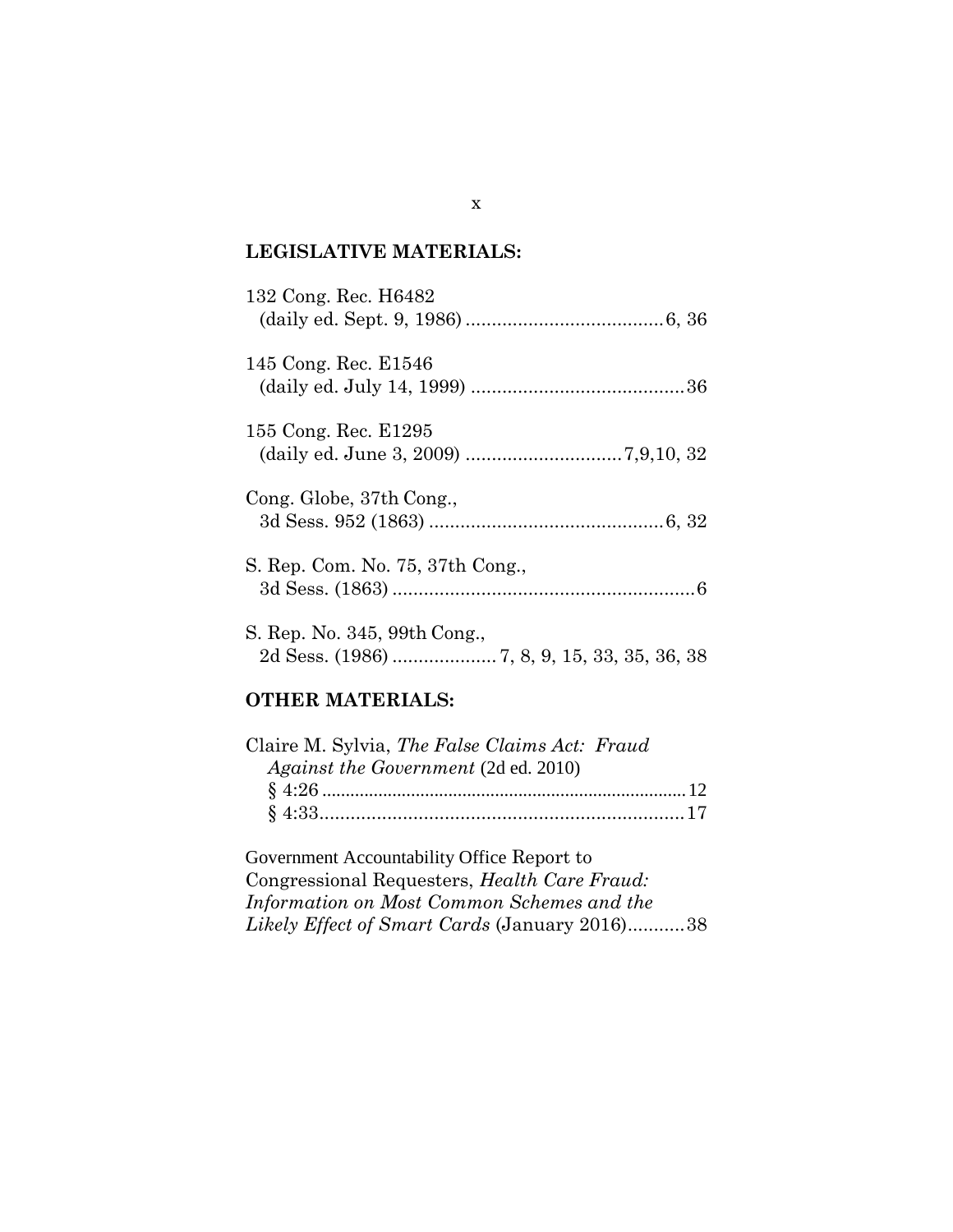| Restatement (Second) of Torts (1977) |  |
|--------------------------------------|--|
|                                      |  |
|                                      |  |
|                                      |  |
|                                      |  |
|                                      |  |

*The False Claims Act Correction Act (S. 2041): Strengthening the Government's Most Effective Tool Against Fraud for the 21st Century: Hearing Before the S. Com. On the Judiciary 110th Cong. 167-85 (2008)* .........................................................................36

U.S. Dep't of Justice, *Fraud Statistics Overview: October 1, 1987 – September 30, 2015* .....................37

U.S. Dep't of Justice, Press Release, *Justice Department Recovers over \$3.5 Billion From False Claims Act Cases in Fiscal Year 2015* ..................... 37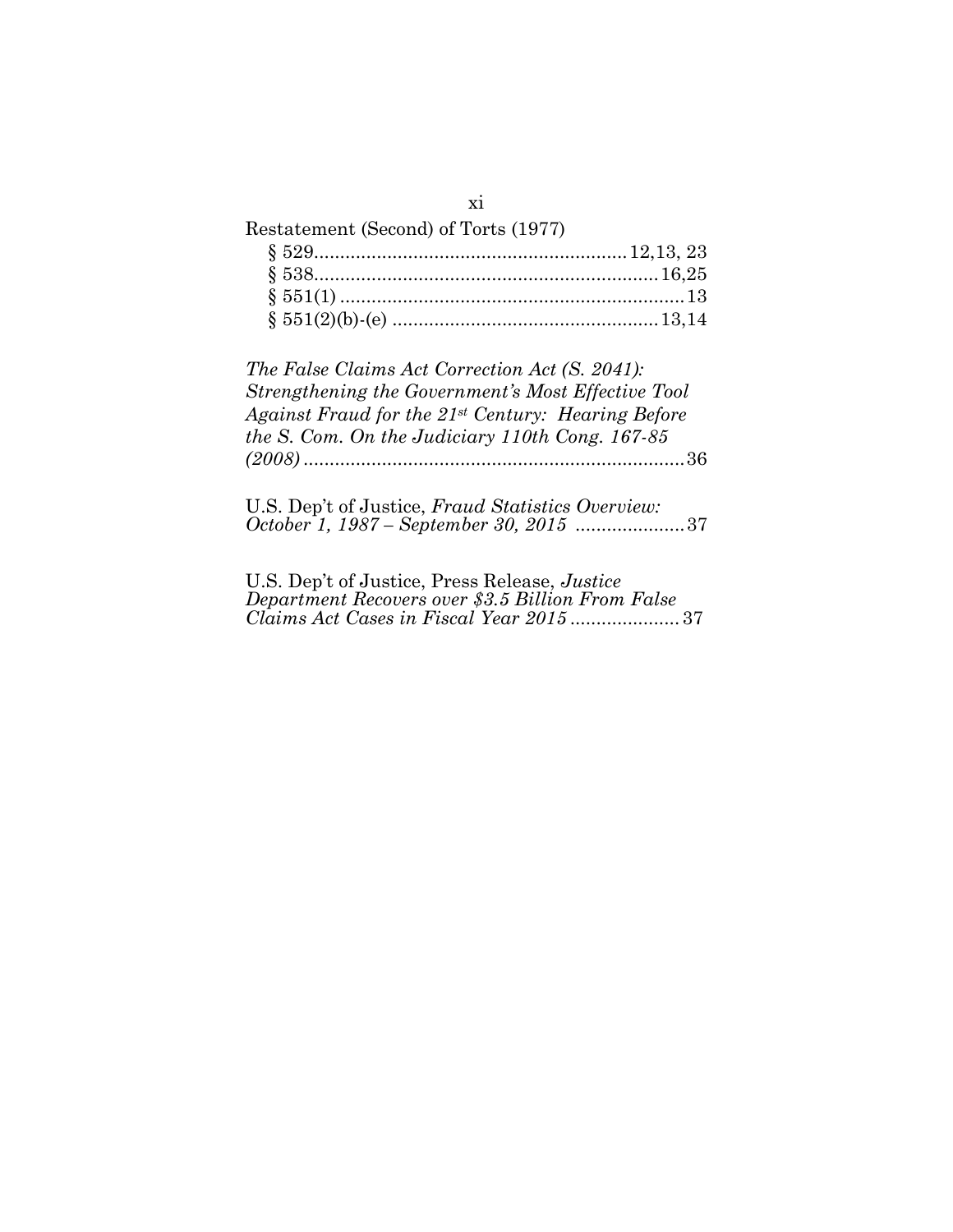#### **INTEREST OF AMICUS CURIAE<sup>1</sup>**

Taxpayers Against Fraud Education Fund ("TAFEF") respectfully submits this brief as *amicus curiae.* 

TAFEF is a nonprofit, tax-exempt organization dedicated to preserving effective anti-fraud legislation at the federal and state levels. TAFEF has worked to publicize the *qui tam* provisions of the False Claims Act ("FCA"), has provided testimony before Congress regarding each of the proposed amendments to the FCA since 1986, and has participated in litigation both as a *qui tam* relator and as *amicus curiae* regarding the proper interpretation of the FCA*.* TAFEF presents an annual educational conference for FCA attorneys, typically attended by more than 300 private and government attorneys from across the country. TAFEF's members regularly bring FCA actions on behalf of private citizens and the United States to protect public resources through public-private partnership.

<sup>1</sup> No party's counsel authored this brief in whole or in part, and no persons or entities other than *amicus*, its members, or its counsel, made a monetary contribution intended to fund the preparation or submission of this brief. All parties have consented to the filing of this brief.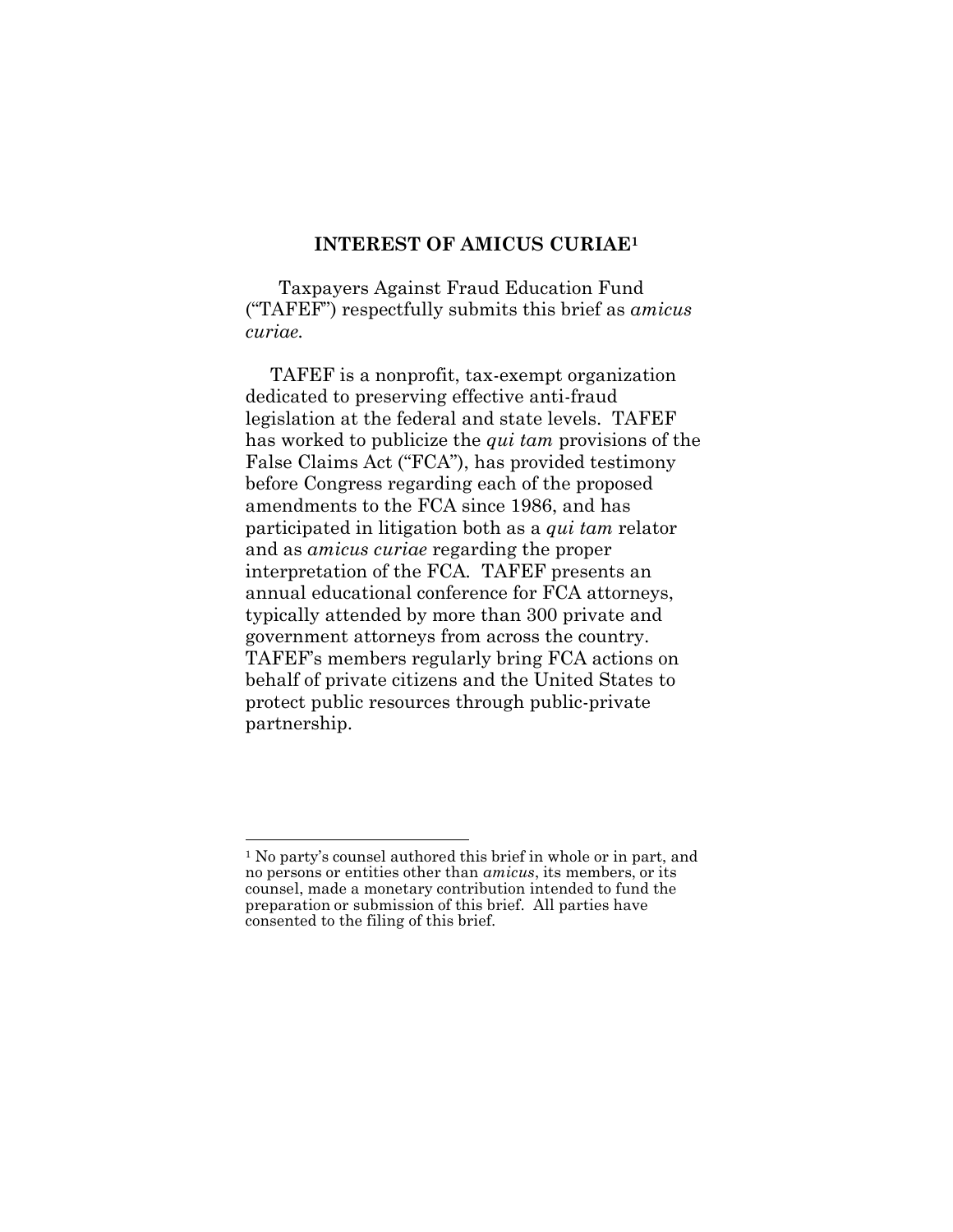#### **SUMMARY OF ARGUMENT**

"Implied certification" is a label, representing one method by which courts have analyzed liability under the FCA. In reaction to protracted use of the phrase "false certification," courts have used "implied certification" to impose liability for false or fraudulent claims based on underlying conduct rather than express false statements. However, a judicial construct is unnecessary to accomplish this. A natural reading of the text of the statute, in consonance with its purpose and history, firmly supports liability for underlying fraudulent conduct which results in claims upon the public fisc.

 To wit, implied certification simply reflects the basic principle that a contractor violates the FCA when it submits a claim while knowingly concealing facts material to payment. Such concealment has long been considered fraud, both at common law and by this Court. This is squarely in step with the intent of the FCA's drafters. Each time it has amended the Act since 1986, Congress' intent has resounded in unequivocal terms. It was amended to modernize the law, to comprehensively protect the fisc, and to hold contractors responsible for all false or fraudulent conduct involving public funds.

Consistent with these principles, courts have long held contractors liable under the FCA for knowing violations of conditions which are material to payment.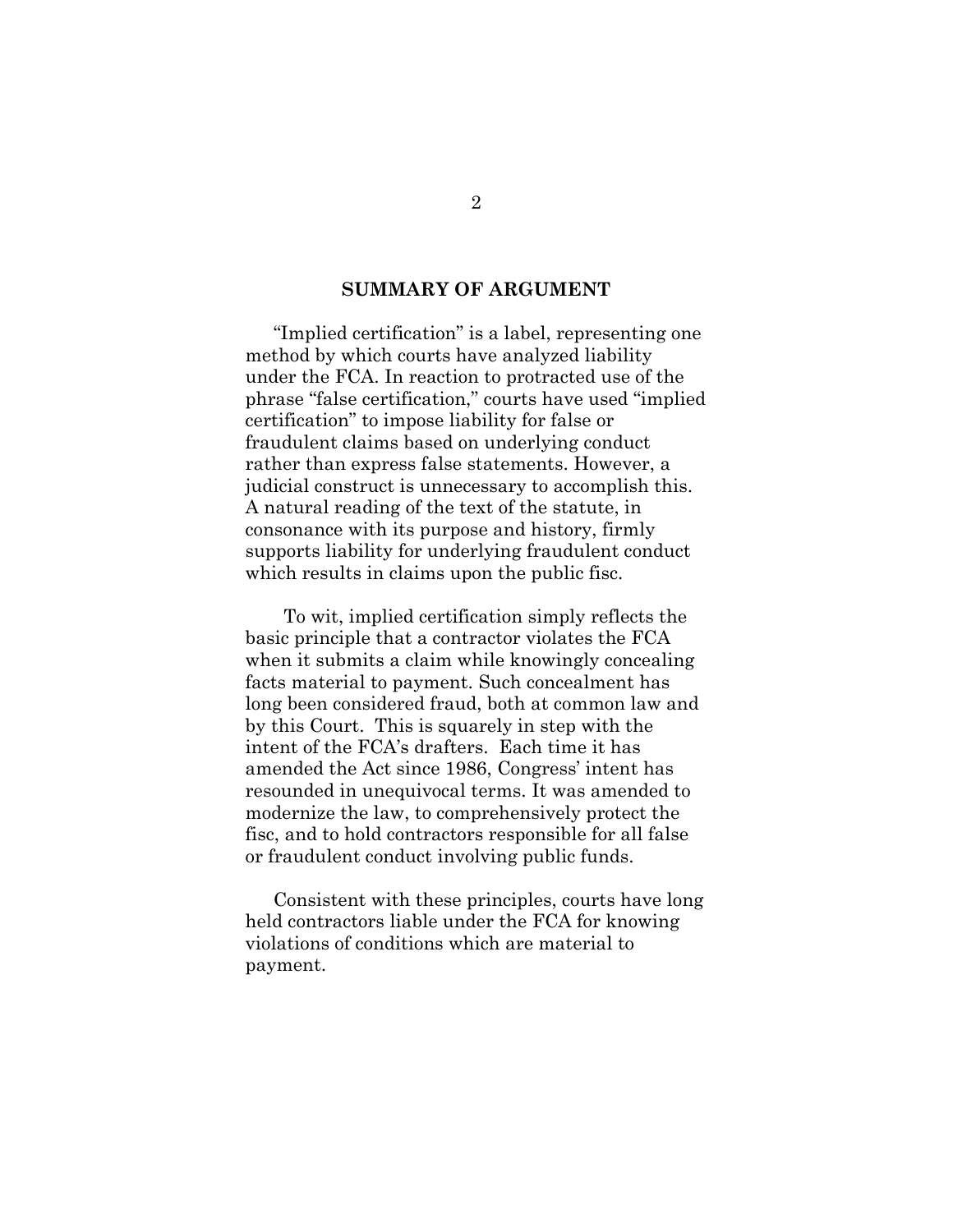And yet petitioner asserts that it cannot be held to answer under the FCA either because it did not make an express statement that its services were provided in compliance with mental health regulations at issue, or because, in petitioner's view, the regulations at issue did not contain the right talismanic words to qualify as "conditions of payment." Petitioner's arguments require this Court to rewrite the statute, and it promotes an approach that creates a counterintuitive gap between conduct that violates an express condition precedent and conduct that the defendant knows to be material to payment. There is no "express words" requirement in the FCA. Rather, liability is bounded by materiality and knowledge, the mechanisms chosen by Congress to prevent the parade of horribles petitioner fears.

The underlying decision demonstrates that these delimiting principles are well-handled by the courts. The regulations at issue did not require the court to create a material condition out of whole cloth. Rather, the regulations make plain that claims are not reimbursable without compliance. Resp. Br. 8-9. Far from being the sort of outlier which supports the argument that the FCA is a renegade law requiring the intervention of a judicial posse to protect a contractor tied to the tracks of a litigation train, this case squares precisely with the language of the statute and the intent of Congress, and rests firmly within a century's jurisprudence supporting use of the FCA to recover for false claims and fraud against the public fisc.

The decision below should be affirmed.

3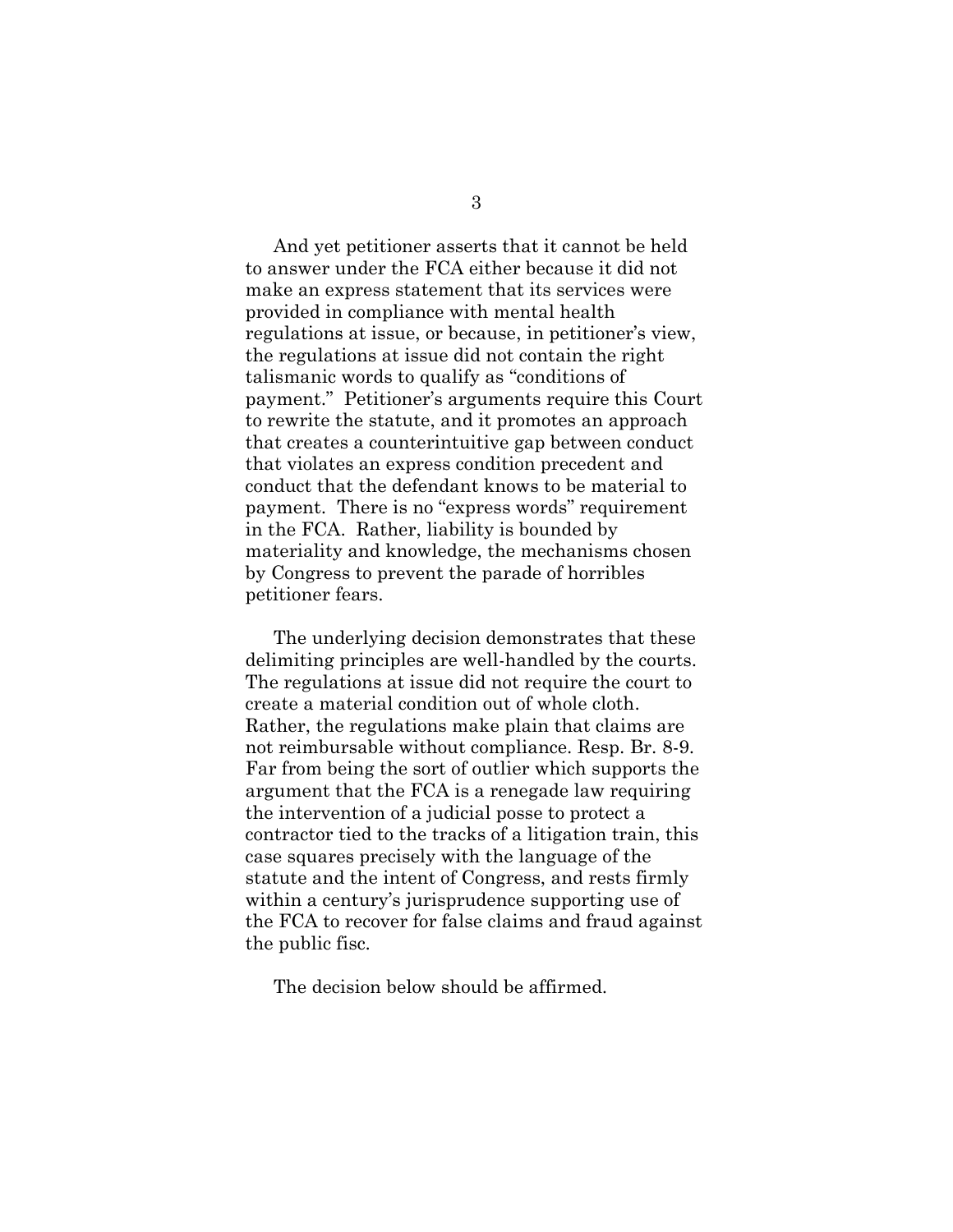#### **ARGUMENT**

**I. "Implied Certification" Reflects The Bedrock Principle That Government Contractors Who Seek Payment in Knowing Violation of Material Terms of Their Bargain Violate the FCA.**

Petitioner challenges an approach to analyzing liability under the FCA that has been characterized over time as "implied certification." This approach, at bottom, merely reflects the long-established proposition that the FCA is violated when a contractor requests payment from the United States while knowingly concealing facts material to payment. This proposition underpins the archetypical cases decided under the statute, is faithful to the statutory text, and is consistent with the scope and purpose of the FCA.

### **A. The Plain Language of the Statute, Aligned with its History and Purpose, Supports the Basic Tenets of "Implied Certification".**

That FCA liability may attach without an express false statement on the claim form is unremarkable. Words like "certification" and "condition of payment" were adopted by courts as aids to explaining liability, but such constructs are no longer helpful when the focus shifts to examining the elements of the construct rather than the statute itself.

1. The Text. As relevant here, the FCA imposes liability on any person who "knowingly presents, or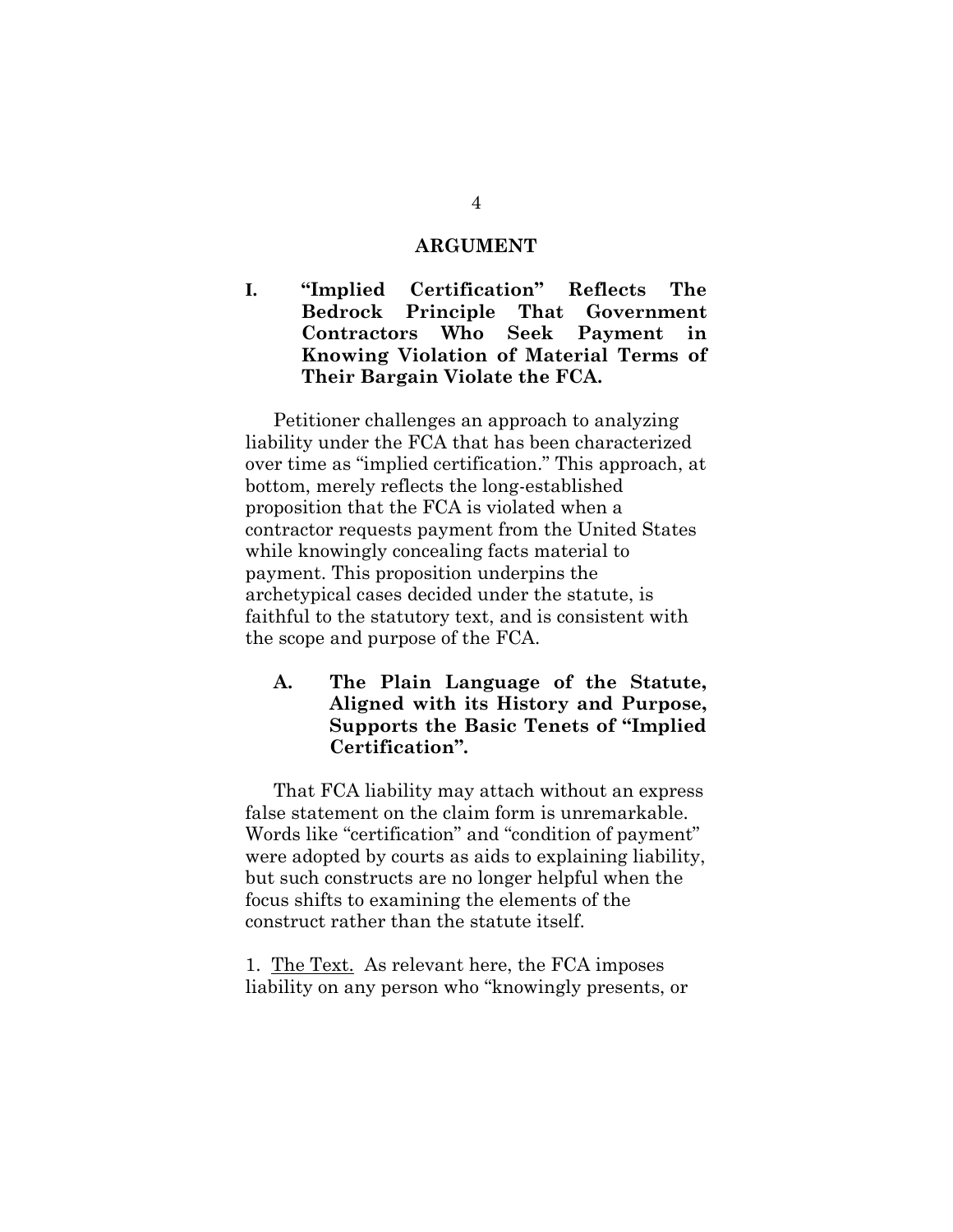causes to be presented, a false or fraudulent claim for payment or approval."  $31$  U.S.C.  $3729(a)(1)(A)$ . The FCA contains six additional provisions for liability, yet not one of these provisions contains the word "certification" nor does any require an express false statement on the face of the claim for payment. 31 U.S.C.  $3729(a)(1)(A)-(G)$ . Only two provisions include as an element a "false record or statement." 31 U.S.C. 3729(a)(1)(B) (liability for one who "knowingly makes, uses, or causes to be made or used, a false record or statement material to a false or fraudulent claim"); 3729(a)(1)(G) (addressing "an obligation to pay or transmit money or property to the Government…").

 Subsection 3729(a)(1)(A)'s palpable lack of a false statement requirement, in contrast to the other statutory provisions, is critical here. "[W]here Congress includes particular language in one section of a statute but omits it in another section of the same Act, it is generally presumed that Congress acts intentionally and purposely in the disparate inclusion or exclusion." *Bates* v. *United States*, 522 U.S. 23, 29-30 (1997) (internal quotations omitted). Engrafting a false statement or certification requirement into subsection (a)(1)(A) would effectively conflate it with subsection  $(a)(1)(B)$ , counter to the "cardinal principle" of construction that courts must strive to give effect to all parts of a statute. *United States* v. *Menasche*, 348 U.S.528, 538-39 (1955).

Far from being limited to a falsehood apparent on the face of a claim, or to any other express false statement (such as a false certification), subsection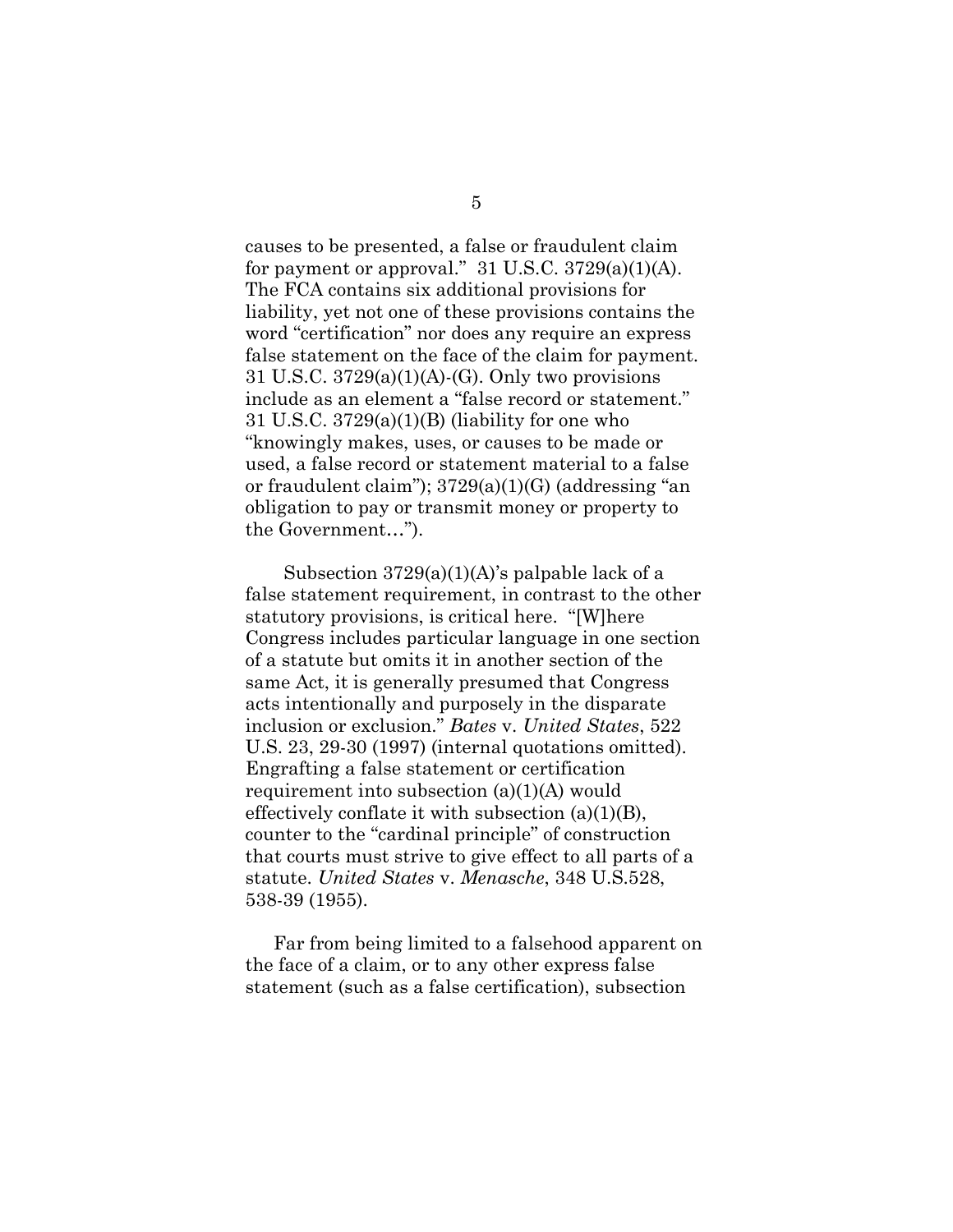$(a)(1)(A)$  imposes liability for all "false or fraudulent" claims for payment submitted or caused to be submitted to the United States, irrespective of express false statements or certifications. More than a century's FCA jurisprudence, including seminal cases from this Court, show that the false or fraudulent conduct of defendants is not limited to falsehoods on the face of the claim for payment. *E.g*., *United States* v. *Bornstein*, 423 U.S. 303 (1976) (subcontractor violation of standard for procuring radio tubes incorporated in prime contract); *U.S. ex rel. Marcus* v. *Hess*, 317 U.S. 537 (1943) (subcontractor collusive bidding to obtain contract).<sup>2</sup> As the Seventh Circuit described in *United States* v. *Rogan*, the standard could hardly require the claim form to affirmatively state "patient acquired by kickback." 517 F.3d 449, 453 (2008).

2. History and Purpose. This proposition flows naturally from the FCA's purpose. Congress enacted the FCA in 1863 to attack war profiteering. Cong. Globe, 37th Cong., 3d Sess. 952 (1863). Contractors were not just overcharging and mis-billing, but engaging in and concealing fraud. *Id*. at 955 (sawdust masqueraded as gunpowder); 132 Cong. Rec. H6482 (daily ed. Sept. 9, 1986) (same mules being sold repeatedly); S. Rep. Com. No. 75, 37th Cong., 3d Sess. 4 (1863) (decrying scheme of

<sup>2</sup> *United States* v. *Nat'l Whol.*, 236 F.2d 944 (9th Cir. 1956) (regulators disguised as model specified in contract); *Peterson* v. *Weinberger,* 508 F.2d 45 (5th Cir. 1975) (disqualified healthcare provider submitted claims under different provider number); *United States* v. *Sci. Applications Int'l Corp. (SAIC)*, 626 F.3d 1257 (D.C. Cir. 2010) (services provided in violation of conflictof-interest provisions of contract).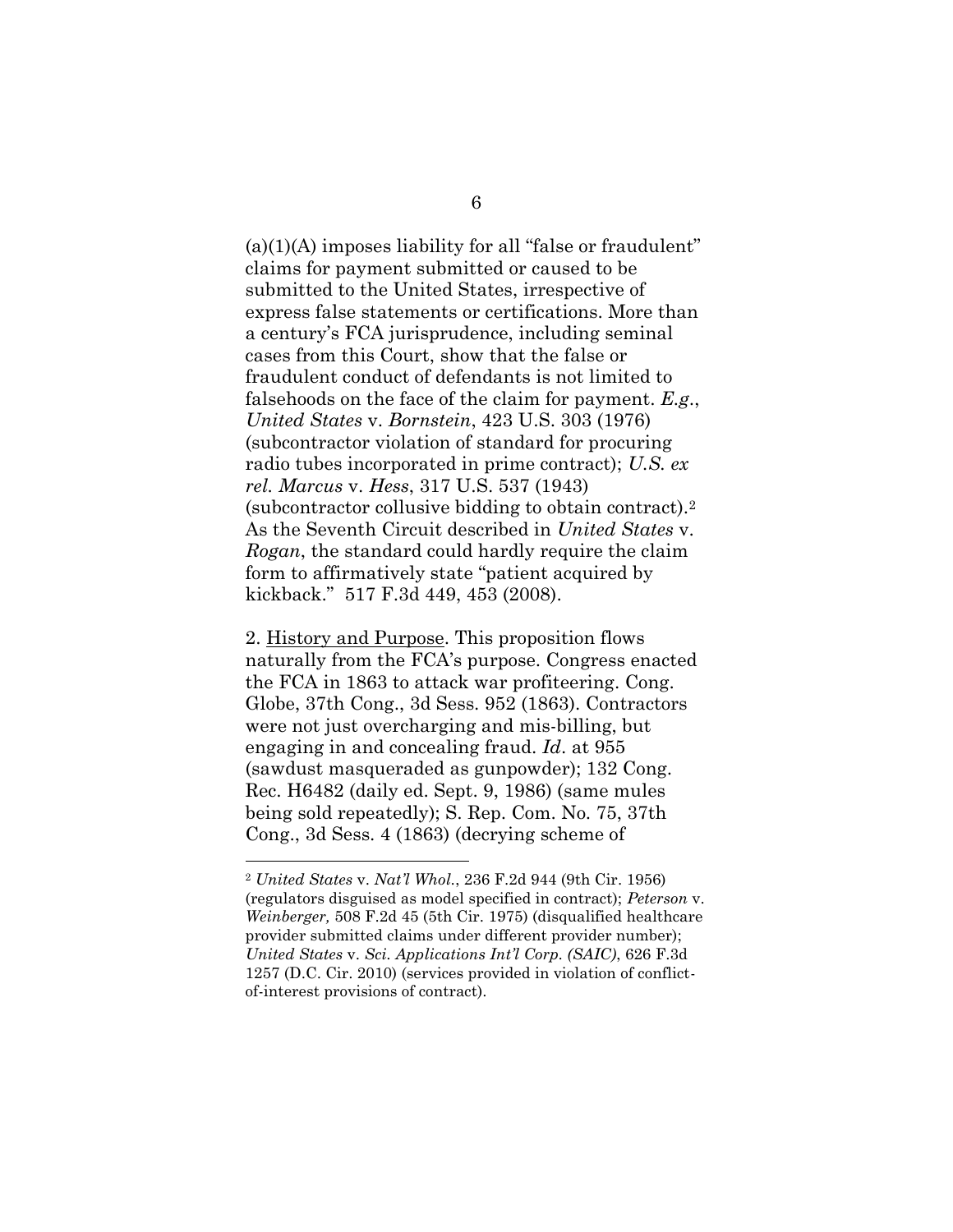providing rotting, old ships painted and sold as new as inconsistent "with that alacrity and faithfulness in the discharge of duty which the government has a right to expect from those to whom important trusts are confided").

After amendments in 1943 caused the statute to lie dormant (largely due to the amendments' curtailing of relators' roles), Congress found that "fraud against the Government had grown to unprecedented levels." 155 Cong. Rec. E1295-96 (daily ed. June 3, 2009) (statement of Rep. Berman); S. Rep. No. 345, 99th Cong., 2d Sess. 1-2 (1986). In response, it amended the FCA in 1986 "to strengthen the Government's hand in fighting false claims, and to encourage more private enforcement suits." *Graham Cnty. Soil & Water Conservation District* v. *Wilson*, 559 U.S. 280, 298 (2010)(internal citations omitted).

Petitioner and its supporters call for a narrowing of the FCA to respond to a supposed disconnect between modern law and a "Civil War-era" statute. *E.g.,* Chamber of Commerce Amicus Br. 15. These protests ignore the *raison d'etre* of the 1986 Amendments: the "growing pervasiveness of fraud [which] necessitates modernization of the Government's primary litigative tool for combatting fraud [, the FCA.]" S. Rep. No. 345 at 2. In overhauling the statute to make it "a more useful tool against fraud in modern times" – indeed, fraud that was becoming even more "sophisticated and widespread" – Congress significantly bolstered the provisions to incentivize relators while maintaining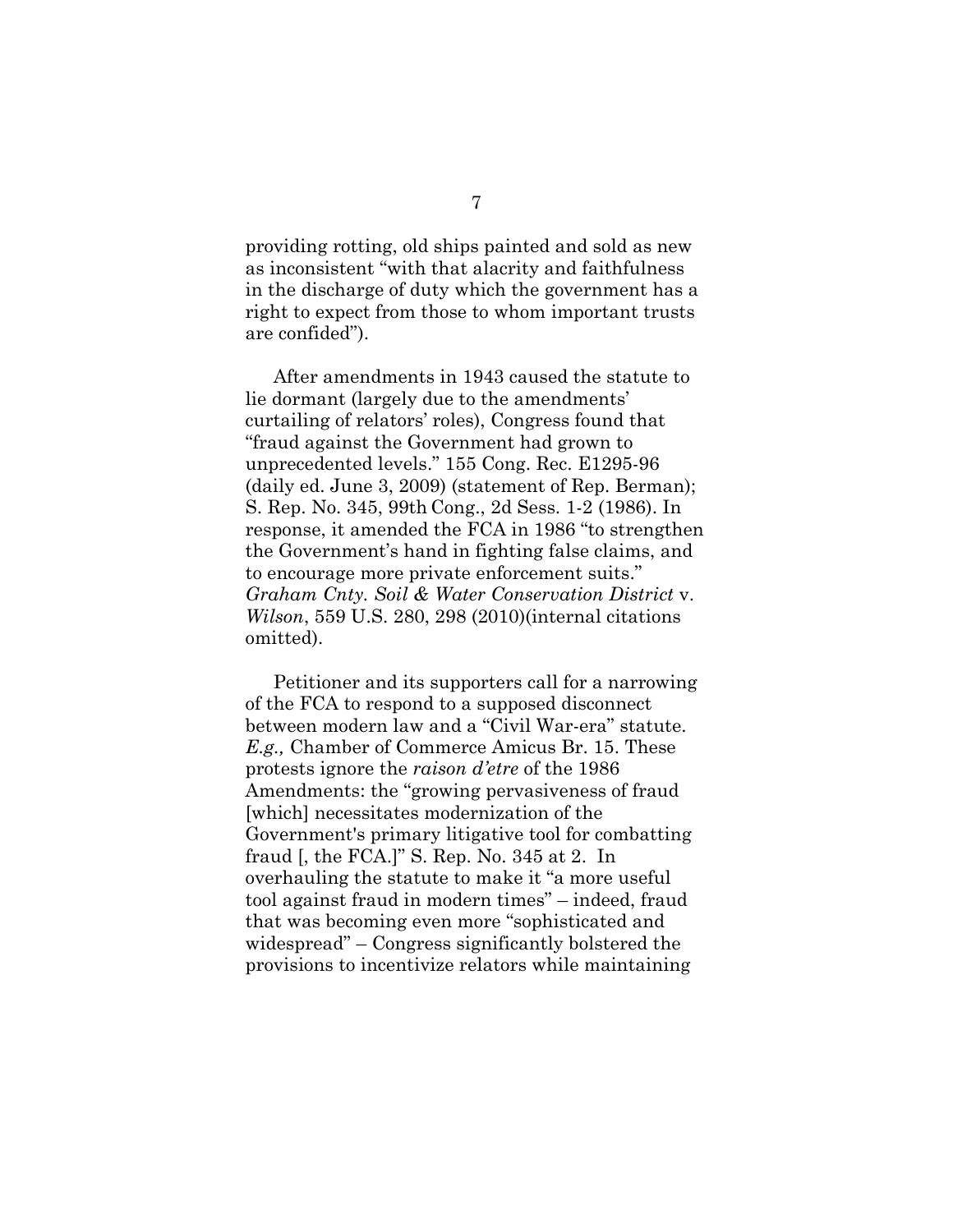the statute's proscription against "false or fraudulent" claims. *Id.* at 2.

In so doing, Congress specifically delineated the reach of the FCA, alerting government contractors that the FCA "is intended to reach all fraudulent attempts to cause the Government to pay out sums of money or to deliver property or services." S. Rep. No. 345 at 9. Indeed, the Senate Committee "strongly endorse[d]" this Court's "interpretation of the act" when it concluded that the FCA "was intended to reach all types of fraud, without qualification, that might result in financial loss to the Government." S. Rep. No. 345 at 19, quoting *United States* v. *Neifert-White*, 390 U.S. 228 (1968).

The legislative history illustrates the breadth of liability with specific examples. "[A] false claim may take many forms, the most common being a claim for goods or services not provided, or *provided in violation of contract terms, specification, statute, or regulation*." S. Rep. No. 345 at 9 (emphasis added). In addition:

> …claims may be false even though the services are provided as claimed *if, for example, the claimant is ineligible to participate in the program*…

…each and every claim submitted under a contract, loan guarantee, or other agreement which was originally obtained by means of false statements or other corrupt or fraudulent conduct, *or in*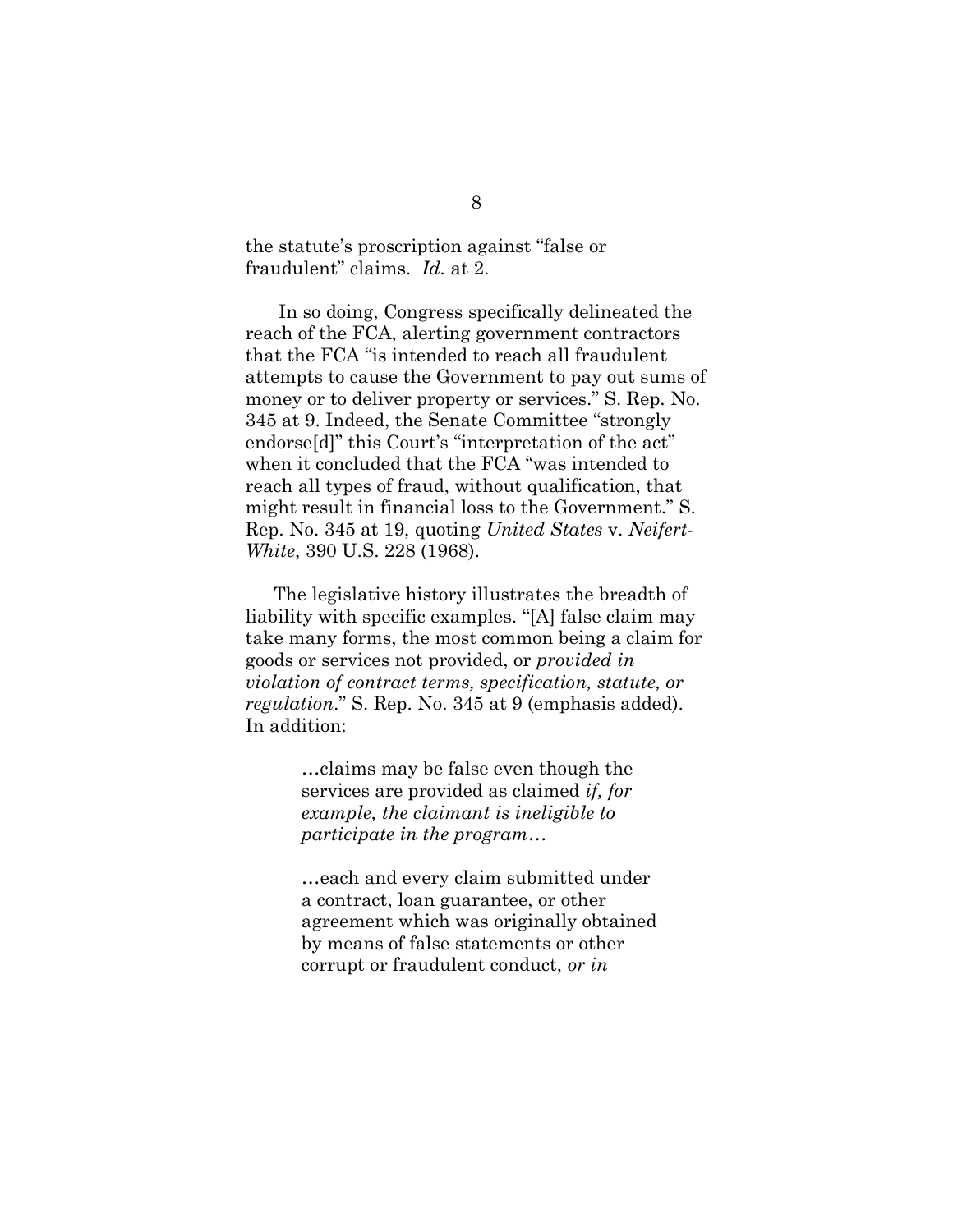#### *violation of any statute or applicable regulation*, constitutes a false claim.

[also] false and actionable under the act… are all Medicare claims submitted by or on behalf of a physician *who is ineligible to participate in the program*.

#### Id. at 9-10 (emphasis added).

Congress' intent was firmly reiterated in the 2009 amendments. Representative Berman, a co-sponsor for both the 1986 and 2009 amendments, stated on the House floor that the amendments were designed to strengthen the provisions of the FCA, by "updat[ing] this law to ensure that it reaches the modern fraud schemes that are draining our public fisc with impunity." 155 Cong. Rec. at E1295. In response to its view that a ruling by this Court regarding subsection  $(a)(1)(B)$  had limited the reach of the FCA in a manner inconsistent with what Congress had intended, Congress "clarify[ied] the true intent of the False Claims Act and to send a clear message that all government funds should be protected from fraud." *Id.* at E1295-1296*.* 

Recognizing that Congress "cannot possibly predict the breadth of fraudulent schemes that can be used to target the public fisc," Representative Berman made clear that the FCA proscribes fraudulent conduct which is not apparent on the face of the claim, including:

> Seeking payment pursuant to a program for which the claimant was *not eligible*.

#### 9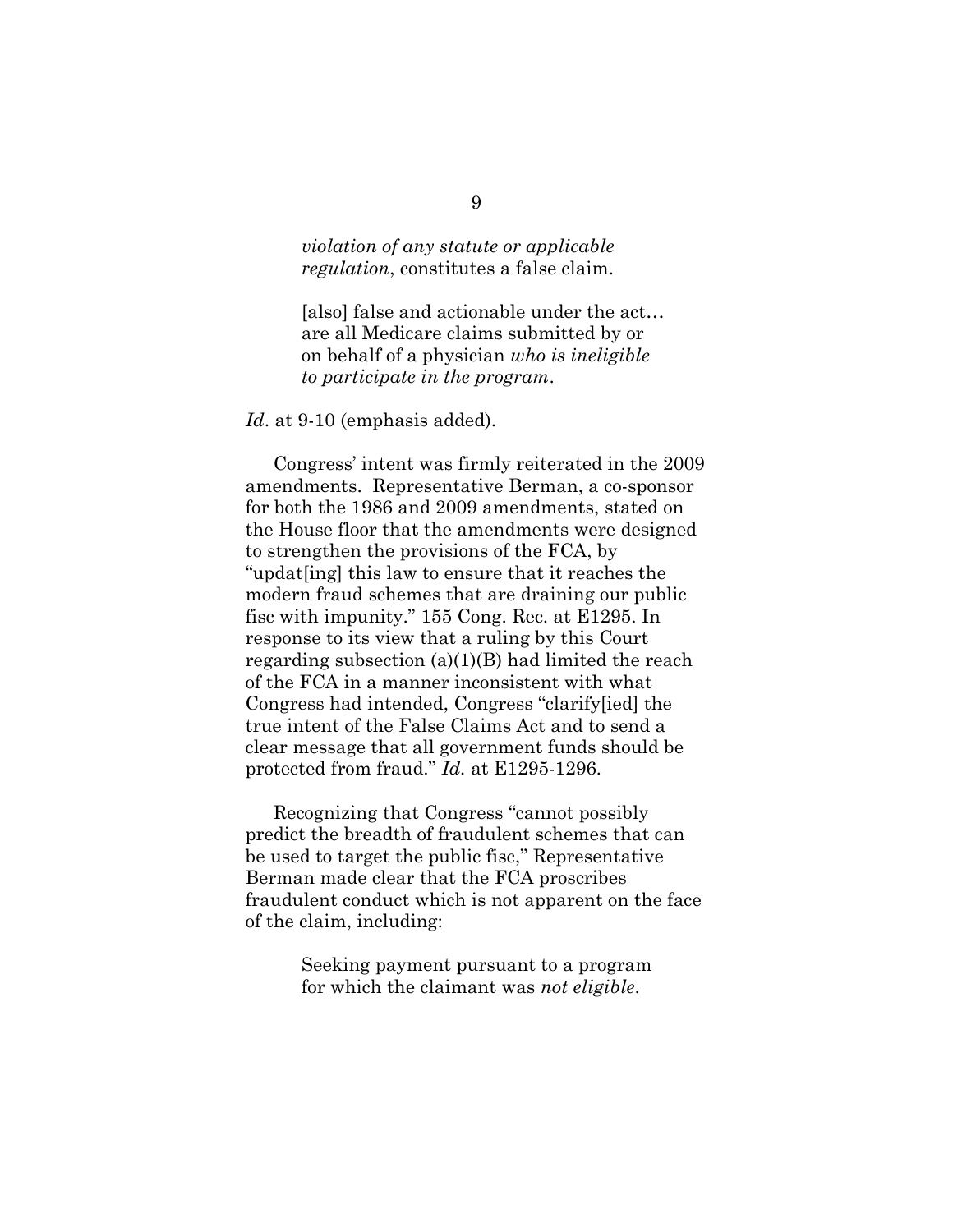Demanding payment for goods or services that *do not conform to contractual or regulatory requirements*.

Requesting Government services to which *one is not entitled*.

Submitting a claim by a person who has *violated a statute or regulation, the violation of which is capable of influencing the payment decision*.

Submitting a claim for payment even though the defendant was *violating the Government funded program's conditions of participation or payment*.

*Id*. at 1296-1297 (emphasis added; additional examples omitted).

Congress' intent has been loud and clear each time it has chosen to "modernize" the FCA: The FCA was never intended to allow corner-cutting contractors to hide under its skirts with robotic and narrow language. Rather, Congress intended to entrench the FCA as "the protector of all Government funds or property." *Id.* at E1296. Moreover, while "[t]his Court has never required that every permissible application of a statute be expressly referred to in its legislative history," *Moskal* v. *United States*, 498 U.S. 103, 111 (1990), Congress has specifically and repeatedly recognized that claims premised on violations of underlying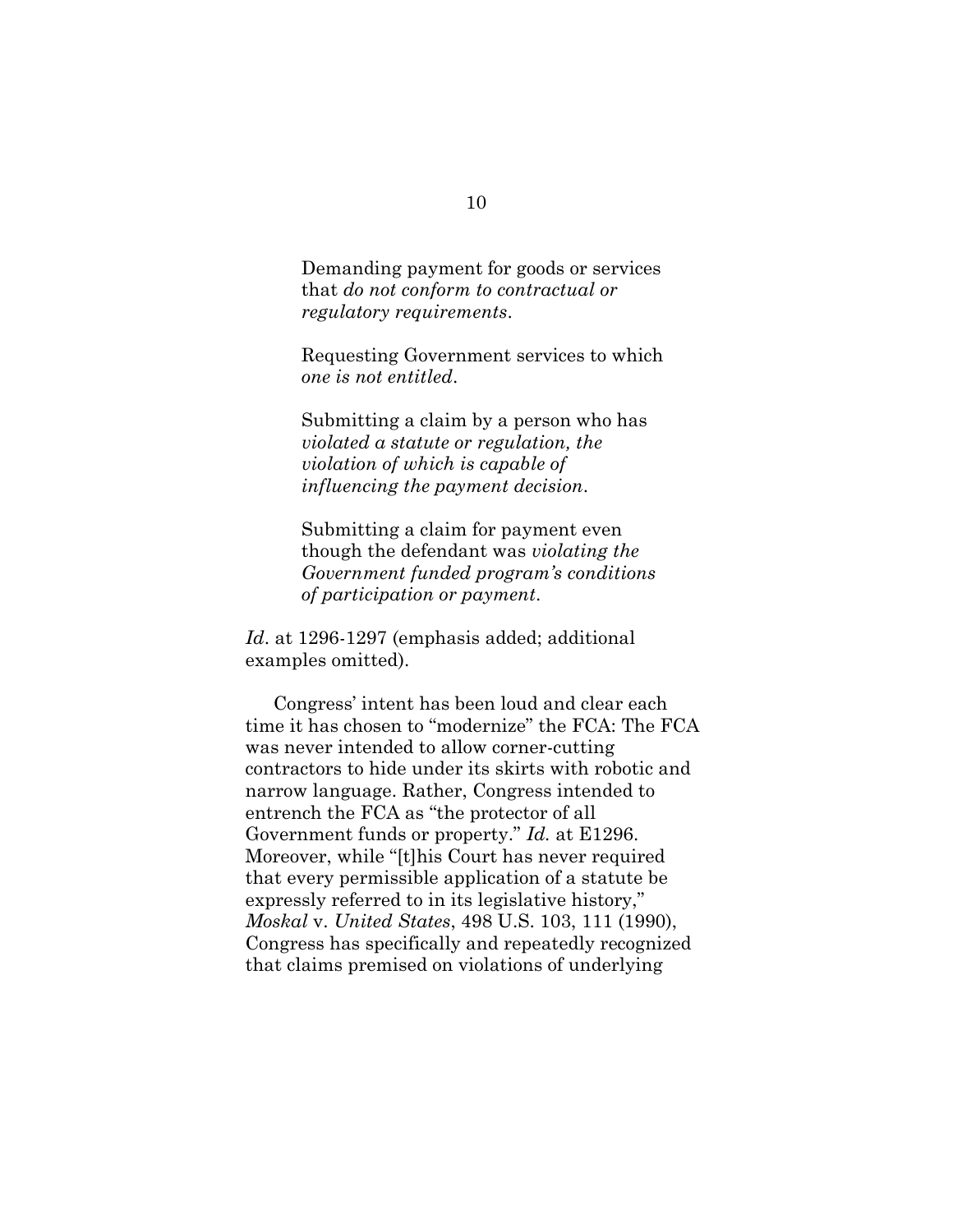statutes and regulations are within the scope of the FCA.

This explicit purpose evidence cannot be read out of the statute. The Court looks to the statutory language and "every thing from which aid can be derived" in order to ascertain the scope and meaning of the statute. *Smith* v. *United States*, 508 U.S. 223, 239 (1993). A statute is not given the "narrowest meaning;" rather, "words are given their fair meaning in accord with the manifest intent of the lawmakers." *United States* v. *Brown*, 333 U.S. 18, 26 (1948).

Thus, though petitioner claims that "implied certification" is beyond the statute, the basic premise underlying the theory—that a claim may be rendered false or fraudulent by underlying conduct—comports with the statute's plain text, its purpose, and history.

### **B. A Natural Reading of "False or Fraudulent" Supports Application of the "Implied Certification" Theory.**

The common understanding of the phrase "false or fraudulent" encompasses a broad band of conduct. As this Court has repeatedly observed, "Congress wrote expansively" to reach all types of fraud. *Cook Cnty.* v. *U.S. ex rel. Chandler*, 538 U.S. 119, 129 (2003).

"False' can mean 'not true,' 'deceitful,' or 'tending to mislead.'" *Mikes* v. *Strauss*, 274 F.3d 687, 696 (2d Cir. 2001). Fraud, however, "has long been understood to include a broader range of deceptive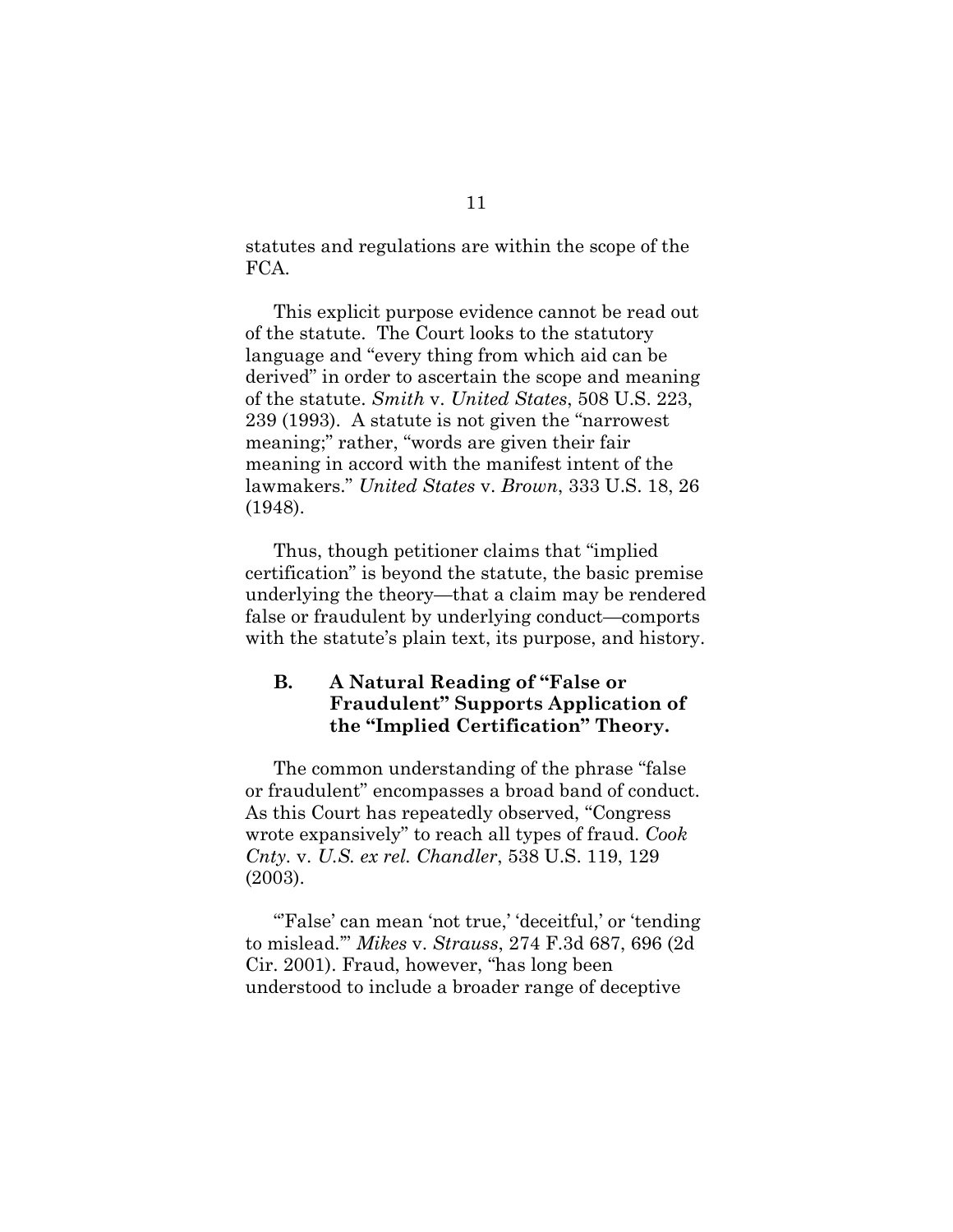conduct." *United States* v. *Kurlemann*, 708 F.3d 722, 728 (6th Cir. 2013) (interpreting 18 U.S.C. 1014). While courts have merged the concept of "false" and "fraudulent" over time, $3$  these twin precepts of the statute, which have existed since its passage in 1863, have distinct meanings key to understanding its breadth.

The traditional, commonsense understanding of fraud, like the theory of implied certification, encompasses omissions of material facts. While petitioner concedes that material omissions are within the common law conception, it insists that actionable omissions must be preceded by an express duty to disclose statutory, regulatory, or contract violations when seeking payment. Pet. Br. 30-31. This myopic view narrows not only the concept of fraud, but also Congress' meaning of the phrase "false or fraudulent."

1. The Common Law. Fraudulent misrepresentation includes "[a] representation stating the truth so far as it goes but which the maker knows or believes to be materially misleading because of his failure to state additional or qualifying matter…" Restatement (Second) of Torts § 529 (1977) (Restatement). The nature of this tort is that the person "knows or believes that the undisclosed facts might affect the

<sup>3</sup> See Claire M. Sylvia, *The False Claims Act: Fraud Against the Government* § 4:26 (2d ed. 2010) ("Courts do not always distinguish between 'false' claims and 'fraudulent' claims, and often simply refer to 'falsity' or, as the statute's title does, 'false claims.'"); *U.S. ex rel. Steury* v. *Cardinal Health, Inc.*, 735 F.3d 202, 209 (5th Cir. 2013) (*Steury II*) (Higginson, J., concurrence).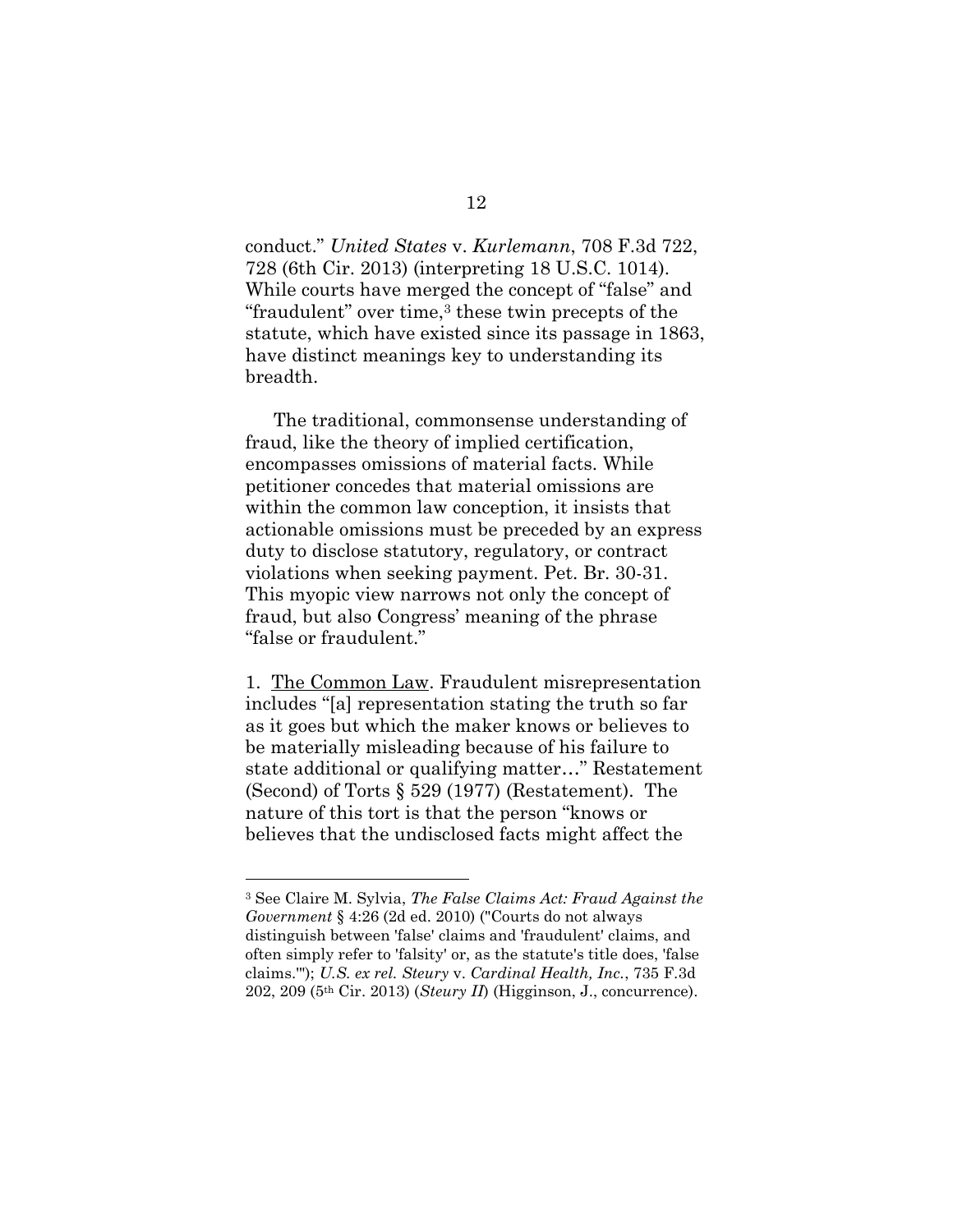recipient's conduct in the transaction at hand." *Id.* at Comment (b). 4

Petitioner points instead to a different section of the Restatement in which liability for nondisclosure is limited to matters regarding which a person "is under a duty to the other to exercise reasonable care to disclose…." Restatement § 551(1); Pet. Br. 31. Petitioner argues that such a duty arises only to those parties which are in "a fiduciary or other similar relation of trust" with the Government. *Id.*  Even were this so, government contractors are indeed in that "similar relation of trust" with the Government. See Resp. Br. 30. But that is far from the only way in which the duty to disclose arises. A more thorough citation to the Restatement reveals that a duty to exercise reasonable care of disclosure under the common law also includes scenarios where disclosure prevents misleading representations; to correct previous representations; or to disclose basic facts about which one would reasonably expect disclosure. Restatement § 551(2)(b)-(e).

While this section of the Restatement is meant to reflect "the traditional ethics of bargaining between adversaries," it acknowledges that this "privilege to take advantage of ignorance" is a very limited principle. *Id.* at Comment (k), (l). As the Restatement and the case law recognize, many factors give rise to a reasonable expectation of disclosure, including an obligation of good faith and

<sup>4</sup> A typical example would include the nondisclosure of a latent defect in the sale of land or chattel. *Id.* at Comment C.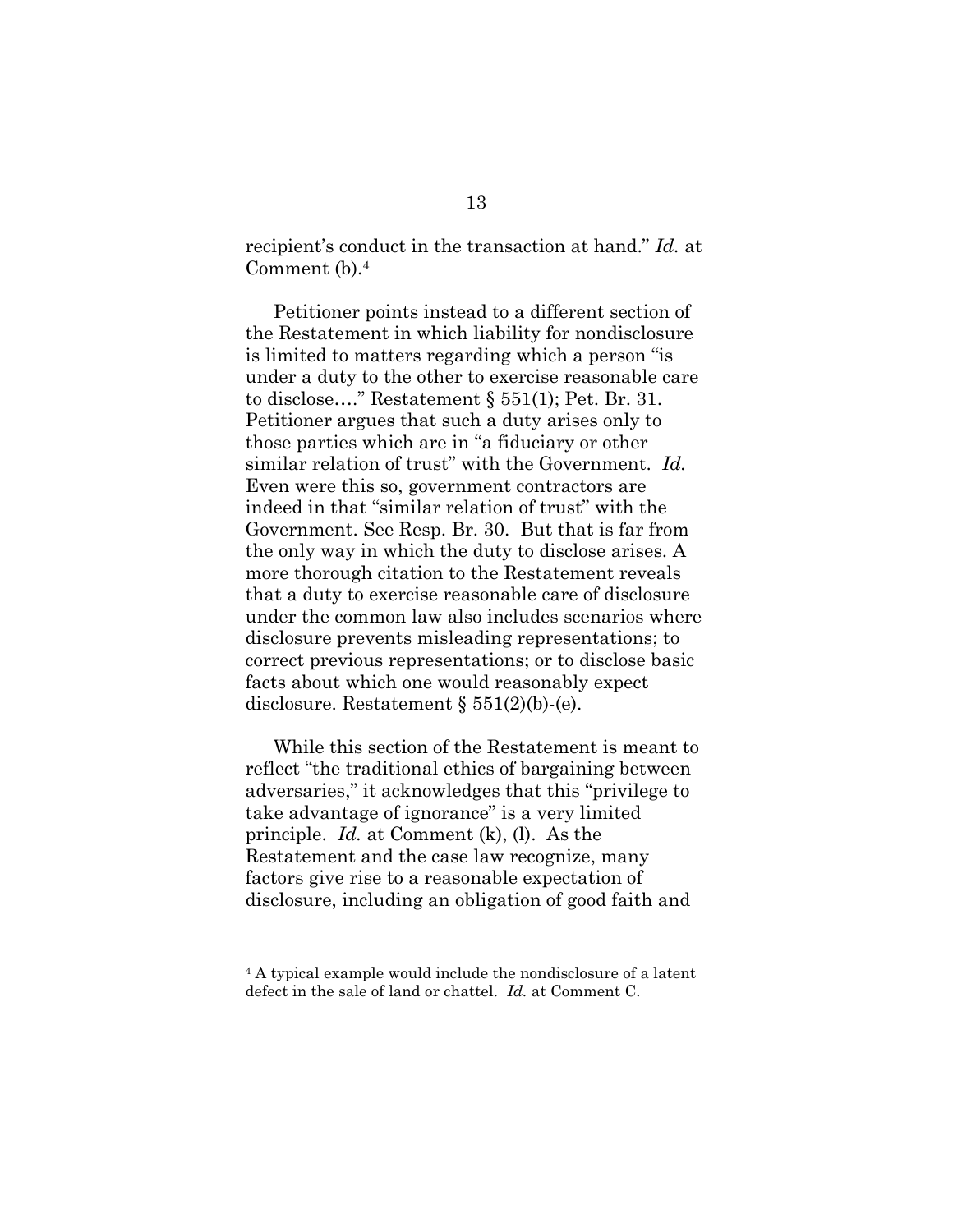fair dealing; <sup>5</sup> where the recipient is not in an equal position to obtain information or where "one party's superior knowledge of essential facts renders a transaction without disclosure inherently unfair;" <sup>6</sup> or where parties have entered into a contractual agreement.<sup>7</sup>

Each of these applies to the government contractor, who is not only a party to a transaction with the Government, but in a position of superior knowledge regarding its compliance or lack thereof with legal or contractual requirements. Using this section of the Restatement to instead preserve a "privilege" for government contractors to "take advantage of ignorance" would run counter to the remedial nature of the statute. Both this Court and Congress have recognized that the FCA "is intended to protect the Treasury against the hungry and

 $\overline{a}$ 

<sup>7</sup> *Stewart* v. *Wyoming Cattle Ranche Co*., 128 U.S. 383, 388 (U.S. 1888)("[t]he gist…is fraudulently producing a concealment or suppression of material facts not equally within the knowledge or reach of the [other contracting party]"); *SEC* v. *Cochran*, 214 F.3d 1261, 1265 (10th Cir. 2000)(common law duty to disclose arose "anytime the facts and circumstances surrounding a relationship would allow a reasonably prudent person to repose confidence in another person").

<sup>5</sup> *Id.* at Comment (l).

<sup>6</sup> *Chiarella* v. *United States*, 445 U.S. 222, 248 (1980) (Blackmun, J., dissenting) (citations omitted); *Fuller* v. *De Paul University*, 293 Ill. App. 261, 267 (Ill. App. Ct. 1938)(silence regarding applicant's apostasy was deceptive and material); *Hays* v. *Meyers*, 139 Ky. 440, 444 (Ky. 1908)(collecting cases and noting that the "nature of the subject matter of the contract" or the peculiar circumstances of the case may "impose a legal or equitable duty to disclose material facts").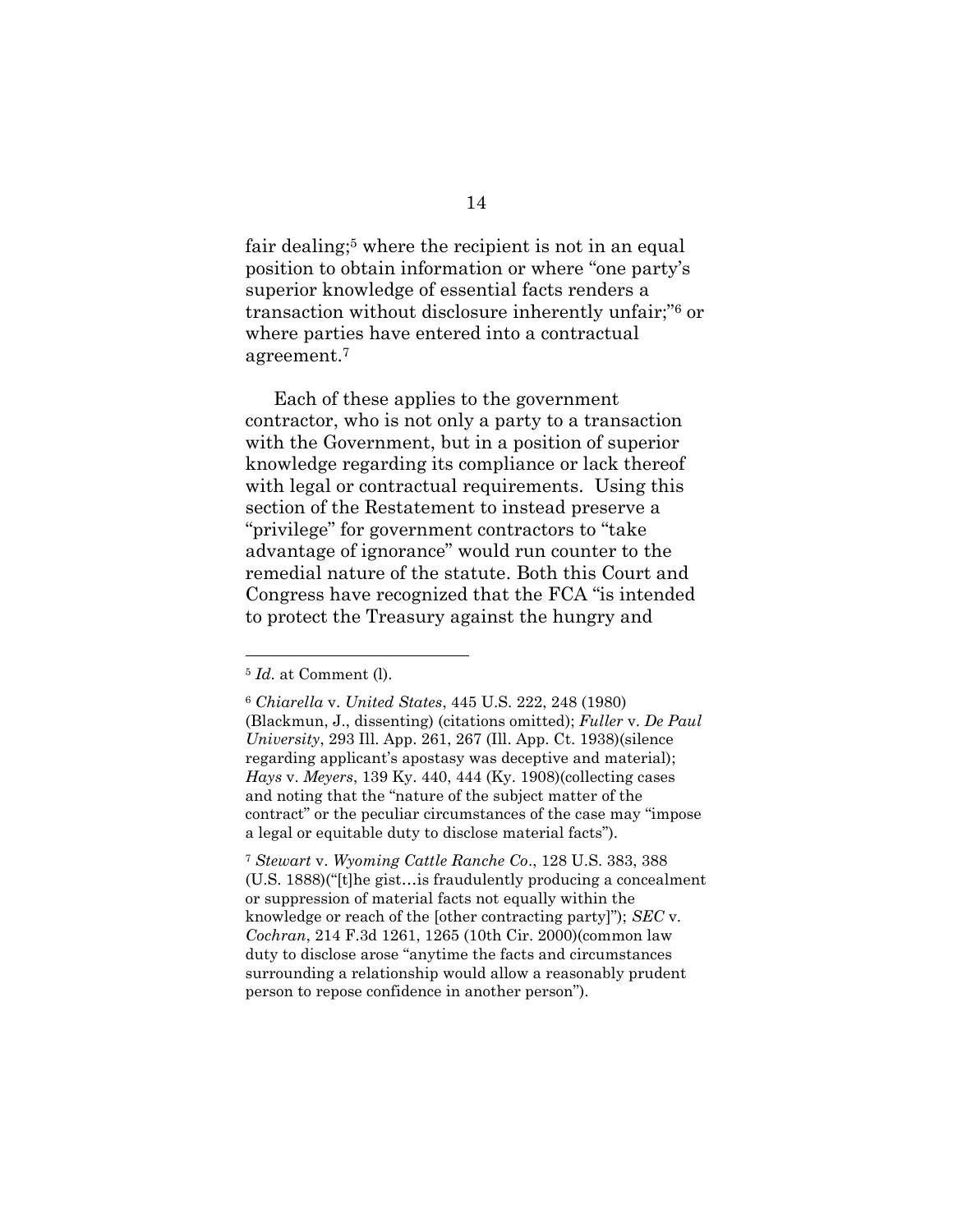unscrupulous host that encompasses it on every side, and should be construed accordingly." *United States* v. *Griswold*, 24 F. 361, 366 (D. Or. 1885); S. Rep. No. 345 at 11.

This view of false or fraudulent works hand in glove with the FCA's knowledge standard, which specifically requires no intent to deceive. 31 U.S.C. 3729(b)(4).<sup>8</sup> Rather, it was fashioned to impose a duty on contractors to make an inquiry of "the true and accurate basis" of their claims to the Government. S. Rep. No. 345 at 20. Contractors receiving public funds must be "reasonably certain they are *entitled* to the money they seek." *Id.*  (emphasis added). Indeed, "[t]he applicant for public funds has a duty to read the regulations or be otherwise informed of the basic requirements of eligibility." *United States* v. *Cooperative Grain*, 476 F.2d 47, 55 (8th Cir. 1973).

While petitioner argues that such case law seeks to apply "special duties of disclosure," Pet. Br. 31, this ignores that the duty to disclose facts material to the eligibility of the claim for payment flows from the statute itself. Moreover, it mistakes the basic common law precepts of Restatement Sections 529 and 551, which provide that a party to a transaction is not at liberty to seek payment in full while hiding material violations of the terms of their agreement.

<sup>8</sup> While the common law can be used to assess the natural reading of the statute, this maxim does not engraft all the elements of a common law crime onto the statute. *United States*  v. *Wells*, 519 U.S. 482, 491 (U.S. 1997). Here, the drafters specifically removed intent to deceive.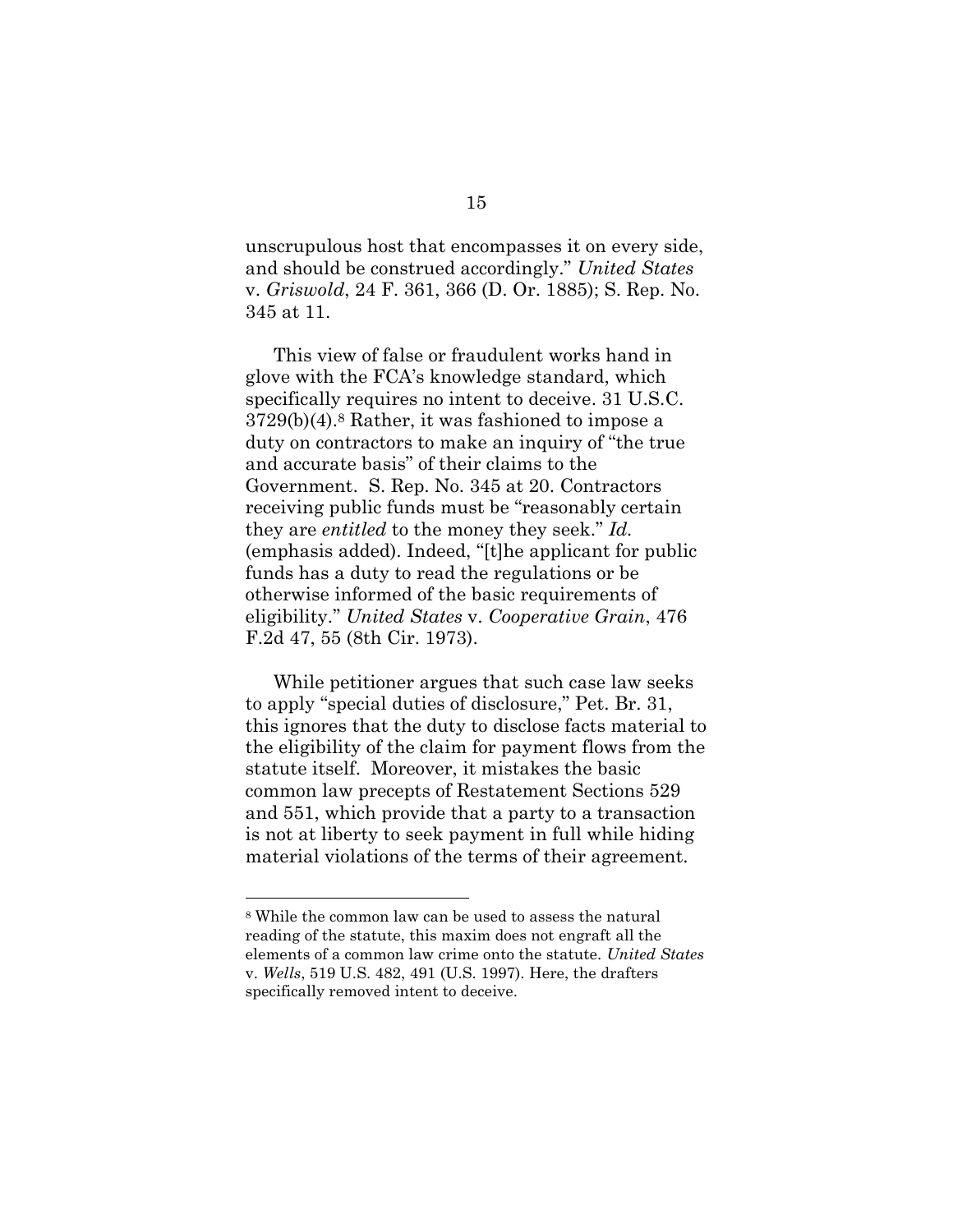2. Application of a Materiality Standard to Fraud Statutes. This reading of false or fraudulent is also in consonance with this Court's application of a materiality standard to fraud statutes: Fraud statutes incorporate materiality because the "wellsettled meaning of 'fraud' required a misrepresentation or concealment of *material* fact." *Neder* v. *United States*, 527 U.S. 1, 22 (1999). Following *Neder*, the majority of courts of appeal have read a materiality element into subsection (a)(1)(A). *E.g., U.S. ex rel. Loughren* v. *Unum Group*, 613 F.3d 300 (1st Cir. 2010); *U.S. ex rel. Longhi* v. *Lithium Power Techs., Inc.*, 575 F.3d 458 (5th Cir. 2009), *cert denied*, 130 S. Ct. 2092 (2010); *U.S. ex rel. Sanders* v. *North American Bus Indus.*, 546 F.3d 288 (4th Cir. 2008); *United States* v. *Bourseau*, 531 F.3d 1159 (9th Cir. 2008).

As *Neder* identified, a matter is material if a "reasonable man" would find its existence or nonexistence important to his decision-making or "the maker of the representation knows or has reason to know that its recipient regards or is likely to regard the matter as important in determining his choice of action, although a reasonable man would not so regard it." 527 U.S. at 22, quoting Restatement § 538. The common-law definition of materiality as what is likely to affect the decision of the recipient is now integrated into subsection  $(a)(1)(B)$  of the FCA. 31 U.S.C. 3729(b)(4) ("material" means having a natural tendency to influence, or be capable of influencing, the payment or receipt of money or property).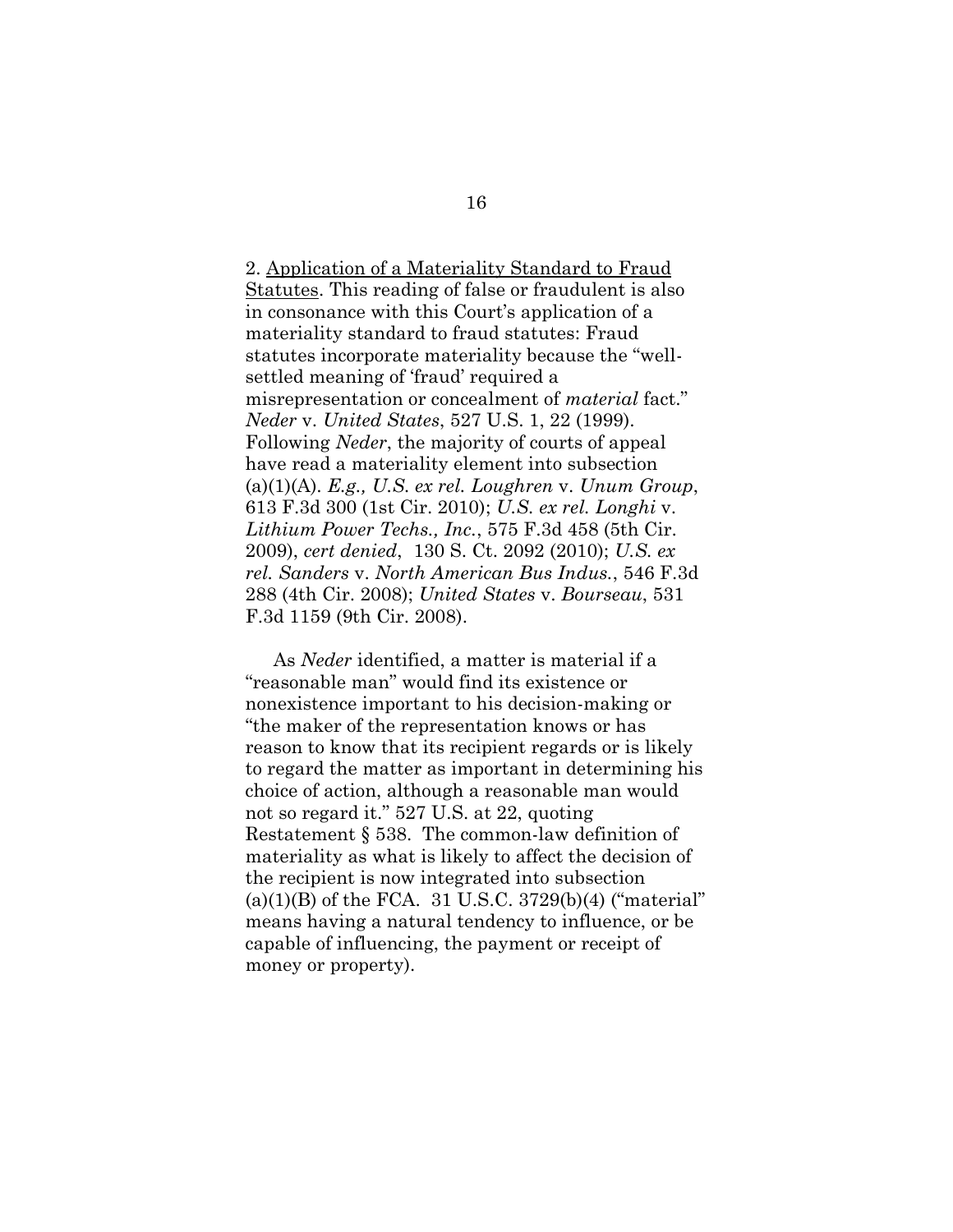The use of the phrase "false or fraudulent" to include concealments of facts which would have affected the Government's decision to pay is fully in line with the broad understanding of fraud at the time of the FCA's drafting. *E.g*., *Maher* v. *Hibernia Ins. Co.*, 67 N.Y. 283, 292 (N.Y. 1876) (fraud includes "any trick or artifice by one, to induce another to fall into, or remain in an error, to his harm"); *United States* v. *Beach*, 71 F. 160 (D. Colo. 1895)("[f]raud may be only an artifice to deprive another of his right, without gain to the person practicing it"); Resp. Br. 29.

## **C. "Implied Certification" is Only a Label, Preserving Long-Standing FCA Principles.**

1. Evolution of Certification. False certification first appeared in *United States* v. *Hibbs*, which construed an older version of the statute proscribing using a false "certificate" to obtain approval of a claim. 568 F.2d 347, 349 (3d Cir. 1977).<sup>9</sup> False certification generally refers to scenarios where the defendant has falsely certified compliance with an underlying term or condition, thereby rendering the resulting claim false. See Sylvia, *supra* n. 5 at § 4:33. An affirmative false certification renders a claim false, because in such cases the affirmative statement of compliance is untrue.

Over the years, however, "false certification" has acquired a life of its own apart from the statute. When a claim is based on underlying conduct, rather

<sup>9</sup> Cf. *United States* v. *Grainger*, 346 U.S. 235 (1953).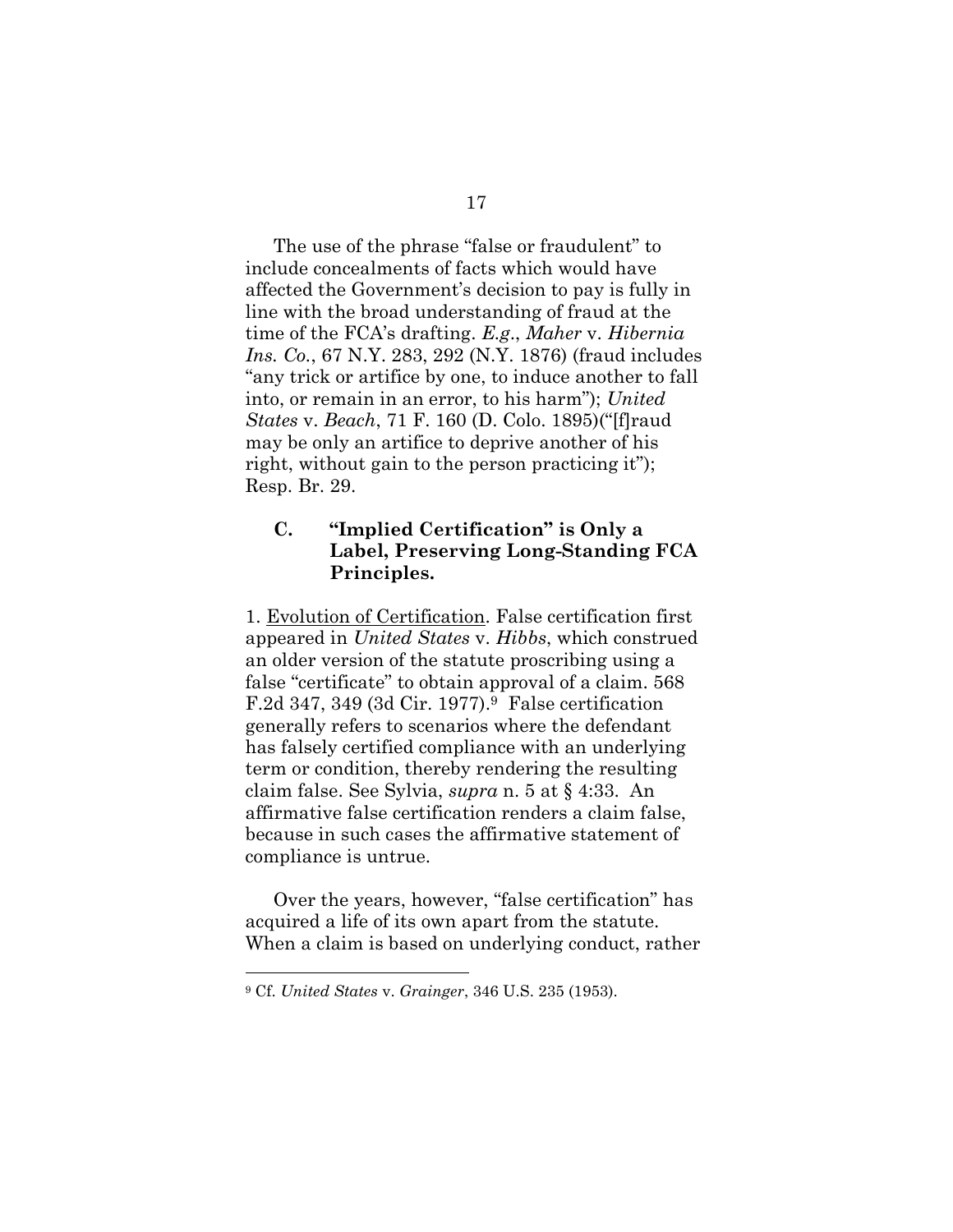than a facial falsity, "false certification" has been the fast track to discerning a nexus between the conduct and the resulting claim that renders it "false or fraudulent." Instead of remaining just one means by which a claim can be false, certification became one of the primary lenses through which "false or fraudulent" claims were evaluated.

Courts quickly found that restricting FCA liability to cases of facially false descriptions of goods or services or affirmative false certifications of compliance created giant loopholes for false or fraudulent conduct. The need to carve room out of prolific and rigid use of the construct of "false certification" led to a new label: implied certification.

In lieu of an *affirmative* false certification, the theory evolved to include claims that were presented as if entitled to payment, but without any express statement of compliance. Rather, the claims "represented an implied certification…of [defendant's] continuing adherence to the requirements for participation in the … program." *Ab-Tech Constr., Inc.* v. *United States*, 31 Fed. Cl. 429, 434 (Fed. Cl. 1994).

The theory that seeking payment reflects an implied representation that one is entitled to it was not new, as such conduct had long been recognized as encompassed by the FCA. *E.g.*, *United States* v. *DeWitt*, 265 F.2d 393, 397 (5th Cir. 1959) (implied representation of entitlement to funds from Veteran's Administration despite knowing violation of statutory mandate restricting loan to home occupied by veteran); *Murray & Sorenson* v. *United*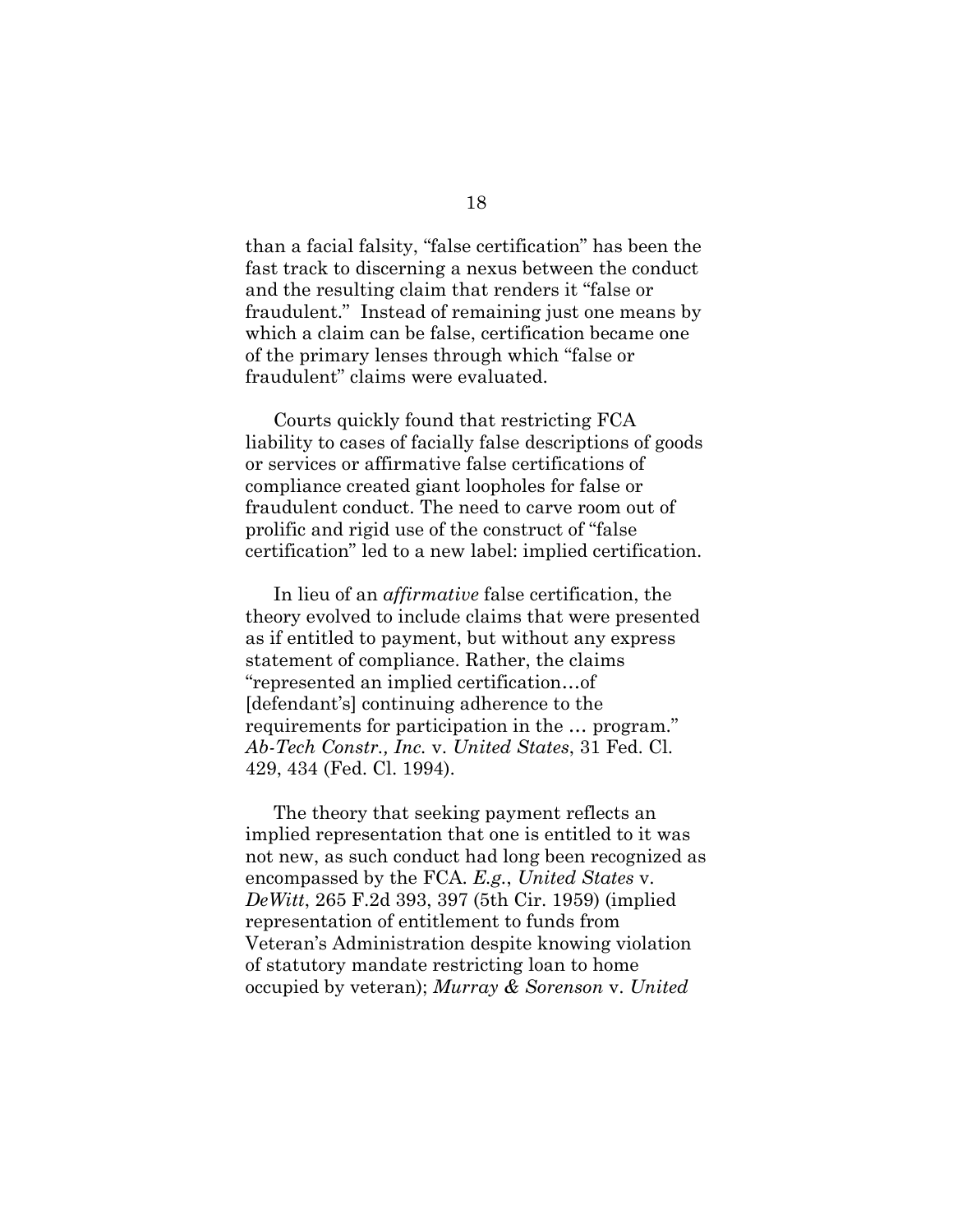*States*, 207 F.2d 119, 124 (1st Cir. 1953) (implied representation that bids were at a figure defendant would have submitted in competition); *Hess*, 317 F.2d at 544 (same). The label is simply another expression of the basic principle that "[i]f the government defines its bargain in a manner that requires adherence to a statute or regulation, compliance with that statute or regulation is implied by virtue of a request for payment." *U.S. ex rel. Willard* v. *Humana Health Plan*, 336 F.3d 375, 382 (5th Cir. 2003).

The majority of circuits have adopted this method of establishing liability under the FCA. See Resp. Br. 26, n. 12, collecting cases from Second, Third, Fourth, Sixth, Ninth, Tenth, and D.C. Circuits; cf. *U.S. ex rel. Hutcheson* v. *Blackstone Med., Inc*., 647 F.3d 377, 385-88, 392-94 (1st Cir. 2011) (specifically declining to use the term "implied certification," but recognizing that a claim may be false or fraudulent even if the claim form contains no explicit false statement), cert. denied, 132 S. Ct. 815 (2011).

The Fifth, Eighth and Eleventh Circuits have reserved judgment on "implied certification," but each has recognized that the FCA imposes liability where there is no express false statement, but the claim is otherwise materially false or fraudulent. *U.S. ex rel. Steury* v. *Cardinal Health, Inc.,* 625 F.3d 262, 268 (5th Cir. 2010)(*Steury I*); *DeWitt,* 265 F.2d. 393; *U.S. ex rel. Ketroser* v. *Mayo Found., et al.*, 729 F.3d 825 (8th Cir. 2013) (assessing whether claims for Medicare payment were materially false by evaluating whether regulations represented a condition of payment); *U.S. ex rel. Osheroff* v.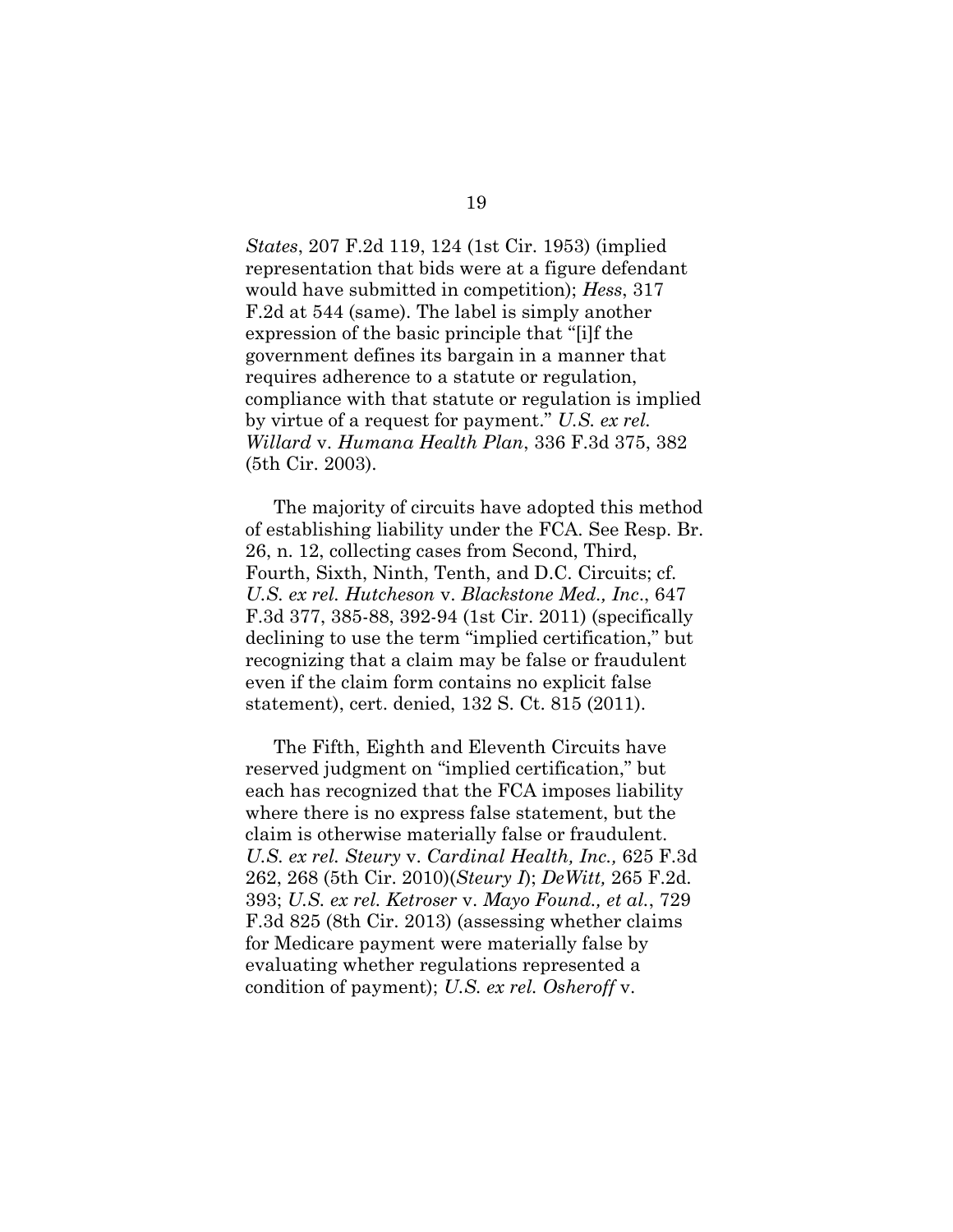*Humana, Inc.,* 776 F.3d 805, 808 n.1 (11th Cir. 2015) (reserving judgment); *U.S. ex rel. McNutt* v. *Haleyville Medical Supplies, et al.,* 423 F.3d 1256, 1259 (11th Cir. 2005) (FCA liability when claims submitted knowing of ineligibility for payments demanded due to violations of conditions of payment).

The Seventh Circuit recently "declined to join" the other circuits in adopting implied certification. *United States* v. *Sanford-Brown, Ltd.*, 788 F.3d 696, 711, n.7 (7th Cir. 2015), *petition for cert. pending*, No. 15-729 (U.S. filed Dec. 2, 2015) (citations omitted). *Sanford-Brown* was not a healthcare case, instead involving Title IV funding provided a for-profit college pursuant to a Program Participation Agreement (PPA) signed with the Department of Education. The court found that the PPA was a condition of participation entered into in good faith, and rejected the proposition that, absent bad faith entry of the initial agreement, later violations of Title IV restrictions could create FCA liability. *Id.* at 712.

It is unclear that *Sanford-Brown* is a categorical rejection of the tenets of implied certification. If it is, it is the only court of appeals to so hold. This interpretation would be contrary to the Seventh Circuit's prior decision in *Rogan*, in which the court upheld false claims resulting from violations of the Stark and Anti-Kickback laws. 517 F.3d at 453. Moreover, the Seventh Circuit premised its holding on joining the Fifth Circuit in *Steury I*, which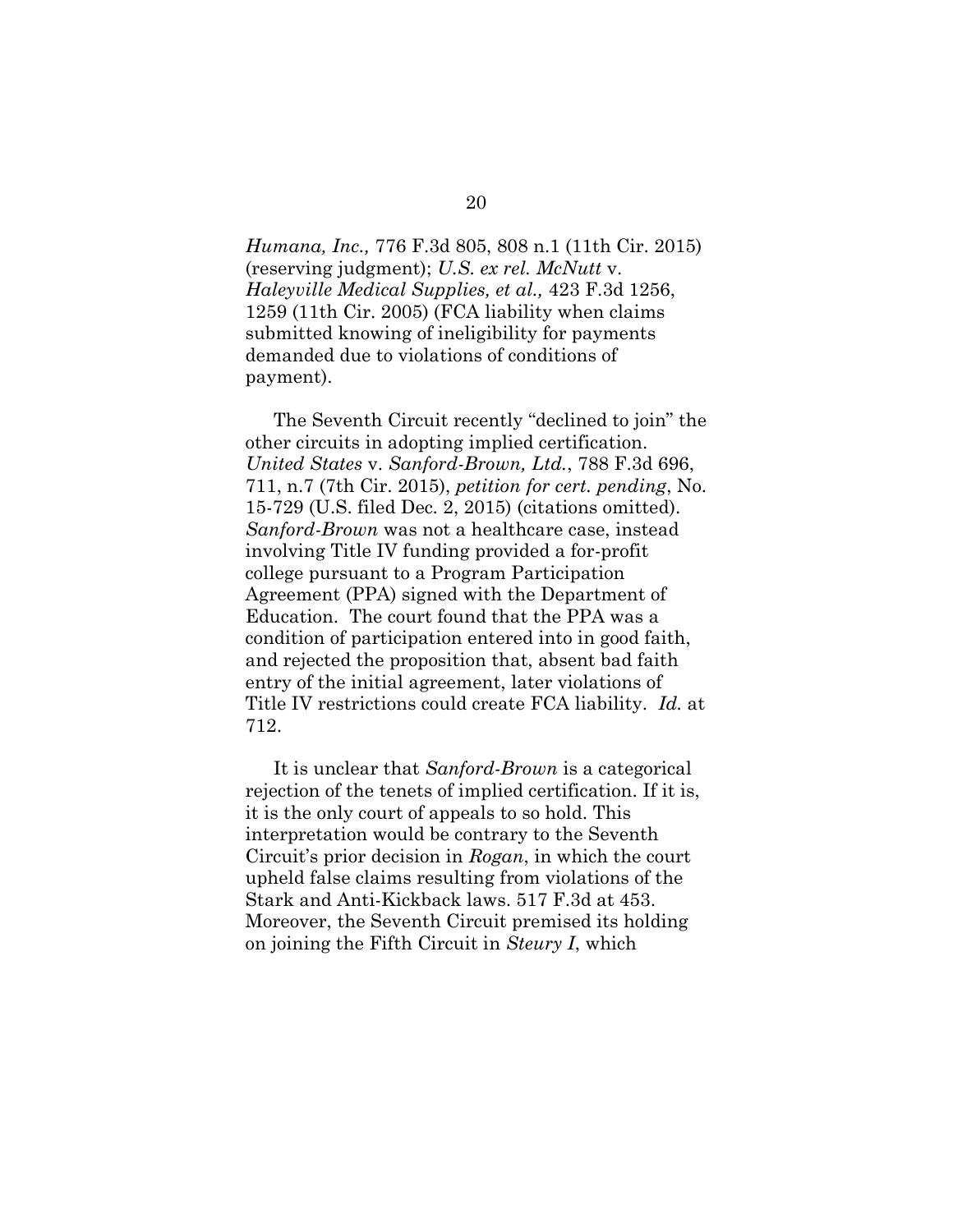actually "did not reject the implied certification theory of FCA liability." *Steury II,* 735 F.3d at 205.<sup>10</sup>

Since *Sanford-Brown*, a number of district courts in the Seventh Circuit have concluded that it is limited to its facts, which involved "regulatory violations that had no demonstrable nexus to a payment decision." *U.S. ex rel. Howard* v*. KBR, Inc., et al.,* No. 4:11-cv-04022, 2015 U.S. Dist. LEXIS 140258 \*80 (C.D. Ill. October 15, 2015); *U.S. ex rel. Cieszyski* v. *Lifewatch Servs., Inc.*, No. 13-cv-4052, 2015 U.S. Dist. LEXIS 141721 \*30 (N.D. Ill. Oct. 19, 2015); *U.S. ex rel. Kroening* v. *Forest Pharmaceuticals, Inc., et al*, No. 12-cv-366, 2016 U.S. Dist. LEXIS 3509 \*13-4 (E.D. Wis. Jan. 6, 2016).

2. The Rejection of "Implied Certification" Principles Would Narrow the Plain Text of the FCA. Each of the post-*Sanford*-*Brown* decisions cited above involves facts which fit squarely within the meaning of "false or fraudulent" but which would have fallen into a loophole created by a rejection of implied certification. *Howard* involved payment sought by KBR for unallowable costs of more than \$600 million of excessive inventory, which it hid from the Government and omitted from underlying reports. 2015 U.S. Dist. LEXIS 140258. *Cieszyski* involved Medicare payment sought for the monitoring of cardiac devices by uncertified technicians in India, which the provider hid by substituting the names of certified technicians in the underlying records. 2015

<sup>10</sup> Rather, *Steury I* recognized that other facts may support FCA liability for knowing violations of conditions of payment. 625 F.3d at 270.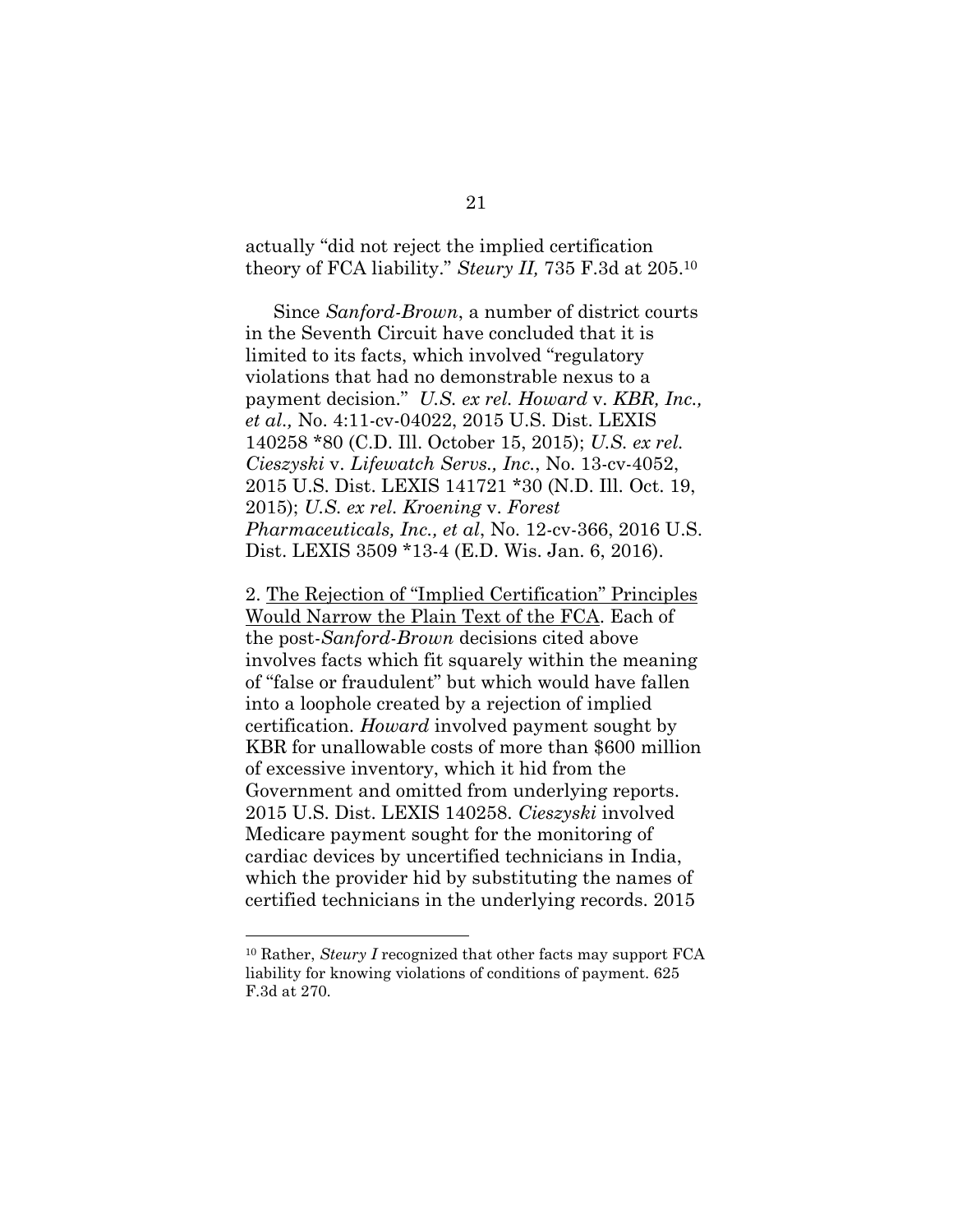U.S. Dist. LEXIS 141721 \*10-11. *Kroening* involved a nationwide scheme to pay lavish kickbacks to doctors to induce them to prescribe drugs, notwithstanding that compliance with the Anti-Kickback Statute is "a fundamental prerequisite to reimbursement." 2016 U.S. Dist. LEXIS 3509 \*15, 22.

Avoiding the need to rely on constructs, each of these district courts returned to the language of the FCA. Quoting *Rogan*, 459 F. Supp. 2d at 717-18, the *Howard* court found that even without an express certification of compliance, KBR's knowing submission of claims to the Government for payment when it violated "a statute or regulation that contains, on its face, a direct nexus to the [G]overnment's payment decision is…actionable under the FCA." *Howard* at \*84.

In dealing with the practical application of the statute to a variety of fact patterns, these courts follow recent courts of appeal that have observed that "rigid use of such labels" sometimes gets in the way of what was intended by the statute. *U.S. ex rel. Badr* v. *Triple Canopy, Inc.,* 775 F.3d 628, 635, n.3 (4th Cir. 2015) ("Our focus, regardless of the label used, remains on whether the Government has alleged a false or fraudulent claim"). In *Hutcheson*, the First Circuit explained:

> Courts have created these categories in an effort to clarify how different behaviors can give rise to a false or fraudulent claim. Judicially-created categories sometimes can help carry out a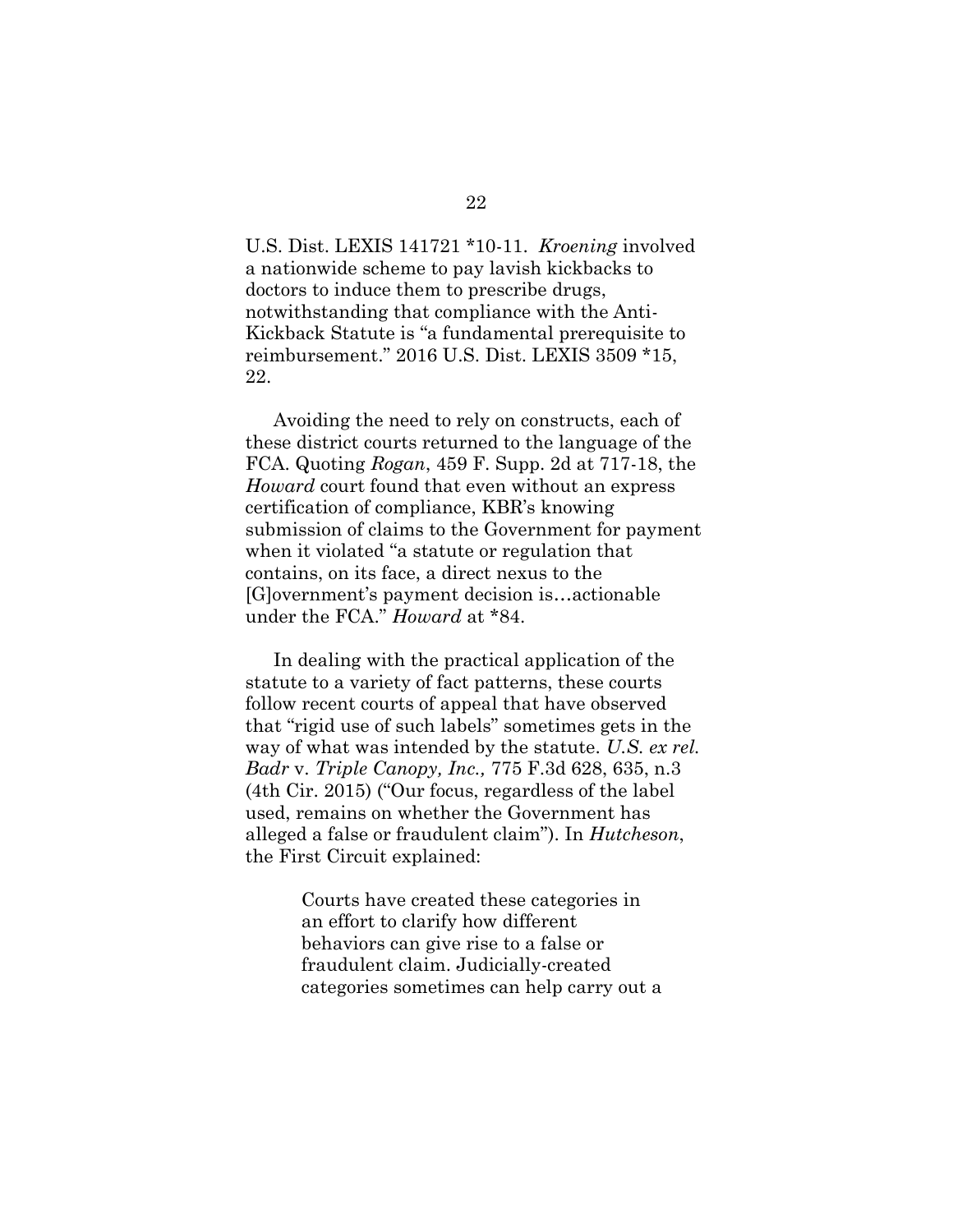statute's requirements, but they can also create artificial barriers that obscure and distort those requirements. The text of the FCA does not refer to "factually false" or "legally false" claims, nor does it refer to "express certification" or "implied certification." Indeed, it does not refer to "certification" at all. In light of this, and our view that these categories may do more to obscure than clarify the issues before us, we do not employ them here.

#### 647 F.3d at 385-86; cf. *SAIC*, 626 F.3d at 1268.

The First, Fourth, and D.C. Circuits properly recognize that extra-statutory limitations cannot be used to foreclose liability for false or fraudulent conduct captured within the text and purpose of the FCA. The rejection of "implied certification" as an artificial label is warranted; but the rejection of its basic premise—that underlying conduct can render a claim false or fraudulent—would rewrite the statute Congress enacted.

Implied certification is nothing more than the recognition that seeking payment pursuant to a contract or statutory or regulatory program makes a representation that one is entitled to that payment. As *Neder*<sup>11</sup> and Restatement § 529 recognize, concealment of a fact material to the claimant's entitlement to payment is fraudulent. Whether called implied certification or anything else, the knowing submission of claims in violation of material

<sup>11</sup> 527 U.S. at 22.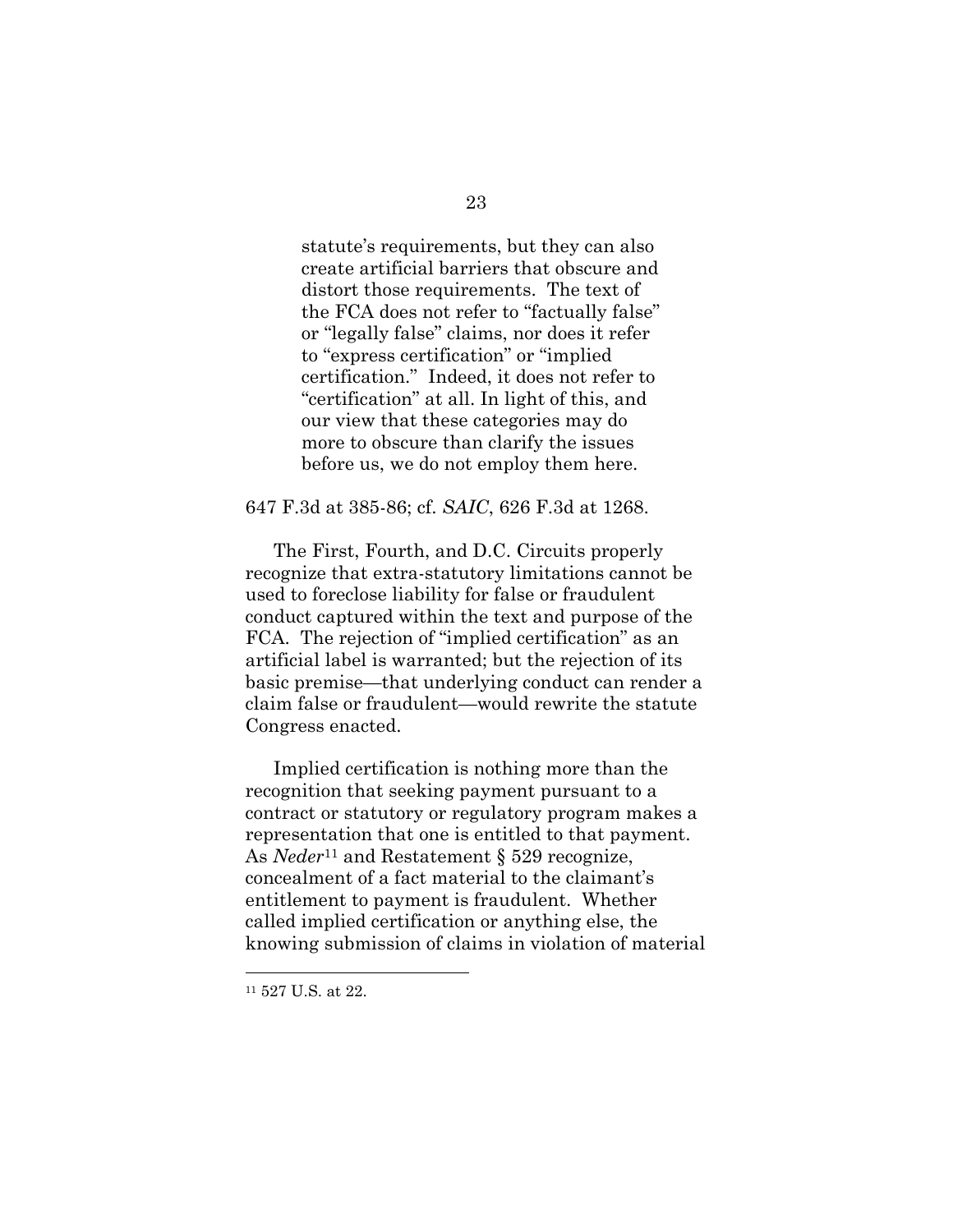conditions of the claimant's eligibility for payment is patently within the statute.

#### **II. An "Express Condition" Requirement is Not Supported By the Statute.**

### **A. Materiality Provides the Necessary Nexus Between the Conduct and the Resulting Claim.**

1. Evaluating the Nexus to Payment. Concerned with how to cabin liability in cases where the underlying program terms are tangential or irrelevant to payment, the Second Circuit has suggested that the availability of "implied certification" is limited to those cases where the underlying contract, statute, or regulation expressly states that compliance is a prerequisite to payment. *Mikes*, 274 F.3d at 700.

Several courts of appeal have rejected the *Mikes* limitation suggested by petitioner, finding that this type of talismanic, magic-word requirement would foreclose liability in situations that Congress intended to fall within the Act's scope and would "create artificial barriers" that obscure the FCA's requirements. *Hutcheson,* 647 F.3d at 385-88; *SAIC*, 626 F.3d at 1270; see also *U.S. ex rel. Hendow* v. *University of Phoenix*, 461 F. 3d 1166, 1176 (9th Cir. 2006). As the D.C. Circuit observed, "nothing in the statute's language specifically requires such a rule." *SAIC,* 626 F.3d at 1268 -1270.

The materiality analysis provides the correct dividing line between those requirements that are so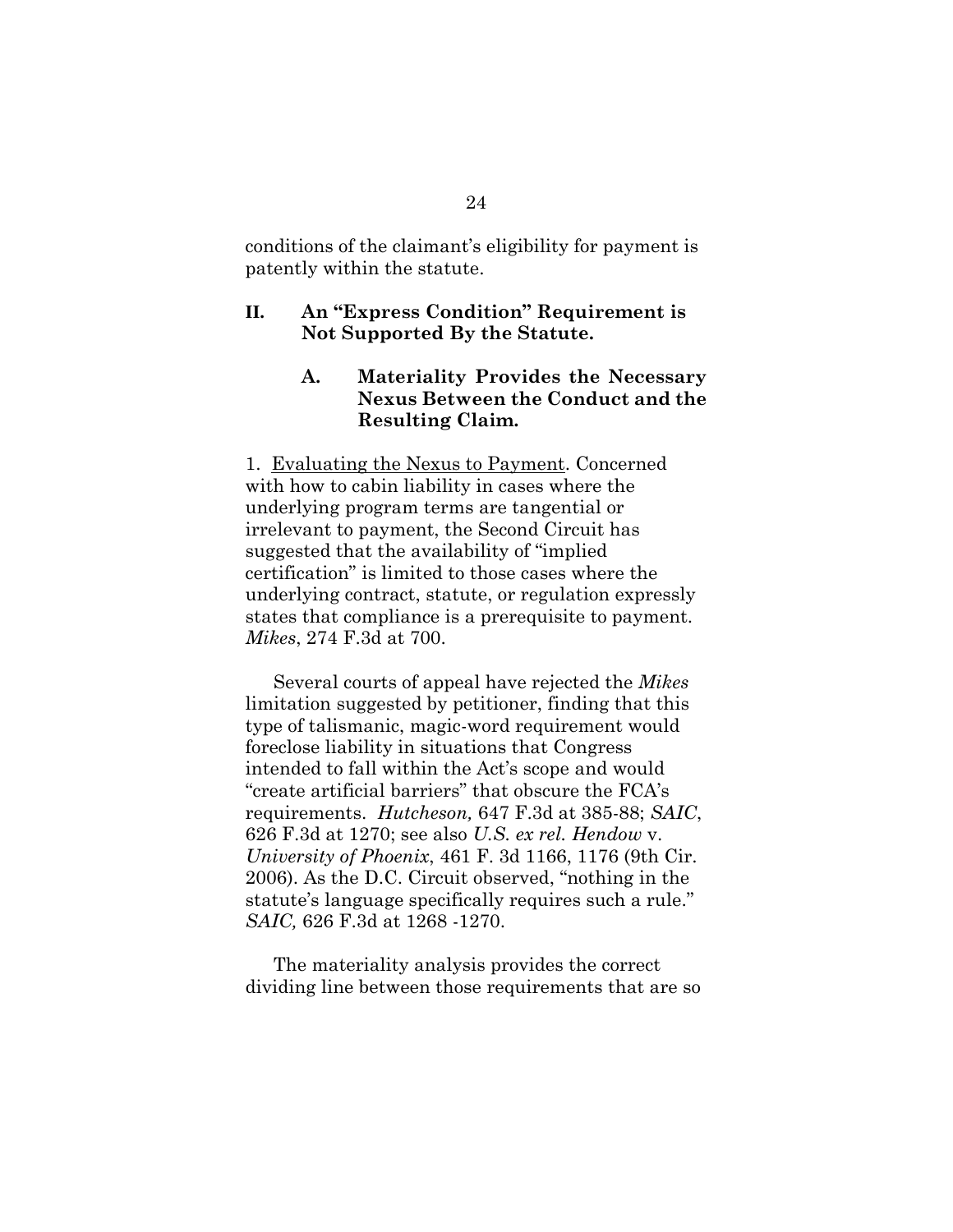integral to the program that a violation is capable of influencing the payment decision, *id.,* and those where "noncompliance would not have influenced the government's decision to pay the claim" or were "tangential." *Mikes*, 274 F.3d at 697.

The use of a materiality standard is true to the natural reading of the statute, its history, and the policy it implements. The use of the word fraudulent incorporates a materiality requirement, based on the well-settled meaning of fraud as a "concealment of material fact." *Neder,* 527 U.S. at 22. Consistent with the Restatement § 538, material concealment would include those facts that a reasonable payer (here, the Government) would "attach importance to its existence or nonexistence in determining his choice of action in the transaction in question." *Id.*

Petitioner's bid to limit liability to express wording in a statute or regulation would render the *Neder* materiality analysis superfluous, and instead replace it with a heightened standard. The court's assessment of whether conduct was material to payment is a "fact-intensive and context-specific inquiry," *New York* v. *Amgen*, 652 F.3d 103, 110-11 (1st Cir. 2011). "Express contractual language may 'constitute dispositive evidence of materiality,' but materiality may be established in other ways, 'such as through testimony demonstrating that both parties to the contract understood that payment was conditional on compliance with the requirement at issue.'" *Hutcheson,* 647 F.3d at 394, quoting *SAIC*, 626 F.3d at 1269.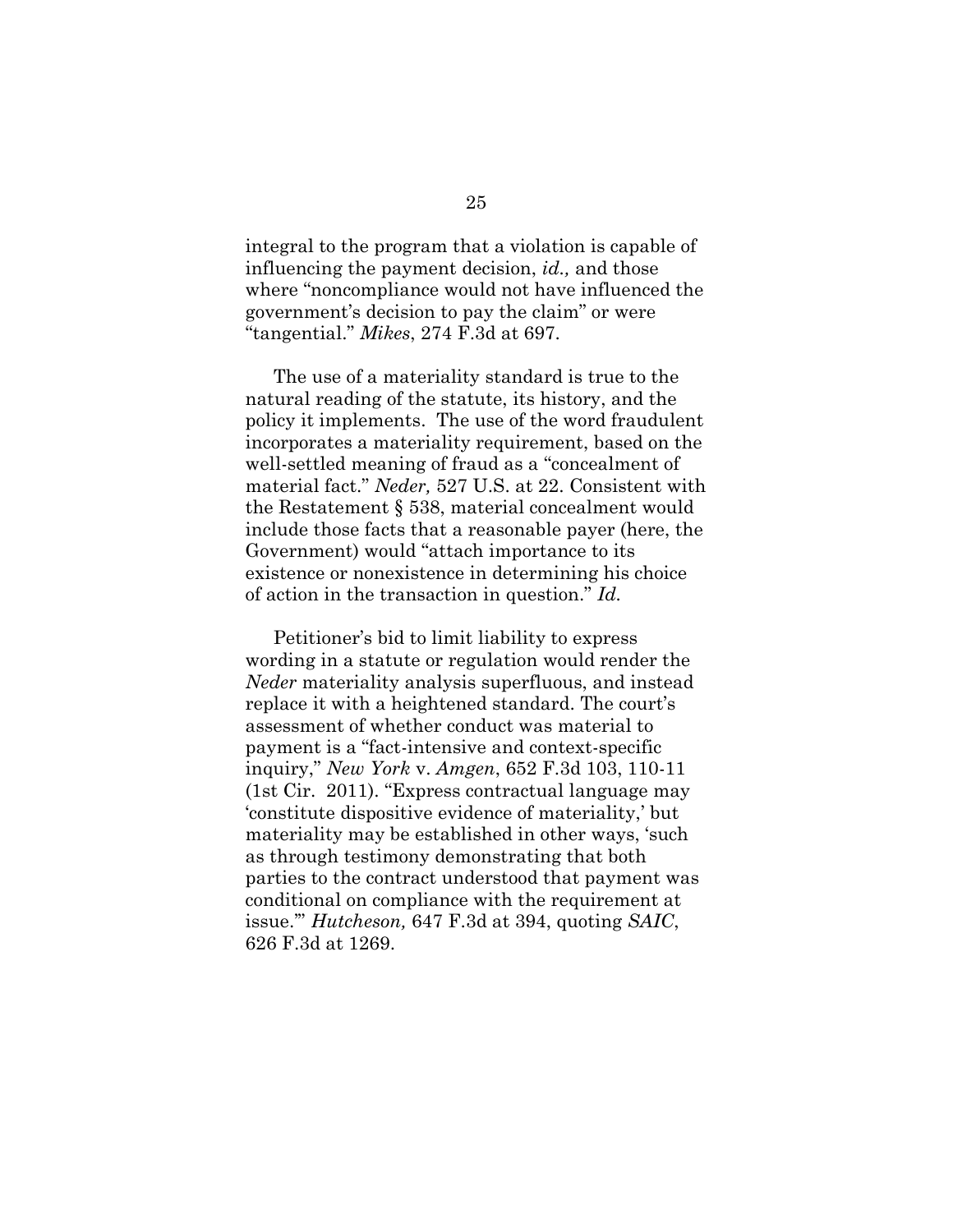A rigid rubric swallows this rule. For example, in the healthcare context, some courts have used the phrases "condition of payment" and "condition of participation" to distinguish between mere technical requirements and those capable of influencing the Government's decision to pay. *E.g.*, *U.S. ex rel. Wilkins* v. *United Health Grp., Inc.*, 659 F.3d 295, 306 (3d Cir. 2011). Yet it is clear that government healthcare regulators have long used the term "condition of participation" without regard to how it has been distinguished in FCA case law. As the Ninth and Tenth Circuits have recognized, "some regulations or statutes may be so integral to the Government's payment decision as to make any divide between conditions of participation and conditions of payment a 'distinction without a difference.'" *U.S. ex rel. Conner* v. *Salina Reg'l Health Ctr.,* 543 F.3d 1211, 1222 (10th Cir. 2008), quoting *Hendow*, 461 F.3d at 1177.

Moreover, in petitioner's construct, courts could not look to agency manual provisions, for example, to determine whether such provisions make it plain that the requirement at issue was integral to payment. Such a result would be absurd, as "manual provisions are the official explanation of the Medicare statute and regulations by the Secretary," which providers are required to follow. *In re Cardiac Devices Litigation*, 221 F.R.D. 318, 343 (D. Conn. 2004). The materiality analysis correctly permits a court to look to all appropriate sources to determine whether the representation was material.

2. Materiality and Knowledge Are the Proper Delimiting Principles. Petitioner and its supporters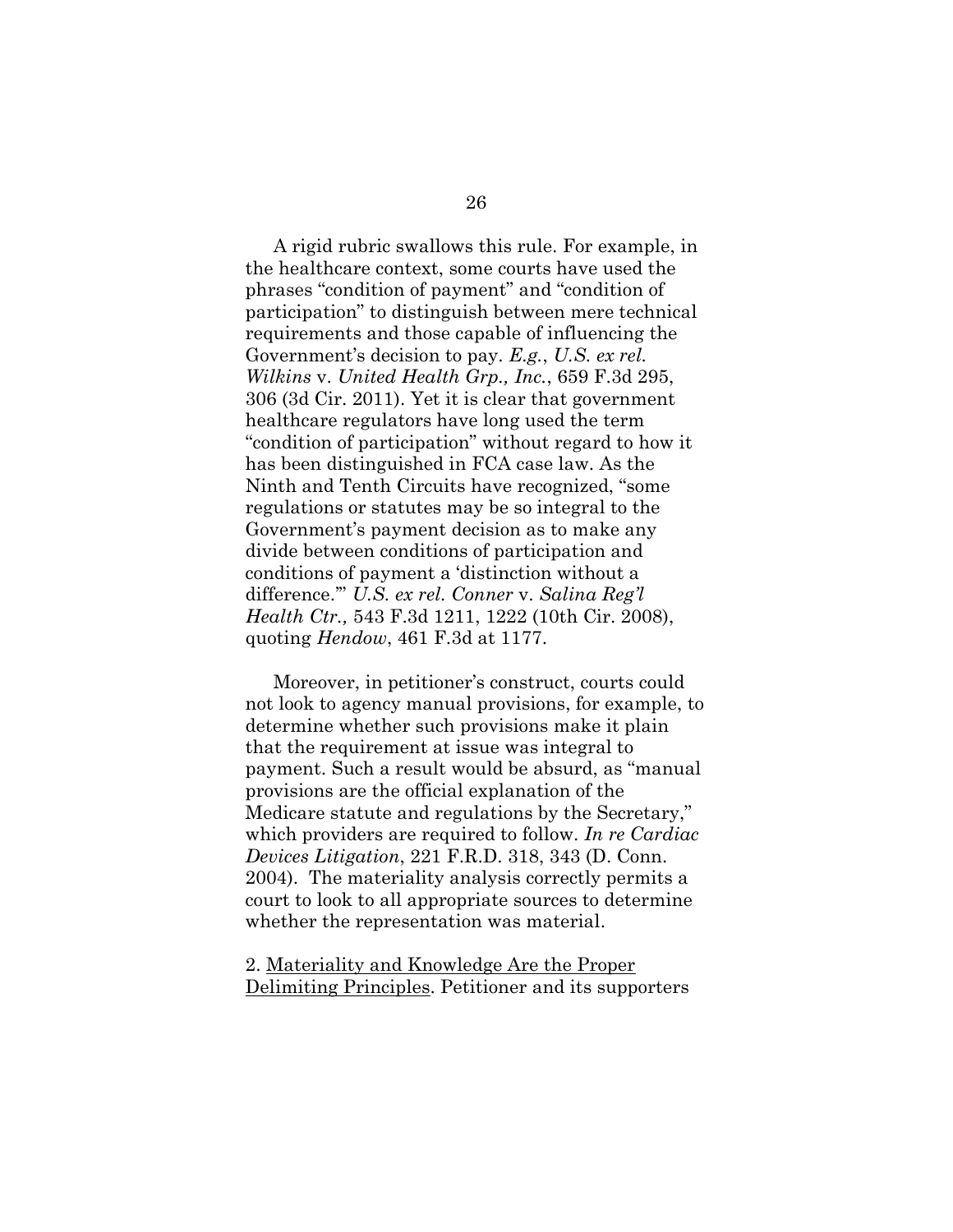argue that looking beyond "express words" fails to provide defendants fair notice because without a stricter standard, contractors will not be able to objectively ascertain which conditions are material to payment. Pet. Br. 44; Am. Hosp. Ass'n Amicus Br. 14. Rather, they argue, good faith contractors with honest intentions may be liable for the smallest of technical violations. *Id.* 

These "sky will fall" arguments are "ungrounded in reality." *U.S. ex rel. Oliver* v. *Parsons Co.*, 195 F.3d 457, 460 (9th Cir. 1999). First, it is wellestablished that a "contractor relying on a good faith interpretation of a regulation is not subject to liability," because scienter will be foreclosed. *Id.* at 464. Under the knowledge standard, a contractor will not be liable for a contemporaneously held facially reasonable interpretation of an ambiguous term. *Id*.

Second, by its definition, materiality ensures that "not every part of a contract can be assumed, as a matter of law, to provide a condition of payment." *Triple Canopy*, 775 F.3d at 637, n.5. Because materiality requires facts that establish that the conduct was capable of affecting the payment decision, it precludes liability for the "mere technical" violations that petitioner fears will bring corporations to their financial knees.

The mechanism provided by the FCA's drafters has already led courts to create the delimiting principles called for by petitioner. There is no liability under the FCA for negligence, nor for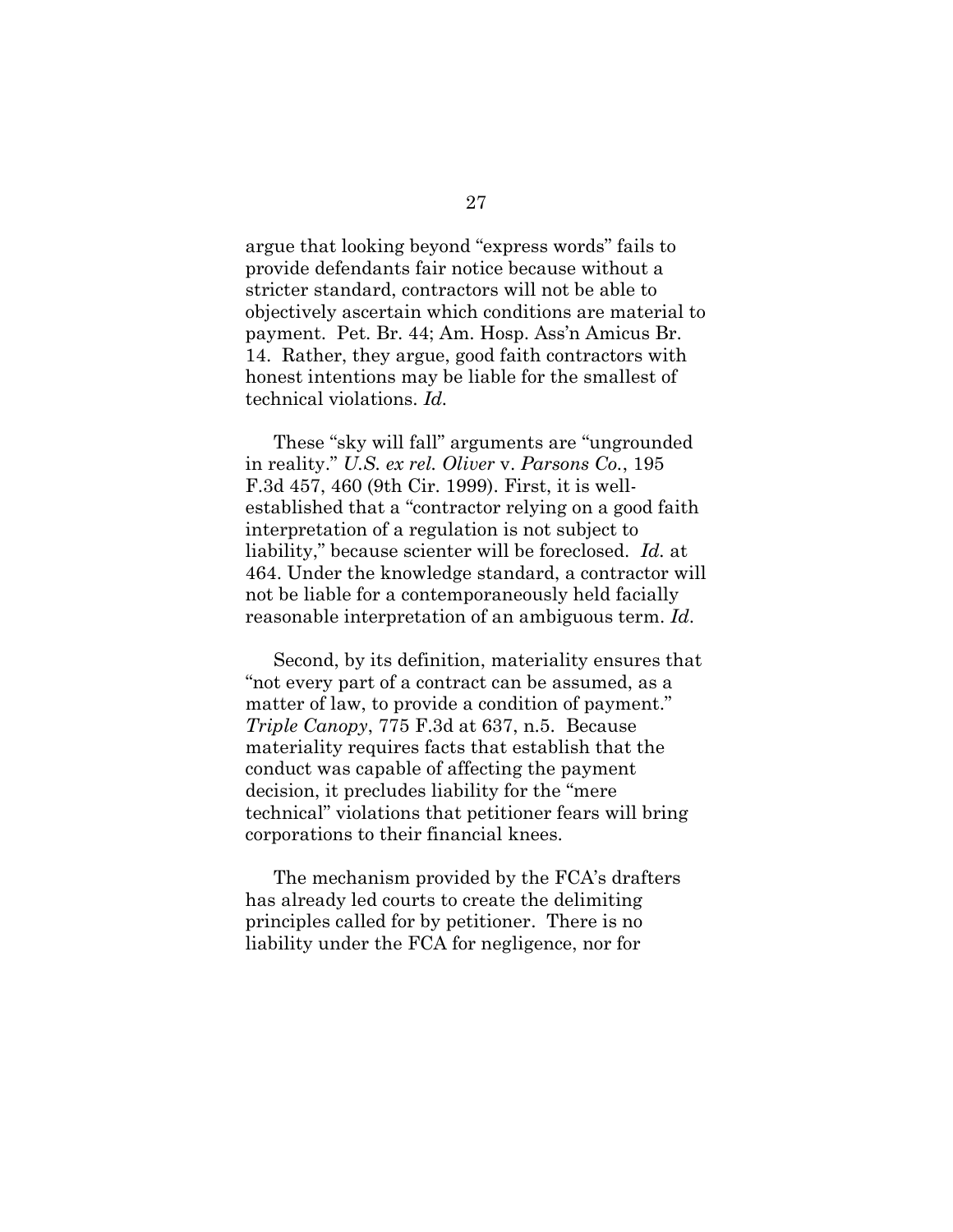innocent mistakes.<sup>12</sup> There is no liability for violation of a provision which is objectively ambiguous, nor for which there is no extrinsic evidence of materiality.<sup>13</sup> In short, there is no liability where there is no reasoned basis to conclude that a defendant had knowledge or recklessly disregarded that its conduct was capable of influencing the decision of a reasonable payor.

Petitioner wholly ignores these bounding principles, instead arguing that materiality relies on after-the-fact speculation. *E.g.*, Pet. Br. 23. Materiality, however, is an objective standard, not unique to the FCA. See, *e.g.*, *Omnicare, Inc.* v. *Laborers Dist. Council Constr. Ind. Pens. Fund,* 135 S.Ct. 1318, 1327 (2015) ("Whether a statement is misleading depends on the perspective of a reasonable investor: The inquiry (like the one into materiality) is objective"). No decision cited by petitioner advocates a materiality analysis that would invite a court to create a material condition out of whole cloth.

Courts regularly and routinely grapple with such issues, and the case law demonstrates that they are well-capable of it. Though petitioner and its supporters argue vehemently that materiality and scienter are not decided on a motion to dismiss, the facts show otherwise. TAFEF conducted a survey of

<sup>12</sup> *U.S. ex rel. Watson v. King-Vassel*, 728 F.3d 707, 712 (7th Cir. 2013).

<sup>13</sup> *Minnesota Ass'n of Nurse Anesthetists v. Allina Health Sys. Corp.*, 276 F.3d 1032, 1053 (8th Cir. 2002).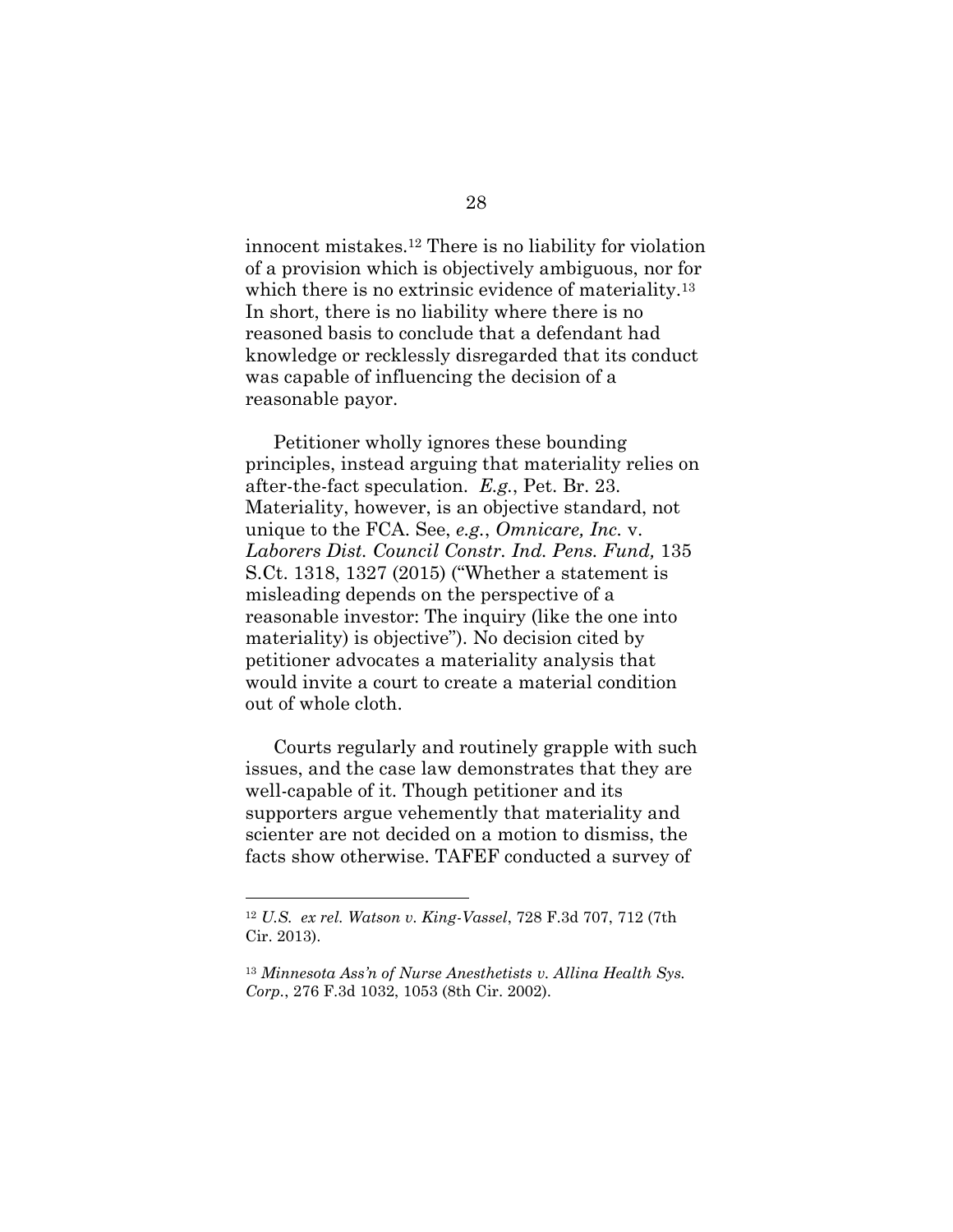FCA cases decided from April 2013 to present, where materiality or knowledge was at issue. Of 104 district court cases reviewed, the Government intervened in approximately 15%. Of the declined cases, courts dismissed over half.<sup>14</sup>

More importantly, these policy arguments do not change that Congress chose the current bounding principles of the existing statute, and that Congress chose the litigation process – through both intervened and declined cases – to ensure that FCA reached all manner of fraud against the public fisc. As this Court recognized in *Hess*, while considering challenges to the role of a relator:

> The government presses upon us strong arguments of policy against the statutory plan, but the entire force of these considerations is directed solely at what the government thinks Congress should have done rather than at what it did. … But the trouble with these arguments is that they are addressed to the wrong forum. Conditions may have changed, but the statute has not.

317 U.S. at 546-547; see also *Omnicare*, 135 S.Ct. at 1331(policy arguments are for Congress).

<sup>14</sup> *E.g.*, *U.S. ex rel. Prather* v. *Brookdale Senior Living Communities, Inc.*, No. 3:12-CV-00764, 2015 U.S. Dist. LEXIS 150468 (M.D. Tenn. Nov. 5, 2015) (no materiality where documentation occurred late but prior to final billing); *U.S. ex rel. McLain* v. *KBR, Inc.*, No. 1:08-CV-499, 2014 U.S. Dist. LEXIS 92072 (E.D. Va. July 7, 2014). See also collected cases at Resp. Br. 51 n.29.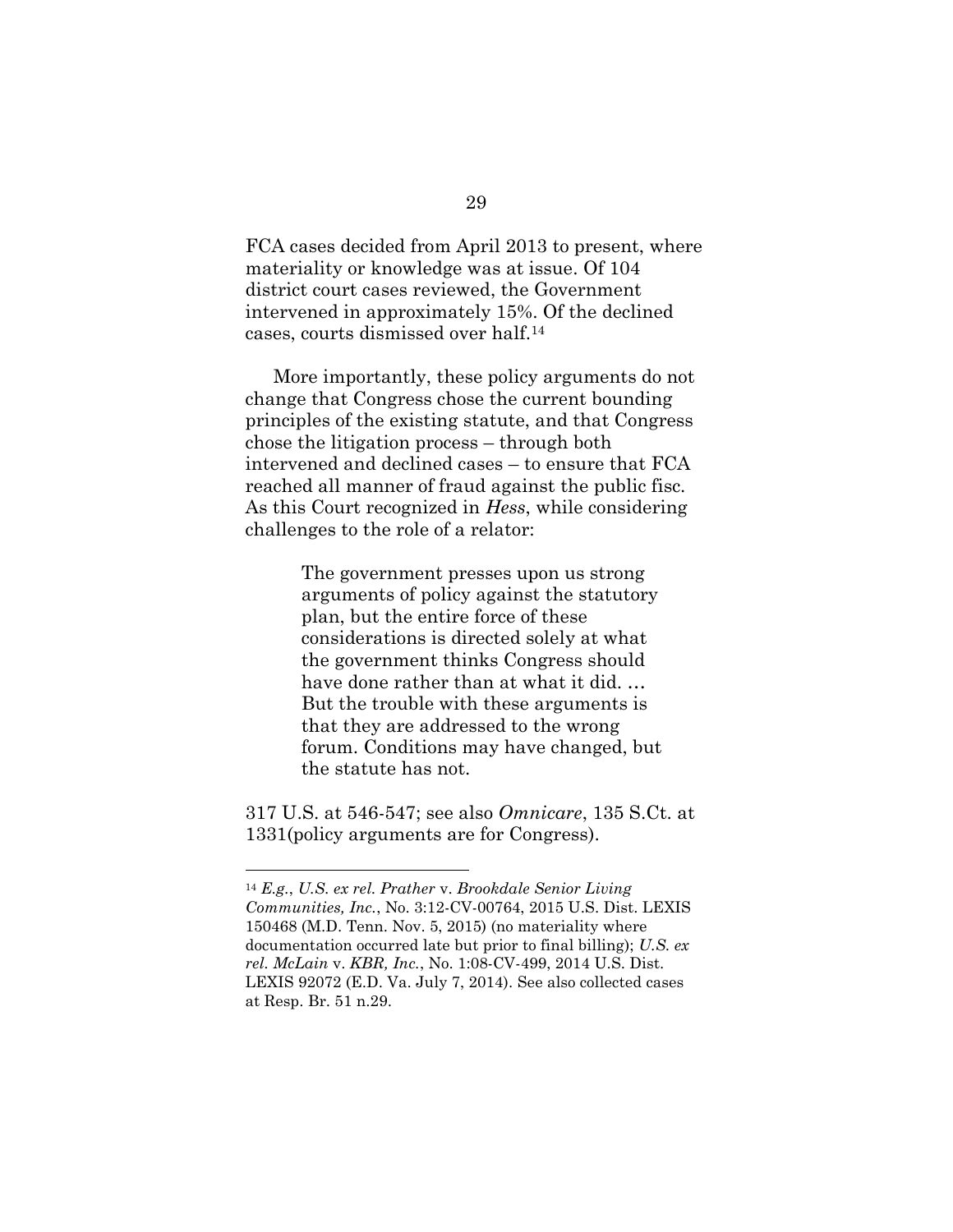## 3. Counterintuitive Gap Created by Extra-Statutory Limitations. If a court's evaluation of "false or fraudulent" is limited to talismanic words in a contract, statute, or regulation, it would create a significant gap in the types of cases Congress intended to be covered. For example, if a regulator specifically warned contractors that it viewed compliance with a statutory provision integral to payment, but the statute in question did not expressly designate the requirement a "condition of payment," a contractor's specific disregard of that warning would be outside the FCA under the construct advanced by petitioner.

Indeed, this was the exact scenario for FCA cases premised on violations of the Anti-Kickback Statute ("AKS"). Since 1972, a felony statute has prohibited the payment of kickbacks to physicians, but it did not expressly designate violations of its provisions as false claims until 2010. 42 U.S.C. 1320a-7b(g). Prior to 2010, the agency charged with implementing the statute consistently targeted kickbacks as a significant source of fraud on the programs and warned all "manufacturers, providers, and suppliers of health care products…and services" that their AKS violations brought with them not just criminal liability, but potential exclusion from participation in the system, and FCA liability. 68 Fed. Reg. 23731, 23734 & 23737 (May 5, 2003). In addition, the provider agreement was amended in 2001 to include a specific attestation that payment was conditioned on compliance with the AKS. *U.S. ex rel. Pogue* v. *DTCA,* 565 F. Supp.2d 153, 159 (D.D.C. 2008).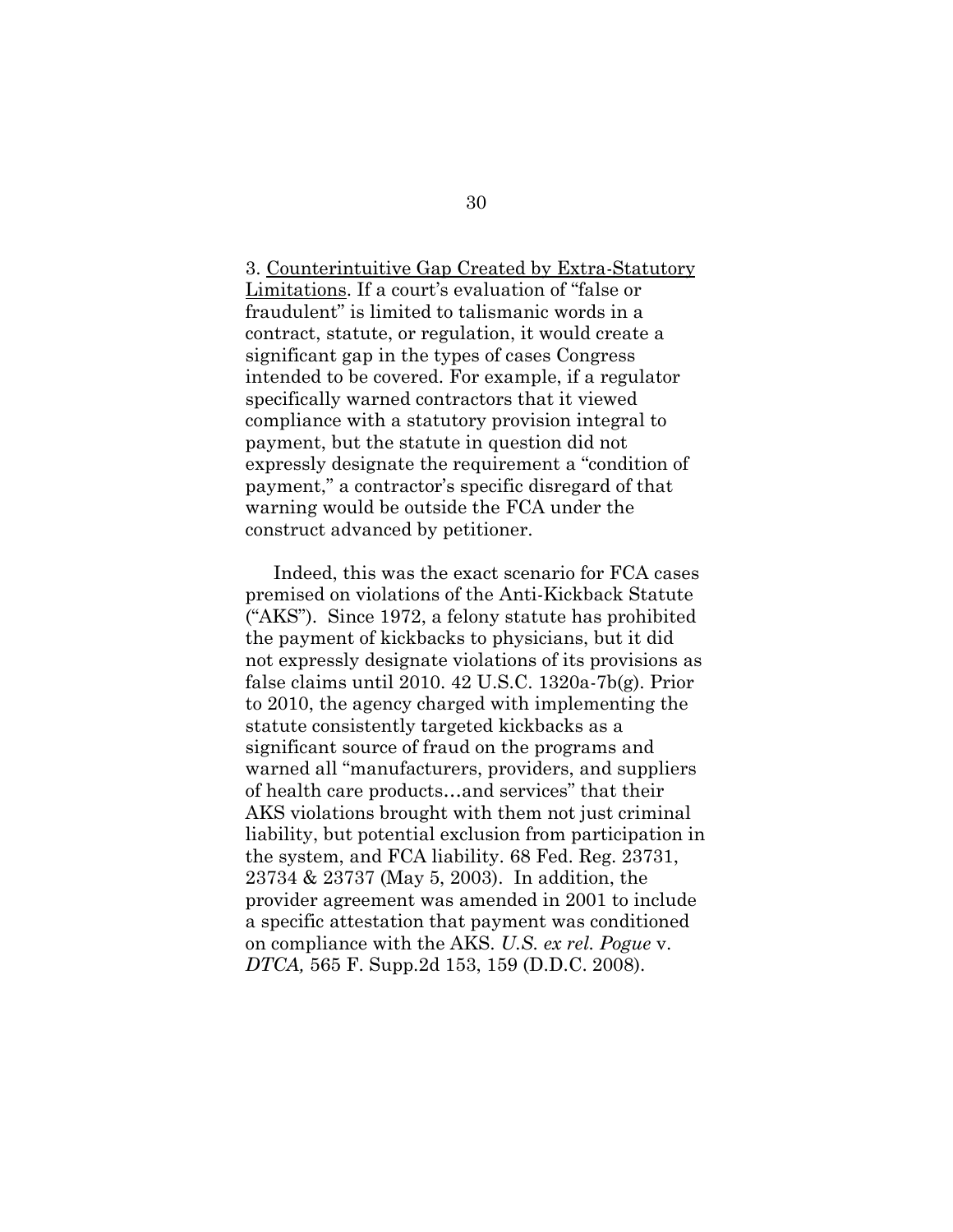Although every court of appeals to address the question has concluded that compliance with the AKS is a material condition of payment,<sup>15</sup> petitioner's express-words rubric would have precluded liability prior to 2010. <sup>16</sup> Under petitioner's proposed construct where materiality is demonstrated only by specific words in a contract, statute or regulation, the court would have been precluded from examining the kickback prohibitions throughout the manuals, agency guidance, and even the Special Fraud Alerts issued on the topic. See, *e.g.*, Special Fraud Alert, Joint Venture Arrangements, *reprinted in* 59 Fed. Reg. 65372 (December 19, 1994). Courts would be in the perverse position of ignoring that defendants had been warned that their conduct was considered fraudulent. *U.S. ex rel. Purcell* v. *MWI Corp.*, 807 F.3d 281, 288 (D.C. Cir. 2015) (contractors cannot ignore guidance which would have warned them away from the conduct).

As described by *SAIC,* this rigid rubric promoted by petitioner creates a "counterintuitive gap" between conduct that violates an express condition precedent and conduct that the defendant knows to be material to payment. 626 F.3d at 1269. A contractor would be free to submit claims for

<sup>15</sup> *E.g.*, *Wilkins*, 659 F.3d at 313; *Rogan*, 517 F.3d at 452; *McNutt*, 423 F.3d at 1259.

<sup>16</sup> This would have precluded a case like *Hutcheson*, which involved a nationwide scheme of offering cash, sham medical directorships, and other lavish incentives to induce doctors to perform spine surgeries on Medicare beneficiaries using defendant's products. *Hutcheson*, 647 F.3d at 380.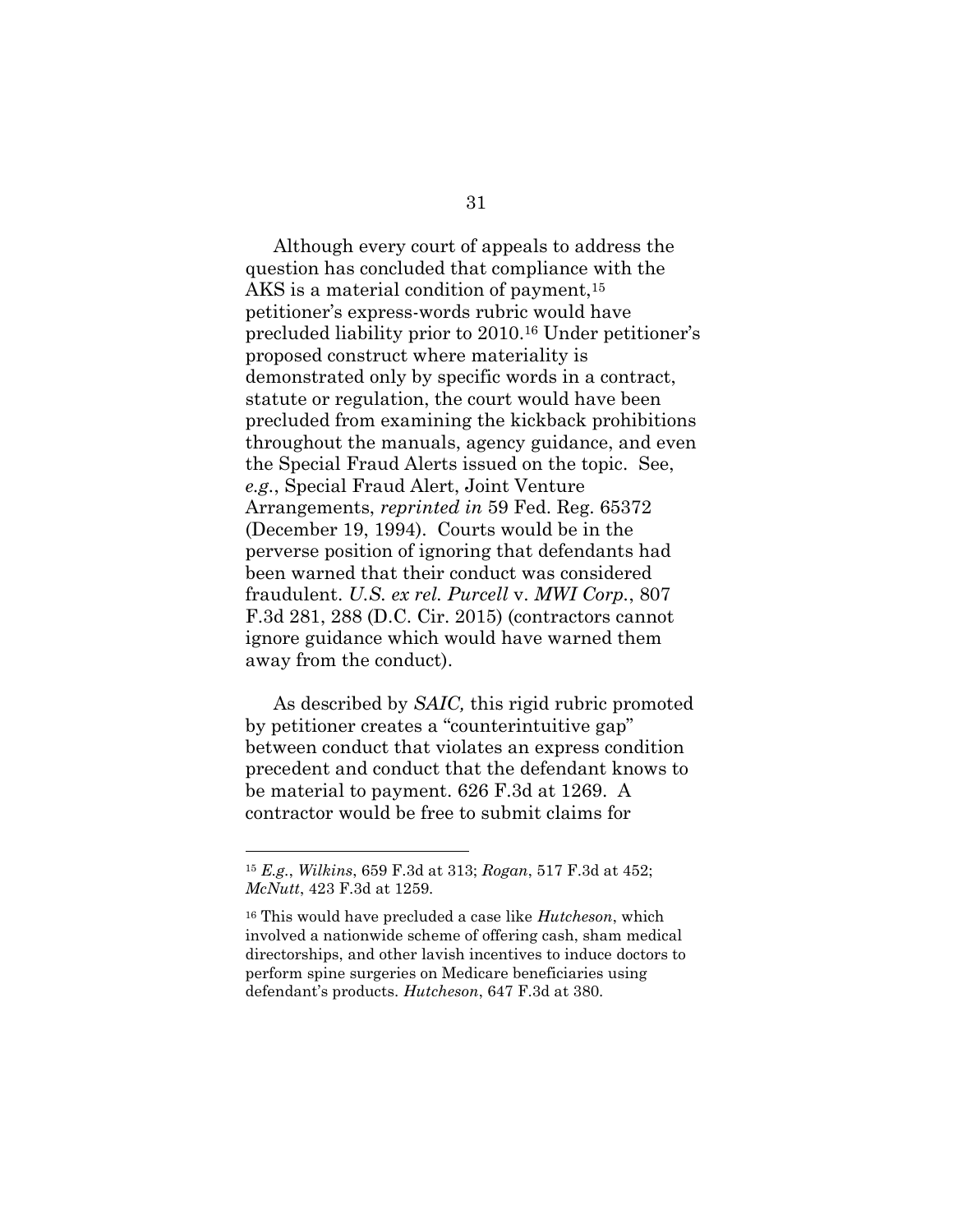payments while concealing its knowledge of facts material to the payment decision. *Id.*

Petitioner tries to account for this gap by arguing that the statute's legislative history makes room for liability when there has been a delivery of worthless goods. Pet. Br. 38. Under this theory, a claim is considered false because it is as if the contractor provided no goods or services at all. *Id.* This proposition again fails to account for the language and purpose of the statute, and reads out of the statute liability for fraudulent claims.

FCA jurisprudence is replete with examples of liability for substandard goods, where the goods or services delivered were worth *less* rather than zero.<sup>17</sup> The amount of harm goes to damages (which is not an element of FCA liability), not to whether there is a fraud. *Rex Trailer Co.* v. *United States*, 350 U.S. 148, 152-53 (1955)*.*

4. Petitioner's Construct Impermissibly Shifts the Burden to the Government. Petitioner argues that the Government's "calibrated [administrative] mechanisms" should be a vehicle for addressing the gap between express-word violations and violations

<sup>17</sup> *E.g.*, Cong. Globe, 37th Cong., 3d Sess. 955 (liability for substandard goods provided in Civil War); 155 Cong. Rec. E1296 (FCA liability for "goods or services that are defective or of lesser quality than those for which the Government contracted"); *United States* v. *Aerodex*, 469 F.2d 1003, 1007 (5th Cir. 1972); *Nat'l Whol.*, 236 F.2d at 950 (provision of falsely branded regulators); *Triple Canopy*, 775 F.3d at 636-637 (provision of armed security guards who failed to satisfy marksmanship requirements).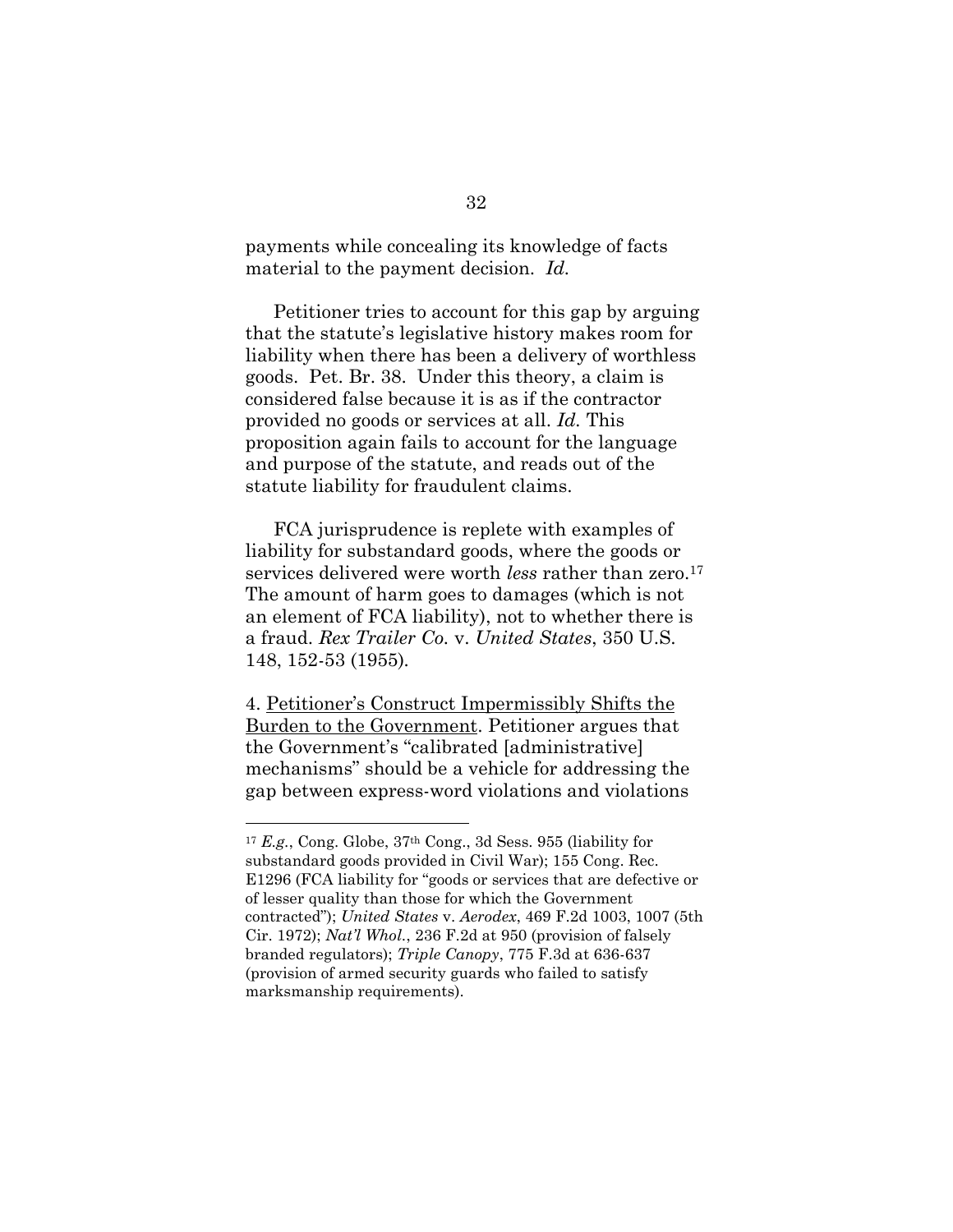material to payment. Pet. Br. 42. This runs directly counter to the statute's purpose, which is to supplement the out-manned resources of the Government by incentivizing relators to step forward and help "protect the Treasury against the…unscrupulous host." S. Rep. No. 345 at 11. By arguing that the Government's mechanisms should catch the fraud, it "shift[s] the burden" to catch the fraud on the Government, "which is directly at odds with the stated goal of the FCA." *U.S. ex rel. Schell* v. *Battle Creek Health Sys.,* 419 F.3d 535, 541 (6th Cir. 2005).

As the Seventh Circuit rightly described in *Rogan*, "[t]he question is not remotely whether [defendant] was sure to be caught—though it would have been, had it disclosed the truth on all 1,812 reimbursement requests—but whether the omission could have influenced the agency's decision…[The] laws against fraud protect the gullible and careless…." 517 F.3d at 452. This inquiry highlights the fallacy in petitioner's argument that administrative mechanisms suffice to address a contractor's conduct. Such a result is not only dependent on the agency having the resources to do so, but on the agency *knowing* about it, notwithstanding that the schemes at issue involve *concealment* of material fact.<sup>18</sup>

<sup>18</sup> Moreover, the fact that the Government has multiple mechanisms available to it to redress defendants' conduct does not preempt the FCA. *E.g.*, *United States* v. *General Dynamics Corp*., 19 F.3d 770, 774 (2d Cir. 1994); *[United States](https://www.lexis.com/research/buttonTFLink?_m=5a201a9ca554699b564fe563c9cad485&_xfercite=%3ccite%20cc%3d%22USA%22%3e%3c%21%5bCDATA%5b19%20F.3d%20770%5d%5d%3e%3c%2fcite%3e&_butType=3&_butStat=2&_butNum=89&_butInline=1&_butinfo=%3ccite%20cc%3d%22USA%22%3e%3c%21%5bCDATA%5b385%20U.S.%20138%5d%5d%3e%3c%2fcite%3e&_fmtstr=FULL&docnum=1&_startdoc=1&wchp=dGLzVzk-zSkAb&_md5=46434dfe923f8477d7a3431b16eaefac)* v. *Acme Process Equipment Co*[., 385 U.S. 138](https://www.lexis.com/research/buttonTFLink?_m=5a201a9ca554699b564fe563c9cad485&_xfercite=%3ccite%20cc%3d%22USA%22%3e%3c%21%5bCDATA%5b19%20F.3d%20770%5d%5d%3e%3c%2fcite%3e&_butType=3&_butStat=2&_butNum=89&_butInline=1&_butinfo=%3ccite%20cc%3d%22USA%22%3e%3c%21%5bCDATA%5b385%20U.S.%20138%5d%5d%3e%3c%2fcite%3e&_fmtstr=FULL&docnum=1&_startdoc=1&wchp=dGLzVzk-zSkAb&_md5=46434dfe923f8477d7a3431b16eaefac) (1966).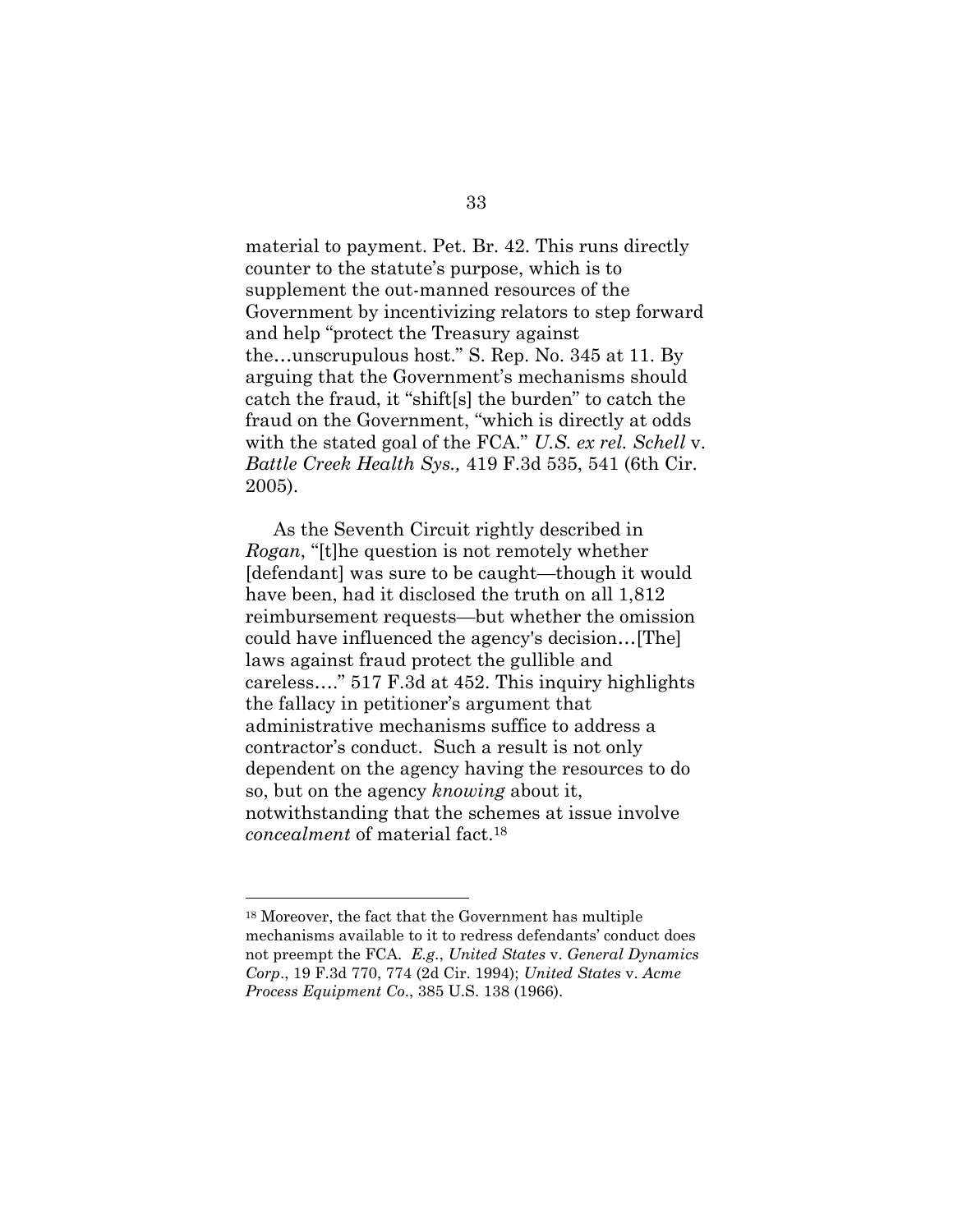Expecting an agency to predict the breadth of all fraudulent schemes and then re-regulate every program across the nation to add express "conditionof-payment" language to every pertinent provision would not only shift a significant financial and administrative burden to the Government but also would require it to pre-define every potential fraudulent attempt to impact the fisc. This is simply not what was contemplated by the statute, nor is it required by this Court. *Moskal,* 498 U.S. at 108.

Rather, the FCA contemplates that the contractor will abide by the terms of its bargain and seek only those payments for which it is eligible. Indeed, if a contractor has violated a technical, administrativelycorrectable term of its contract, it is reasonable to expect the contractor to inform the Government. <sup>19</sup> As the Third Circuit observed:

> participants making claims to the Government under the federal health care programs have to ensure that they are not violating the federal health care laws which they agreed to follow when they entered into contracts with CMS…We do not think this is an unreasonable requirement to impose on federal health care contractors, for as Justice Holmes once wrote: "Men must turn square corners when they deal with the Government."

<sup>19</sup> Evidence of an agency's knowledge is routinely utilized by a defendant to rebut that its conduct was knowing. *U.S. ex rel. Durcholz* v. *FKW Inc.*, 189 F.3d 542, 545 (7th Cir. 1999).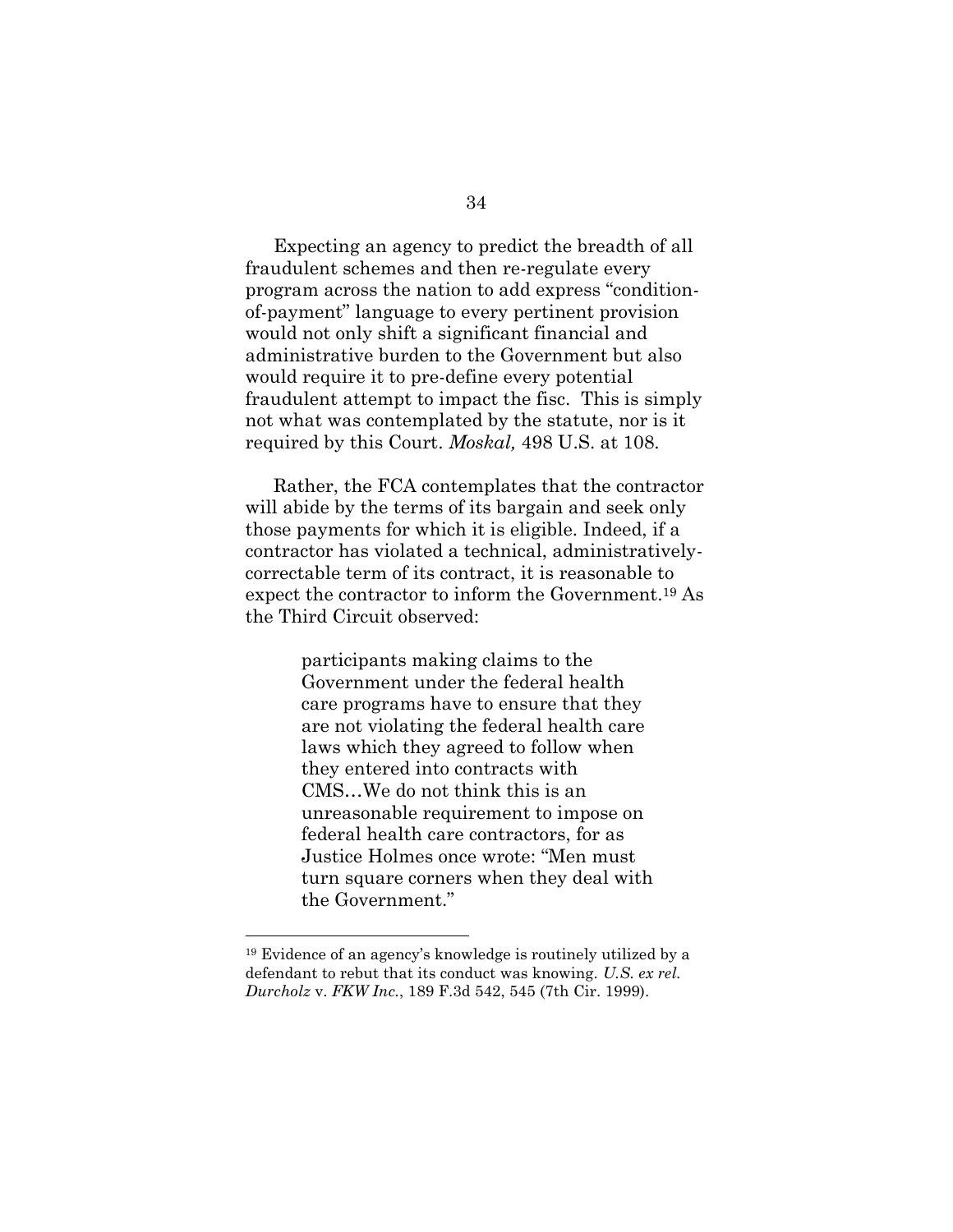### *Wilkins*, 659 F.3d at 314 quoting *Rock Island, A. & L. R. Co.* v. *United States*, 254 U.S. 141, 143 (1920).<sup>20</sup>

Materiality correctly balances the natural reading of "false or fraudulent" with the statutory purpose. Far from allowing the unbounded parade of horribles described by petitioner and its supporters, a materiality analysis properly effectuates this Court's edict that anti-fraud statutes proscribe concealment of material facts. *Neder* at 22.

## **B. Petitioner Inappropriately Urges an Extra-Statutory Limitation to Curb Relator-Driven Cases.**

Ignoring the proscriptions of the 1986 drafters, petitioner and its supporters put relators' heads on the "chopping block" as the basis for circumscribing liability.<sup>21</sup> They strive to convince this Court that implied certification cases are the byproduct not of corporate fraud but of greedy relators and their

<sup>20</sup> And certainly, a healthcare contractor is no different than any other. The provider agreement "together with the overall scheme under the [healthcare] statute and regulations" create the terms of its contractual obligations. *In re Consumer Health Services of America, Inc.*, 171 B.R. 917, 920 (Bkrtcy. D.D.C. 1994); see also *Shalala* v. *Illinois Council on Long Term Care, Inc., 529* U.S. 1, 9 (2000). Thus, the proposition that healthcare contractors will submit claims for services covered and payable under the relevant program terms and conditions is not a modern complexity; it is a basic understanding of the healthcare system.

<sup>21</sup> S. Rep. No. 345 at 28, quoting whistleblower testimony as justification for amendment.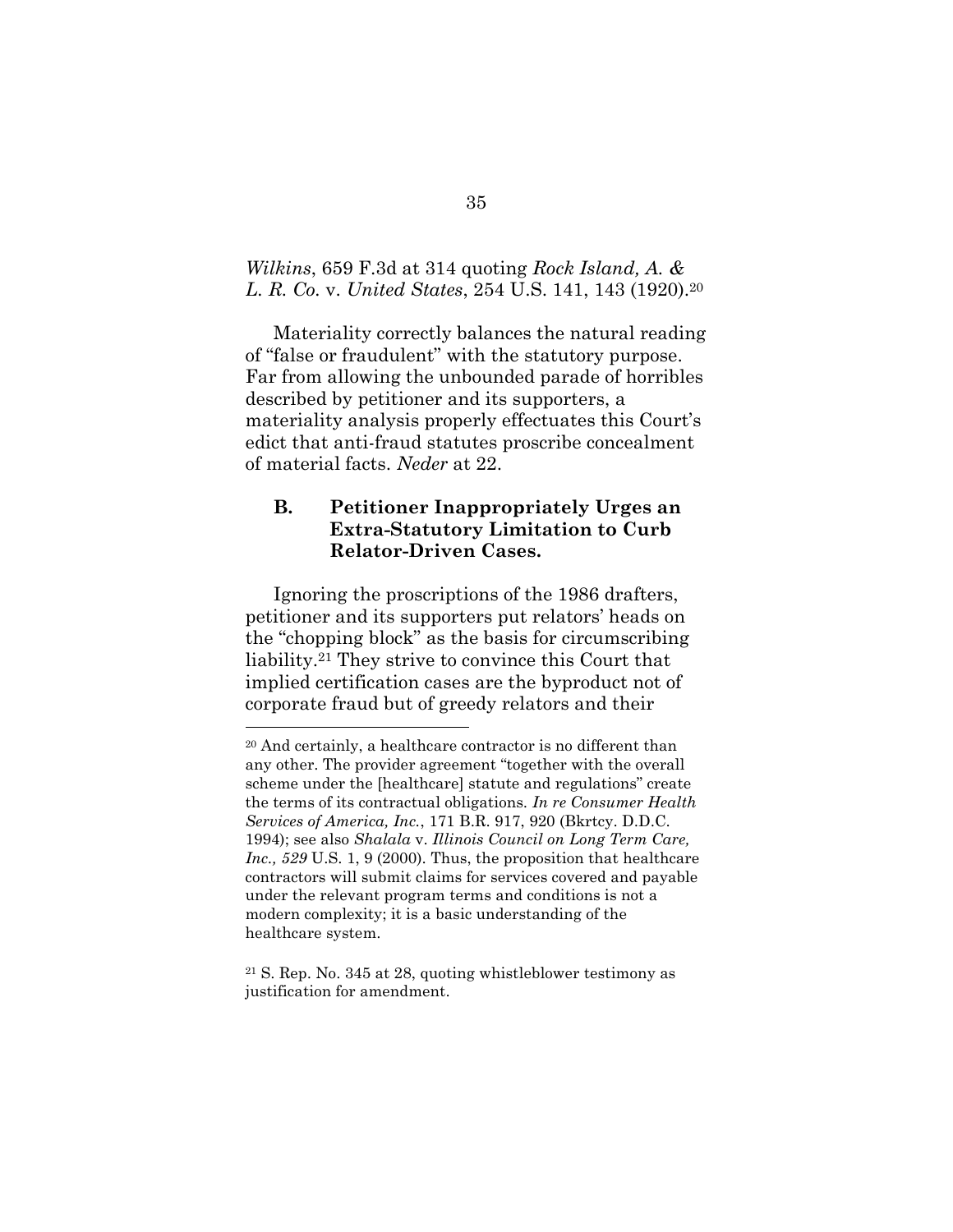attorneys. This mischaracterization flies in the face of Congress' intent and disregards the long-proven importance of relators and their counsel to the Government's fight against fraud.

The FCA clearly expresses the value Congress places on relator-driven cases, and it has repeatedly reinforced the necessity of the public/private partnership of the FCA. *E.g*., 132 Cong. Rec. S15036 (daily ed. Oct. 3, 1986) (statement of Sen. Grassley)("Primary in the original 'Lincoln Law' as well as this legislation is the concept of private citizen assistance in guarding taxpayer dollars."); 145 Cong. Rec. E1546 (daily ed. July 14, 1999) (statement of Rep. Berman) (with the 1986 amendments, "Congress wanted to encourage those with knowledge of fraud to come forward...[and] we wanted relators and their counsel to contribute additional resources to the government's battle against fraud").

As Congress recognized, relators and their counsel do not enter into FCA litigation lightly. *E.g*., S. Rep. No. 345 at 28 (acknowledging the "risks and sacrifices of the private relator"). In fact, the decision to file a *qui tam* case very often involves great personal risks to career, income, savings, family, friendship, and in some cases, even personal safety.<sup>22</sup>

<sup>22</sup> *The False Claims Act Correction Act (S. 2041):* 

*Strengthening the Government's Most Effective Tool Against Fraud for the 21st Century: Hearing Before the S. Com. on the Judiciary*, 110th Cong. 167-85 (2008) (statement of Tina M. Gonter, Relator), *available at*

https://www.judiciary.senate.gov/download/testimony-of-tinam-gonter-pdf.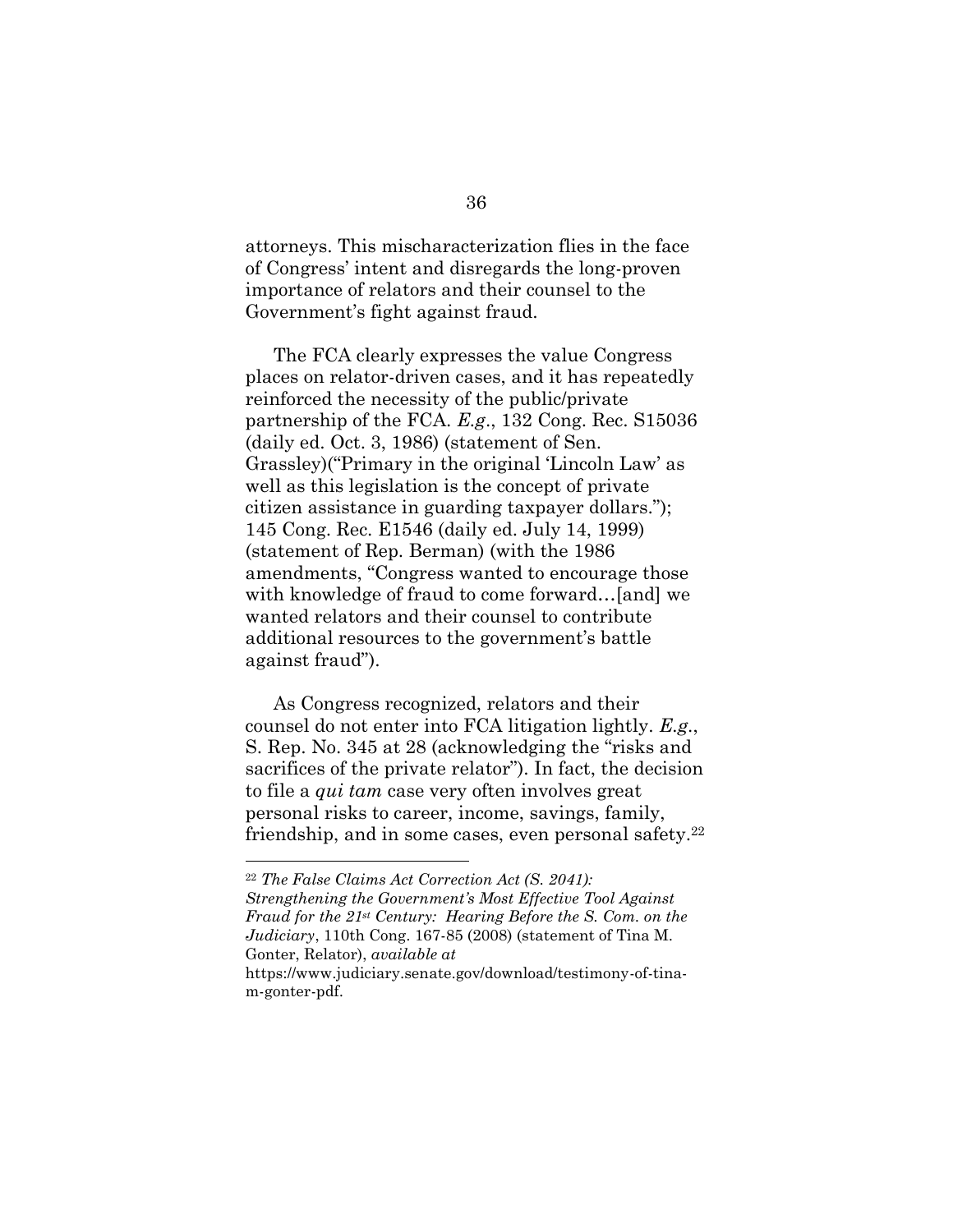The personal risks taken by whistleblowers to bring more cases are beneficial to the United States. Since the *qui tam* provisions of the FCA were strengthened in 1986, the number of relator-initiated suits rose from 30 in 1987 to 638 in 2015.<sup>23</sup> That growth in *qui tam* suits has led to increased recoveries for the public fisc. From 2009-2015, the Government recovered \$19.4 billion via *qui tam* suits, just over 73% of the total \$26.4 billion recovered. Notably, in the fraud statistics published by the Department of Justice, declined cases have resulted in the recovery of over two billion dollars for the United States.<sup>24</sup>

This dwarfs in comparison to the mammoth growth in amounts of fraud across all government programs. In 1986, only \$54 million was recovered under the FCA; in 2015, that figure increased to \$3.5 billion.25 Healthcare fraud represented more than half of that recovery.26 In January 2016, the Government Accountability Office reported that a review of healthcare fraud cases from 2010 reflected

<sup>24</sup> *Id*.

 $\overline{a}$ 

<sup>26</sup> *Id.*

<sup>23</sup> U.S. Dep't of Justice, *Fraud Statistics Overview: October 1, 1987 – September 30, 2015* (Nov. 23, 2015), *available at*  http://www.justice.gov/opa/file/796866/download.

<sup>25</sup> 155 Cong. Rec. E1295, 1297-98 (statement of Rep. Berman); U.S. Dep't of Justice, Press Release, *Justice Department Recovers over \$3.5 Billion From False Claims Act Cases in Fiscal Year 2015* (Dec. 3, 2015), *available at*  http://www.justice.gov/opa/pr/justice-department-recoversover-35-billion-false-claims-act-cases-fiscal-year-2015.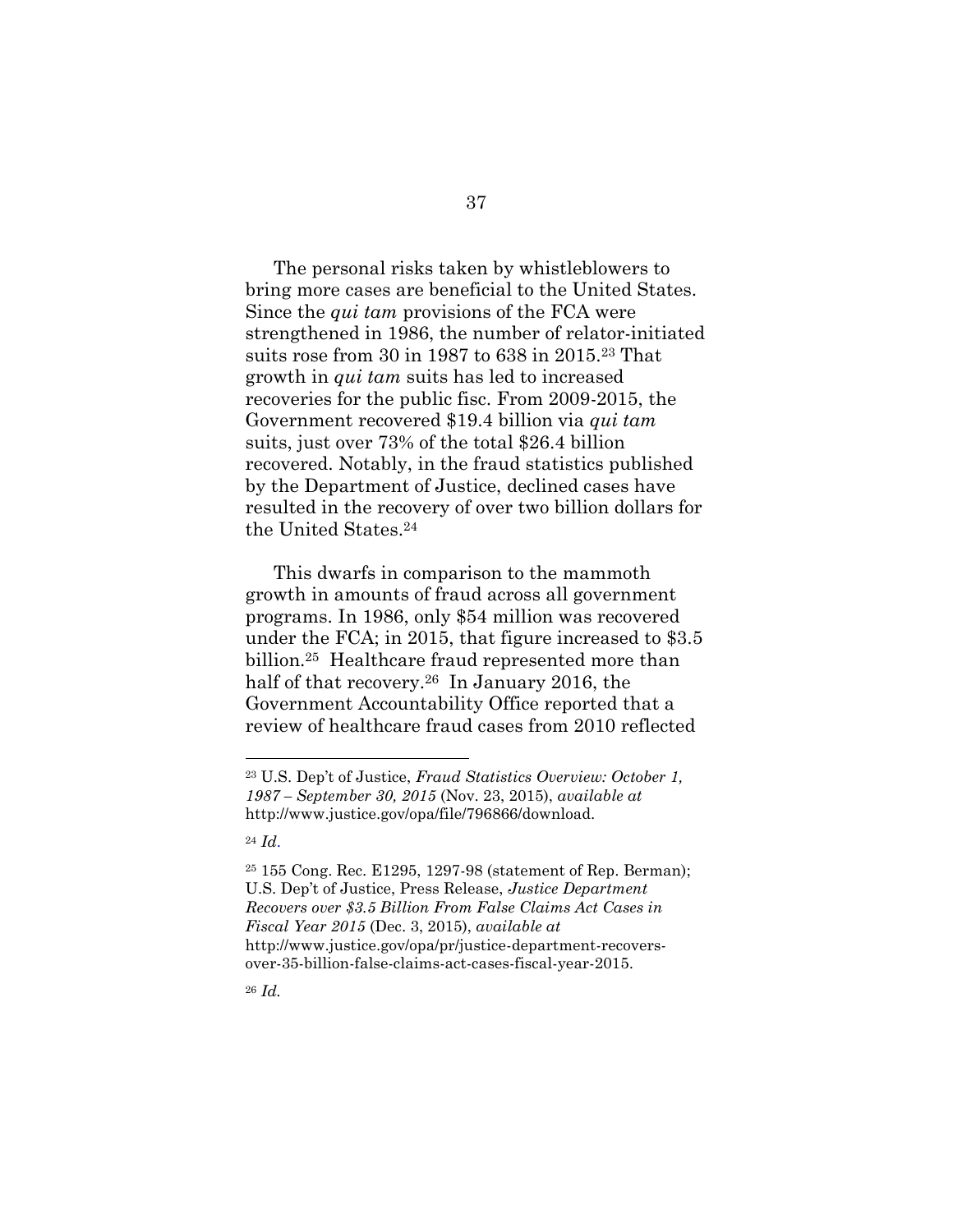about "68 percent of the cases included more than one scheme with 61 percent including two to four schemes and 7 percent including five or more schemes."27 The "sophisticated and widespread" fraud that Congress sought to redress in 1986, S. Rep. No. 345 at 4, only continues to grow and become more widespread.

Arguments that declined cases are stretching the statute and that "implied certification" may engender meritless suits about remote technical violations are unfounded and belied by the facts of this case. Here, the underlying administrative report noted more than a dozen "technical" violations, including petitioner's lack of requisite fire drills, failure to close patient doors to protect privacy, and failure to properly house records. 2JA1-20. Yet, this litigation focused not on these violations, but on regulations at the essence of the substandard medical services provided to a Medicaid beneficiary – the unsupervised provision of medical care provided by unqualified individuals.

Far from supporting extra-statutory limitations on the application of the False Claims Act, the rising level of fraud reinforces that liability should be construed consistent with "the ultimate touchstone," the FCA's purpose. <sup>28</sup> The FCA was designed to

<sup>27</sup> Report to Congressional Requesters, *Health Care Fraud: Information on the Most Common Schemes and the Likely Effect of Smart Cards* (Jan. 2016), *available at*  http://www.gao.gov/assets/680/674771.pdf.

<sup>28</sup> *Neder*, 519 U.S. at 511 (Stevens, J., dissenting) (citation omitted).